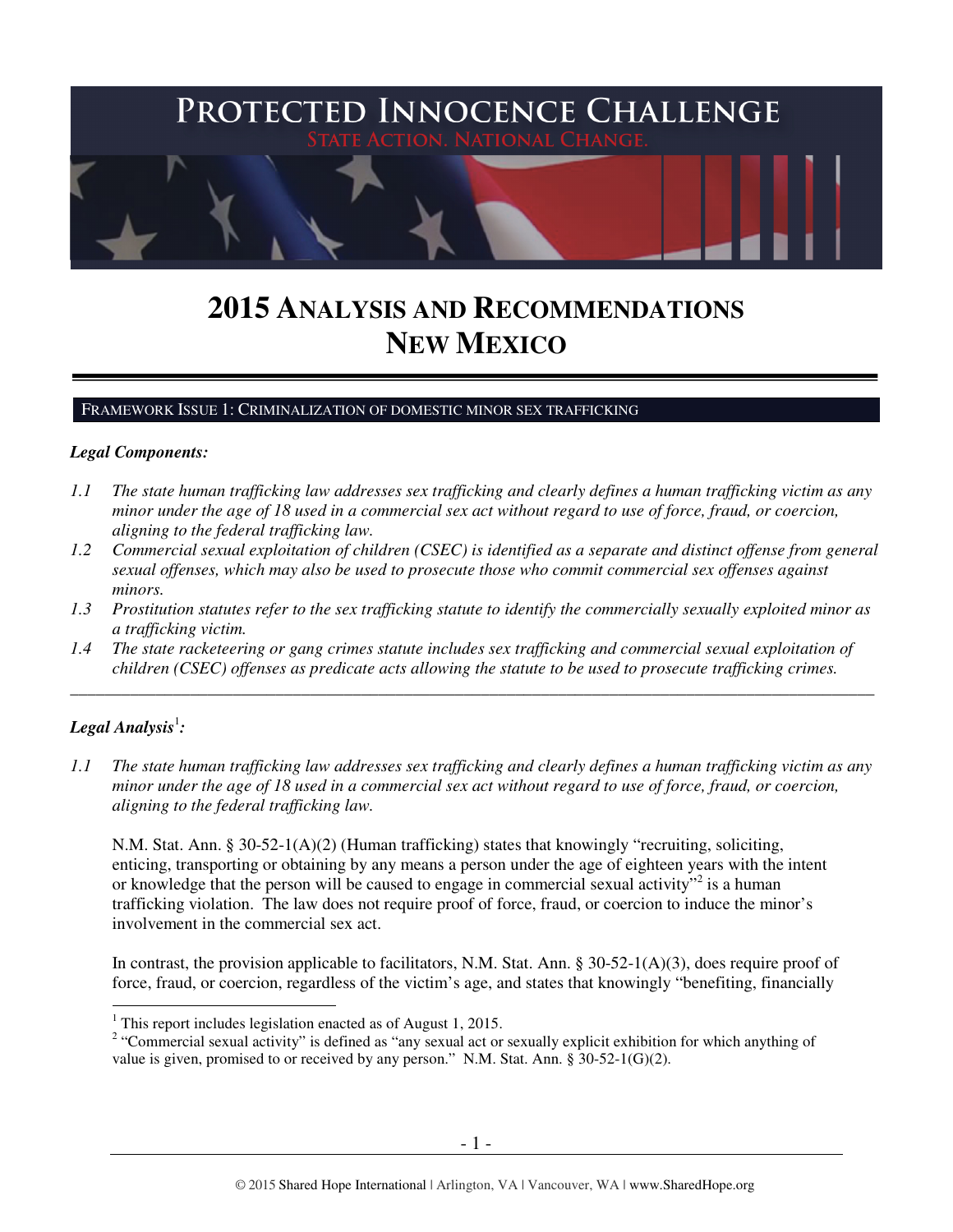or by receiving anything of value, from the labor, services or commercial sexual activity of another person with the knowledge that force, fraud or coercion was used to obtain the labor, services, or commercial sexual activity" is human trafficking.

If the victim is 16–17, a conviction under N.M. Stat. Ann. § 30-52-1(A)(2) or (3), is punishable as a third degree felony by imprisonment for 3 years and a possible fine not to exceed \$5,000. N.M. Stat. Ann. §§  $30-52-1(C)$ ,  $31-18-15(A)(9)$ ,  $(E)(9)$ .<sup>3</sup> If the victim is 13–15, the offense increases to a second degree felony punishable by imprisonment for 9 years and a possible fine not to exceed \$10,000, and if the victim is under 13, the offense further increases to a first degree felony punishable by imprisonment for18 years and a possible fine not to exceed \$15,000. N.M. Stat. Ann. §§ 30-52-1(C)(1)–(2), 31-18-15(A)(3),  $(A)(6)$ ,  $(E)(3)$ ,  $(E)(6)$ . In addition to criminal penalties, N.M. Stat. Ann. § 30-52-1.1 (A) provides civil remedies for victims of trafficking discussed in detail in 5.10 and 5.11 below.

*1.2 Commercial sexual exploitation of children (CSEC) is identified as a separate and distinct offense from general sexual offenses, which may also be used to prosecute those who commit commercial sex offenses against minors.*

The following statutes treat CSEC as distinct crimes:

1. N.M. Stat. Ann. § 30-6A-4<sup>4</sup> (Sexual exploitation of children by prostitution) criminalizes a wide range of conduct related to the commercial sexual exploitation of a child.

Under N.M. Stat. Ann. § 30-6A-4(A), "Any person knowingly receiving any pecuniary profit as a result of a child under the age of sixteen engaging in a prohibited sexual act<sup>5</sup> with another is guilty of a second degree felony, unless the child is under the age of thirteen, in which event the person is guilty of a first degree felony." A second degree felony is punishable by imprisonment for 9 years and a possible fine not to exceed \$10,000. N.M. Stat. Ann.  $\S 31-18-15(A)(6)$ , (E)(6). A first degree felony is punishable by imprisonment for 18 years and a possible fine not to exceed \$15,000. N.M. Stat. Ann. § 31-18-15(A)(3),  $(E)(3)$ .

N.M. Stat. Ann. § 30-6A-4(B) states that "hiring or offering to hire a child under the age of sixteen to engage in any prohibited sexual act" is punishable as a second degree felony by imprisonment for 9 years and a fine not to exceed \$10,000. N.M. Stat. Ann. §§ 30-6A-4(B), 31-18-15(A)(6), (E)(6).

Lastly, N.M. Stat. Ann.  $\S$  30-6A-4(C) states,

 $3$  N.M. Stat. Ann. § 31-18-15 varies the punishment level for second and third degree felonies based on whether the offense is a "sexual offense against a child." Unless the statute expressly states the offense is a "sexual offense against a child," this report assumes that the offense is not a "sexual offense against a child." This offense does not expressly state that it is a "sexual offense against a child." However, if it were considered a sexual offense against a child, a second degree felony sexual offense against a child is punishable by 15 years' imprisonment and a possible fine not to exceed \$12,500, and a third degree felony sexual offense against a child is punishable by 6 years' imprisonment and a possible fine not to exceed \$5,000. N.M. Stat. Ann. § 31-18-15(A)(5), (A)(8), (E)(5), (E)(8). In this report, unless the statute clearly states that it is a "sexual offense against a child," we will assume that it is not.

<sup>&</sup>lt;sup>4</sup> The text of N.M. Stat. Ann. § 30-6A-4 included here and elsewhere in this report includes amendments made by the enactment of House Bill 101 during the 52nd Legislature, Regular Session of the New Mexico legislature. (N.M. 2015) (effective July 1, 2015).

<sup>&</sup>lt;sup>5</sup>"Prohibited sexual act" is defined as "(1) sexual intercourse, including genital-genital, oral-genital, anal-genital or oral-anal, whether between persons of the same or opposite sex; (2) bestiality; (3) masturbation; (4) sadomasochistic abuse for the purpose of sexual stimulation; or (5) lewd and sexually explicit exhibition with a focus on the genitals or pubic area of any person for the purpose of sexual stimulation." N.M. Stat. Ann. § 30-6A-2(A).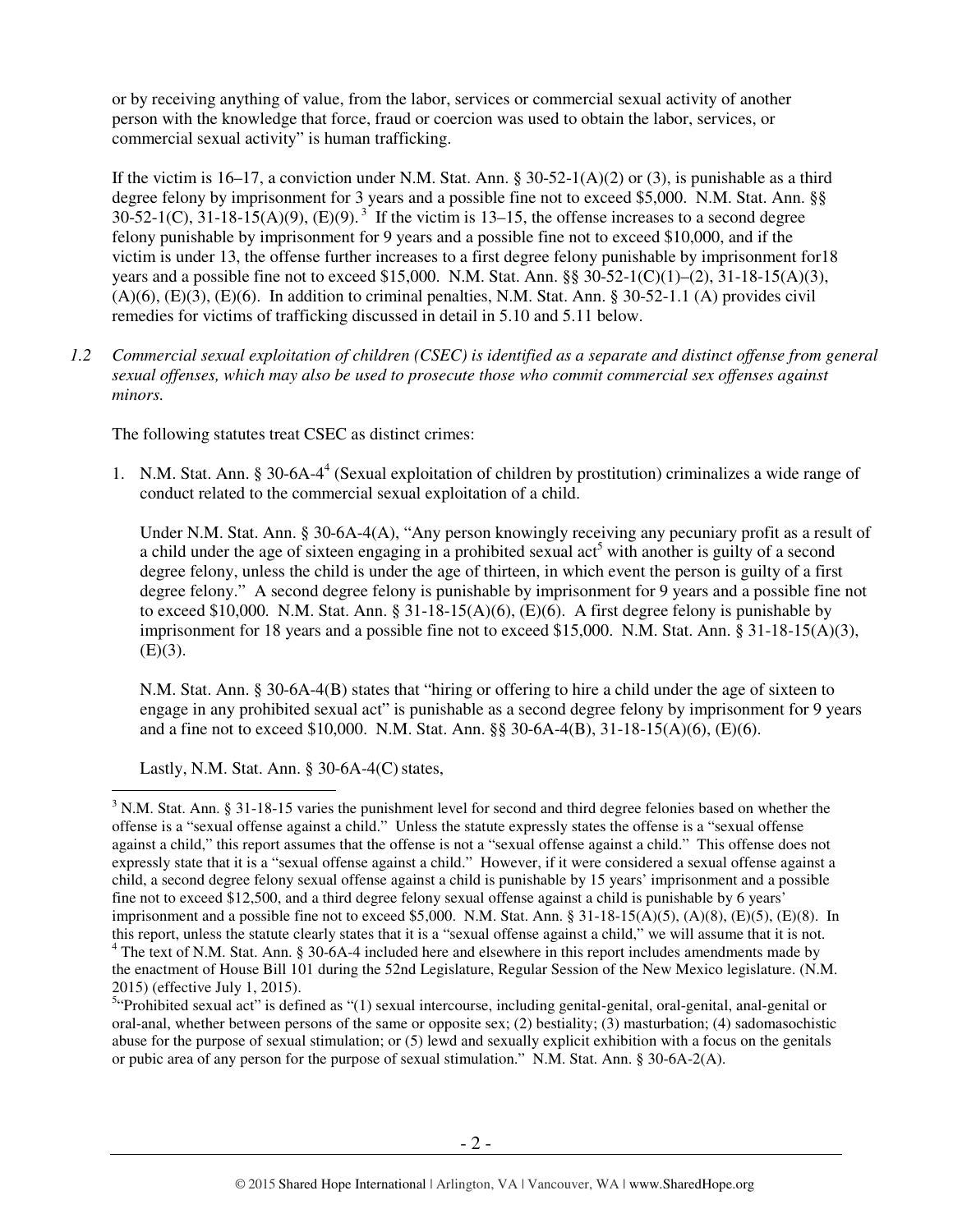Any parent, legal guardian or person having custody or control of a child under sixteen years of age who knowingly permits that child to engage in or to assist any other person to engage in any prohibited sexual act or simulation of such an act for the purpose of producing any visual or print medium<sup>6</sup> depicting such an act is guilty of a third degree felony.

A third degree felony is punishable by imprisonment for 3 years and a possible fine not to exceed \$5,000. N.M. Stat. Ann. § 31-18-15(A)(9), (E)(9).

- 2. N.M. Stat. Ann. § 30-6A-3(C) (Sexual exploitation of children) states that it is illegal to "intentionally cause or permit a child under eighteen years of age to engage in any prohibited sexual act or simulation of such an act if that person knows, has reason to know or intends that the act may be recorded in any obscene visual or print medium or performed publicly."<sup>7</sup> A conviction under N.M. Stat. Ann. § 30-6A-3(C) is punishable as a third degree felony by imprisonment for 3 years and a possible fine not to exceed \$5,000; however, if the victim is under 13, the crime is a second degree felony punishable by imprisonment for 9 years and a possible fine not to exceed \$10,000. N.M. Stat. Ann. §§ 30-6A-3(C), 31-18-15(A)(6), (A)(9), (E)(6),  $(E)(9)$ .
- 3. Pursuant to N.M. Stat. Ann. § 30-9-1 (Enticement of child),

Enticement of child consists of:

A. enticing, persuading or attempting to persuade a child under the age of sixteen years to enter any vehicle, building, room or secluded place with intent to commit an act which would constitute a crime under Article 9 [30-9-1 to 30-9-9 NMSA  $1978$ ]<sup>8</sup> of the Criminal Code; or

B. having possession of a child under the age of sixteen years in any vehicle, building, room or secluded place with intent to commit an act which would constitute a crime under Article 9 of the Criminal Code.

Whoever commits enticement of child is guilty of a misdemeanor.

A misdemeanor is punishable by a definite term of less than 1 year in county jail, a fine not to exceed \$1,000, or both. N.M. Stat. Ann. § 31-19-1(A).

 $6$  N.M. Stat. Ann. 30-6A-2(B) defines "visual or print medium" as,

<sup>(1)</sup> any film, photograph, negative, slide, computer diskette, videotape, videodisc or any computer or electronically generated imagery; or

<sup>(2)</sup> any book, magazine or other form of publication or photographic reproduction containing or incorporating any film, photograph, negative, slide, computer diskette, videotape, videodisc or any computer generated or electronically generated imagery.

<sup>&</sup>lt;sup>7</sup> N.M. Stat. Ann. 30-6A-2(C) defines "performed publically" as an action "performed in a place that is open to or used by the public."

<sup>8</sup> Article 9 (Sexual offenses) includes, among others, N.M. Stat. Ann. § 30-9-1 (Enticement of child), § 30-9-2 (Prostitution), § 30-9-3 (Patronizing prostitutes), § 30-9-4 (Promoting prostitution), § 30-9-4.1 (Accepting earnings of a prostitute), § 30-9-8 (House of prostitution; public nuisance), § 30-9-11 (Criminal sexual penetration), § 30-9- 12 (Criminal sexual contact), and § 30-9-13 (Criminal sexual contact of a minor).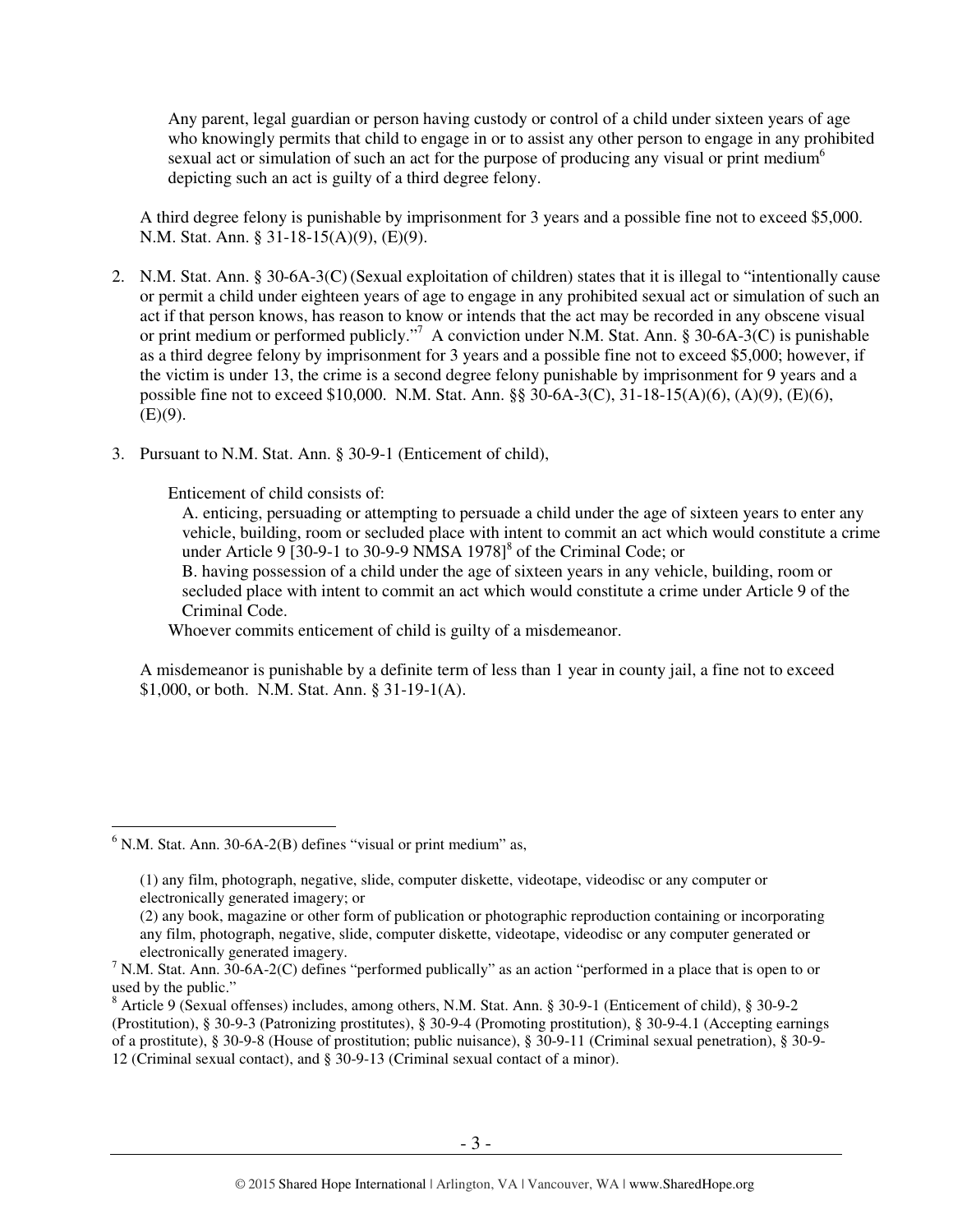4. N.M. Stat. Ann. § 30-37-3.2(A) (Child solicitation by electronic communication device) states,

Child solicitation by electronic communication device<sup>9</sup> consists of a person knowingly<sup>10</sup> and intentionally soliciting a child under sixteen years of age, by means of an electronic communication device, to engage in sexual intercourse, sexual contact or in a sexual or obscene performance, or to engage in any other sexual conduct<sup>11</sup> when the perpetrator is at least four years older than the child.

Where the victim is 13–15 years old, a conviction under N.M. Stat. Ann. § 30-37-3.2(A) is punishable as a fourth degree felony by 18 months' imprisonment and a fine not to exceed \$5,000. If, however, the defendant "attends or is present at a meeting that the person arranged pursuant to the solicitation," the crime is punishable as a third degree felony by imprisonment for 3 years and a fine not to exceed \$5,000. N.M. Stat. Ann. §§ 30-37-3.2(B)(1), (C)(1), 31-18-15(A)(9), (A)(10), (E)(9). Where the victim is under 13, a conviction under N.M. Stat. Ann. § 30-37-3.2(A) is punishable as a third degree felony by imprisonment for 3 years and a fine not to exceed \$5,000, except that when the defendant "attends or is present at a meeting that the person arranged pursuant to the solicitation," the crime is punishable as a second degree felony by imprisonment for 9 years and a fine not to exceed \$10,000. N.M. Stat. Ann. §§ 30-37-3.2(B)(2), (C)(2), 31- $18-15(A)(6)$ ,  $(A)(9)$ ,  $E(6)$ ,  $(E)(9)$ .

Although not specifically commercial, the following sexual offense laws could apply to CSEC in New Mexico:

1. N.M. Stat. Ann. § 30-9-11(A) (Criminal sexual penetration) defines "criminal sexual penetration," as "the unlawful and intentional causing of a person to engage in sexual intercourse, cunnilingus, fellatio or anal intercourse or the causing of penetration, to any extent and with any object, of the genital or anal openings of another, whether or not there is any emission."

A person is guilty of criminal sexual penetration in the first degree if the victim is under 13 or the defendant, regardless of the victim's age, uses "force or coercion that results in great bodily harm or great mental anguish to the victim." N.M. Stat. Ann. § 30-9-11(D). A conviction under N.M. Stat. Ann. § 30-9-11(D) is punishable as a first degree felony by imprisonment for 18 years and a possible fine not to exceed \$15,000. N.M. Stat. Ann. §§ 30-9-11(D), 31-18-15(A)(3), (E)(3).

A person is guilty of criminal sexual penetration in the second degree if the act involves, among other things, "the use of force or coercion on a child thirteen to eighteen years of age." N.M. Stat. Ann.

- (1) the character and content of any material described herein, which is reasonably susceptible of examination by the defendant;
- (2) the age of the minor.

<sup>&</sup>lt;sup>9</sup> N.M. Stat. Ann. 30-37-3.2(F) defines "electronic communication device" as "a computer, video recorder, digital camera, fax machine, telephone, cellular telephone, pager, audio equipment or any other device that can produce an electronically generated image, message or signal."

 $10$  N.M. Stat. Ann. 30-37-1(G) defines "knowingly" as,

<sup>[</sup>H]aving general knowledge of, or reason to know, or a belief or reasonable ground for belief which warrants further inspection or inquiry or both, of:

 $11$  N.M. Stat. Ann. § 30-37-1(C) defines "sexual conduct" as an "act of masturbation, homosexuality, sodomy, sexual intercourse or physical contact with a person's clothed or unclothed genitals, pubic area, buttocks or, if such person be female, breast[.]"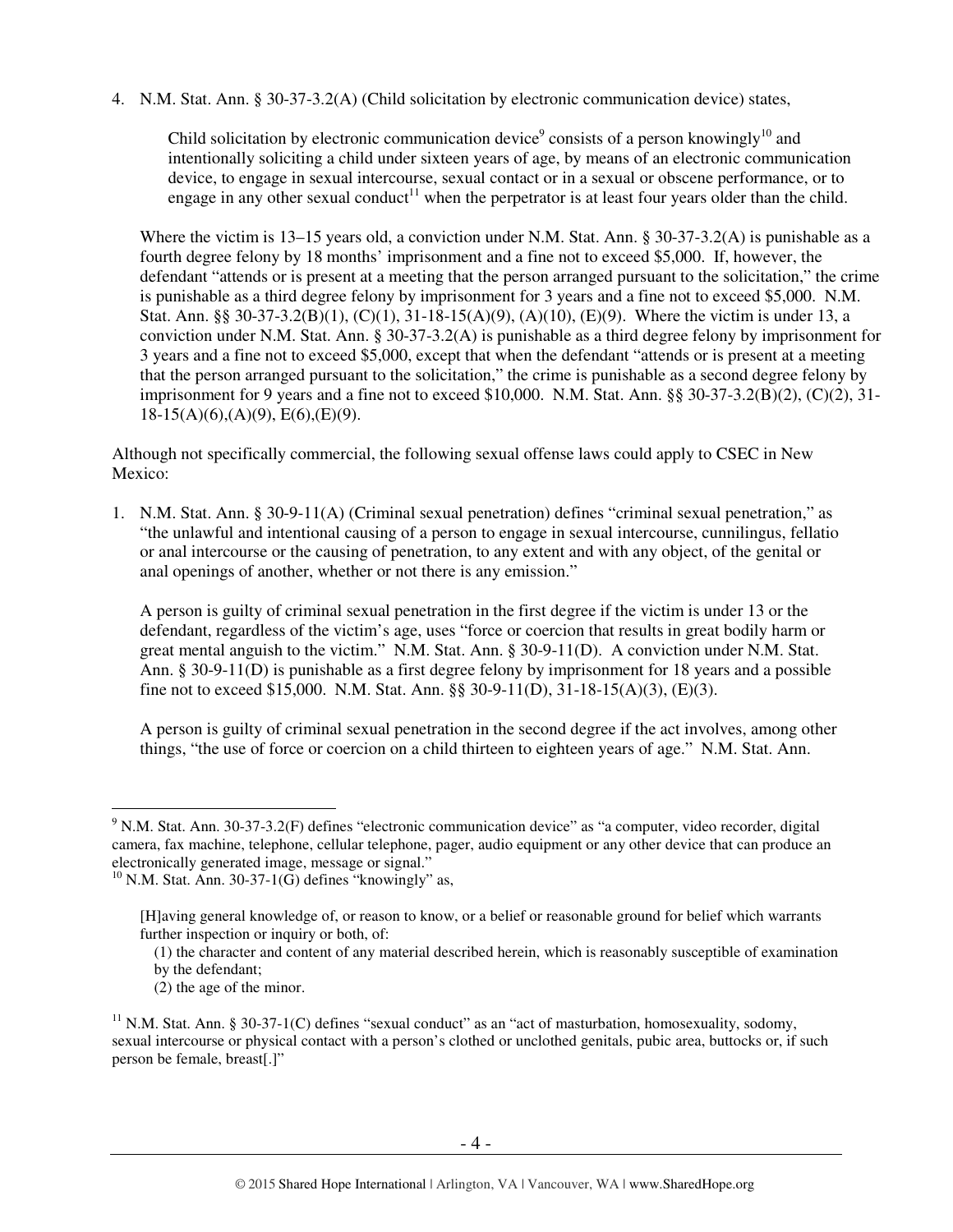§ 30-9-11(E)(1).<sup>12</sup> A violation of N.M. Stat. Ann. § 30-9-11(E), as a second degree felony for a sexual offense against a child, is punishable by imprisonment for 15 years, with a mandatory minimum term of 3 years that may not be "suspended or deferred," and a possible fine not to exceed \$12,500. N.M. Stat. Ann. §§ 30-9-11(E), 31-18-15(A)(5), (E)(5).

Criminal sexual penetration is a fourth degree felony when, among other things, it is "perpetrated on a child thirteen to sixteen years of age when the perpetrator is at least eighteen years of age and is at least four years older than the child" and criminal sexual penetration in the first through third degrees does not apply. N.M. Stat. Ann. § 30-9-11(G). A conviction under N.M. Stat. Ann. § 30-9-11(G) is punishable as a fourth degree felony by 18 months' imprisonment and a possible fine not to exceed \$5,000. N.M. Stat. Ann. §§ 30-9-11(G), 31-18-15 (A)(10), (E)(9).

- 2. N.M. Stat. Ann. § 30-9-13(A) (Criminal sexual contact of a minor) defines "Criminal sexual contact of a minor" as "the unlawful and intentional touching of or applying force to the intimate parts of a minor or the unlawful and intentional causing of a minor to touch one's intimate parts."<sup>13</sup> If the victim is 13–18 years old and certain aggravating conditions are present or anytime the victim is under 13, a violation is punishable as a third degree felony for a sexual offense against a child. N.M. Stat. Ann. § 30-9-13(C).<sup>14</sup> However, if the minor's "intimate parts" are unclothed, the violation is punishable as a second degree felony for a sexual offense against a child. N.M. Stat. Ann. § 30-9- 13(B). A violation of N.M. Stat. Ann. § 30-9-13(B) is punishable by imprisonment for 15 years, with a mandatory minimum term of 3 years that may not be "suspended or deferred," and a possible fine not to exceed \$12,500. N.M. Stat. Ann. §§ 30-9-13(B), 31-18-15(A)(5), (E)(5). A violation of N.M. Stat. Ann. § 30-9-13(C) is punishable by imprisonment for 6 years and possible a fine not to exceed \$5,000. N.M. Stat. Ann. §§ 30-9-13(C), 31-18-15(A)(8), (E)(8).
- 3. Lastly, criminal sexual contact is a fourth degree felony if, among other things, force or coercion was used on a 13–18 year old victim and none of the specifications listed in N.M. Stat. Ann. § 30-9-13(B), (C) apply. N.M. Stat. Ann. § 30-9-13(D). A violation of N.M. Stat. Ann.§ 30-9-13(D) is punishable by 18 months' imprisonment and a possible fine not to exceed \$5,000. N.M. Stat. Ann. § 31-18-  $15(A)(10)$ , (E)(9).

(1) the use of physical force or physical violence;

- (2) the use of threats to use physical violence or physical force against the victim or another when the victim believes that there is a present ability to execute the threats;
- (3) the use of threats, including threats of physical punishment, kidnapping, extortion or retaliation directed against the victim or another when the victim believes that there is an ability to execute the threats;
- . . . . <sup>13</sup> "'[I]ntimate parts' means the primary genital area, groin, buttocks, anus or breast." N.M. Stat. Ann. § 30-9-13(A). <sup>14</sup> The conditions listed in N.M. Stat. Ann. § 30-9-13(C)(2) include when
	- (a) the perpetrator is in a position of authority over the child and uses that authority to coerce the child to submit;
	- (b) the perpetrator uses force or coercion that results in personal injury to the child;
	- (c) the perpetrator uses force or coercion and is aided or abetted by one or more persons; or
	- (d) the perpetrator is armed with a deadly weapon.

<sup>&</sup>lt;sup>12</sup> N.M. Stat. Ann. § 30-9-10(A) (Definitions) defines "force or coercion" for purposes of Sections 30-9-10–30-9-16, in part as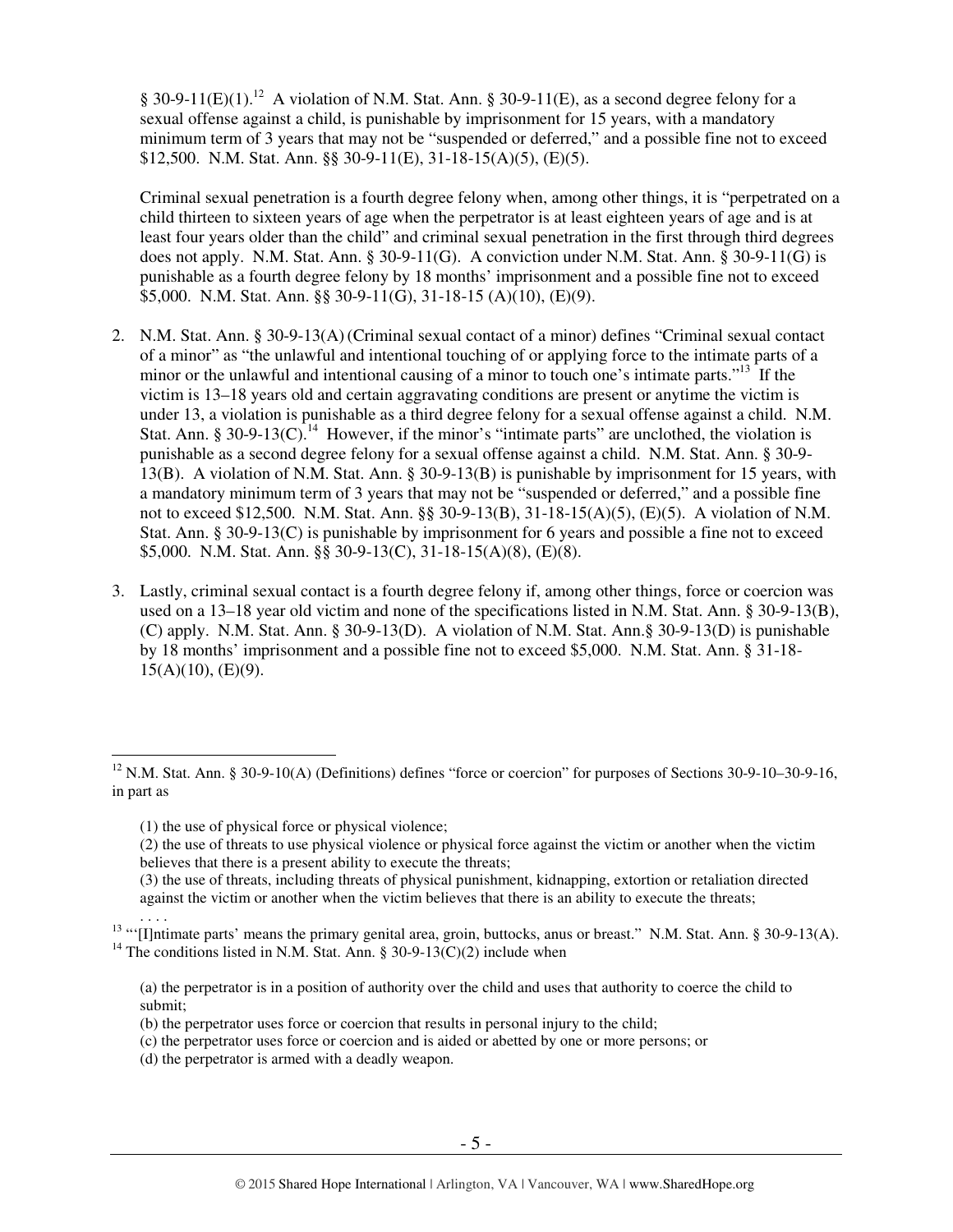*1.3 Prostitution statutes refer to the sex trafficking statute to identify the commercially sexually exploited minor as a trafficking victim* 

N.M. Stat. § 30-9-2 (Prostitution) does not refer to § 30-52-1 (Human trafficking) when the person charged is minor.

- 1.3.1 Recommendation: Amend N.M. Stat. Ann. § 30-9-2 (Prostitution) when the person charged is a minor, to refer to N.M. Stat. Ann. § 30-52-1 (Human trafficking) to ensure that CSEC victims are properly identified as trafficking victims.
- *1.4 The state racketeering or gang crimes statute includes sex trafficking and commercial sexual exploitation of children (CSEC) offenses as predicate acts allowing the statute to be used to prosecute trafficking crimes.*

N.M. Stat. Ann. § 30-42-4<sup>15</sup> (Prohibited activities; penalties), New Mexico's racketeering statute, provides in part,

A. It is unlawful for a person who has received proceeds derived, directly or indirectly, from a pattern of racketeering activity in which the person has participated, to use or invest, directly or indirectly, any part of the proceeds or the proceeds derived from the investment or use in the acquisition of an interest in, or the establishment or operation of, an enterprise. . . .

B. It is unlawful for a person to engage in a pattern of racketeering activity in order to acquire or maintain, directly or indirectly, an interest in or control of an enterprise. . . .

C. It is unlawful for a person employed by or associated with an enterprise to conduct or participate, directly or indirectly, in the conduct of the enterprise's affairs by engaging in a pattern of racketeering activity. . . .

. . . .

N.M. Stat. Ann. § 30-42-3(D) defines "pattern of racketeering activity" as,

[E]ngaging in at least two incidents of racketeering with the intent of accomplishing any of the prohibited activities set forth in Subsections A through D of Section 30-42-4 NMSA 1978; provided at least one of the incidents occurred after February 28, 1980 and the last incident occurred within five years after the commission of a prior incident of racketeering.

N.M. Stat. Ann. § 30-42-3(A) defines "racketeering" as "any act that is chargeable or indictable under the laws of New Mexico and punishable by imprisonment for more than one year, involving," certain listed offenses, including a violation of N.M. Stat. Ann. § 30-9-4 (Promoting prostitution), which does not expressly address prostituted minors.

A violation of N.M. Stat. Ann. § 30-42-4(A)–(C) (Prohibited activities; penalties) constitutes a second degree felony and carries a fine not to exceed \$10,000. N.M. Stat. Ann. §§ 30-42-4(A)–(C), 31-18- 15(E)(5). A defendant who violates N.M. Stat. Ann. § 30-42-4 may be liable to "[a] person who sustains injury to his person, business or property" for three times the actual damages. N.M. Stat. Ann. § 30-42- 6(A). Additionally, a defendant who violates N.M. Stat. Ann. § 30-42-4(A)–(D)<sup>16</sup> will be required to

 $\overline{a}$ <sup>15</sup> The text of N.M. Stat. Ann. § 30-42-4 included here and elsewhere in this report includes amendments made by the enactment of House Bill 560 during the 52nd Legislature, Regular Session of the New Mexico legislature. (N.M. 2015) (effective July 1, 2015).

 $^{16}$  N.M. Stat. Ann. § 30-42-4(D) states, "It is unlawful for any person to conspire to violate any of the provisions of Subsections A through C of this section. Whoever violates this subsection is guilty of a third degree felony."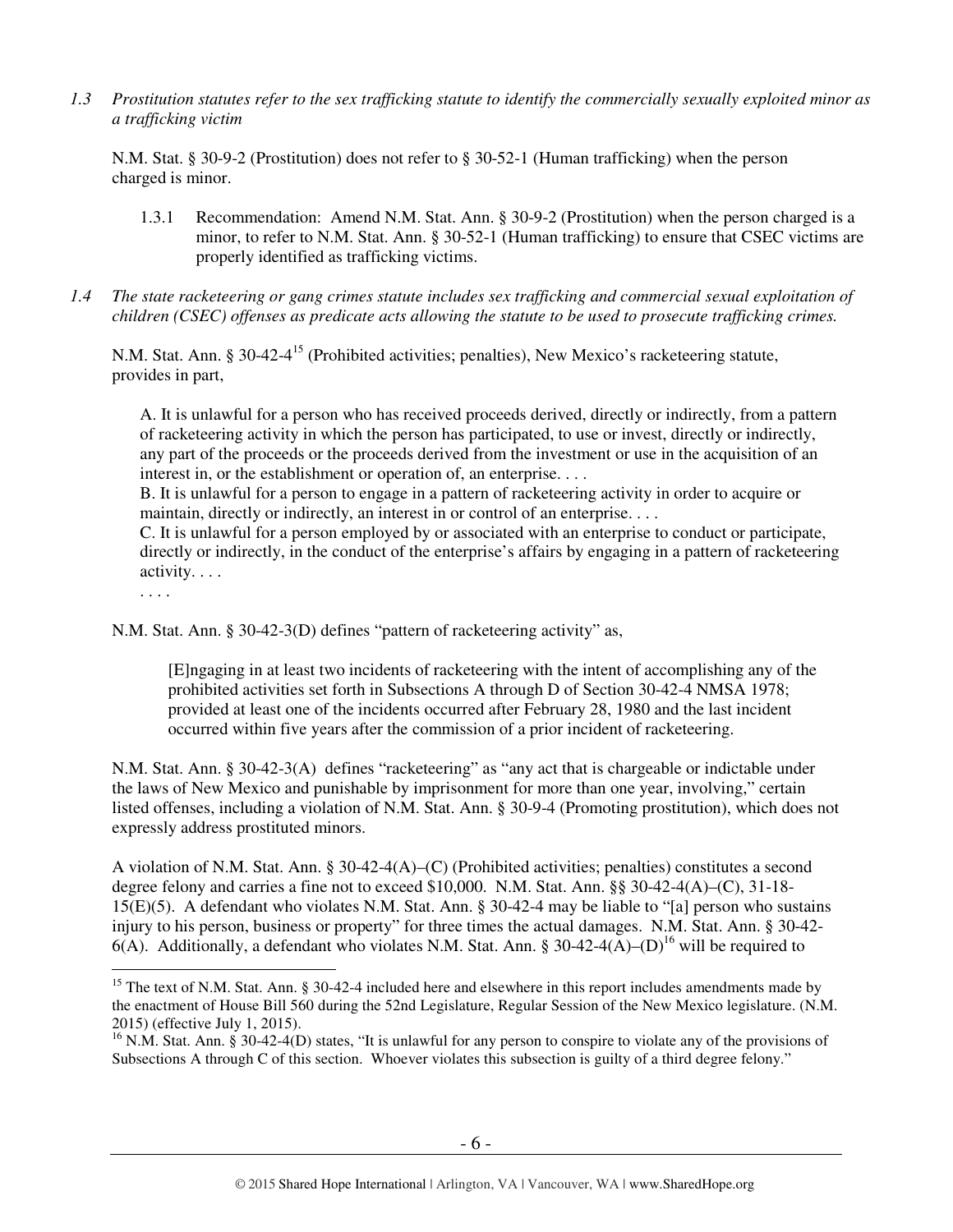forfeit assets under N.M. Stat. Ann. § 30-42-4(E), which states that a violator "shall forfeit to the state of New Mexico:

(1) any interest acquired or maintained in violation of the Racketeering Act [30-42-1 NMSA 1978]; and

(2)any interest in, security of, claim against or property or contractual right of any kind affording a source of influence over any enterprise that the person has established, operated, controlled, conducted or participated in the conduct of in violation of the Racketeering Act [30-42-1 NMSA 1978]."

1.1.4 Recommendation: Amend the definition of "racketeering" in N.M. Stat. Ann. § 30-42-3(A) to include violations of N.M. Stat. Ann. § 30-52-1 (Human trafficking of a minor), § 30-6A-4 (Sexual exploitation of children by prostitution), § 30-37-3.2 (Child solicitation by electronic communication device), and § 30-6A-3 (Sexual exploitation of children).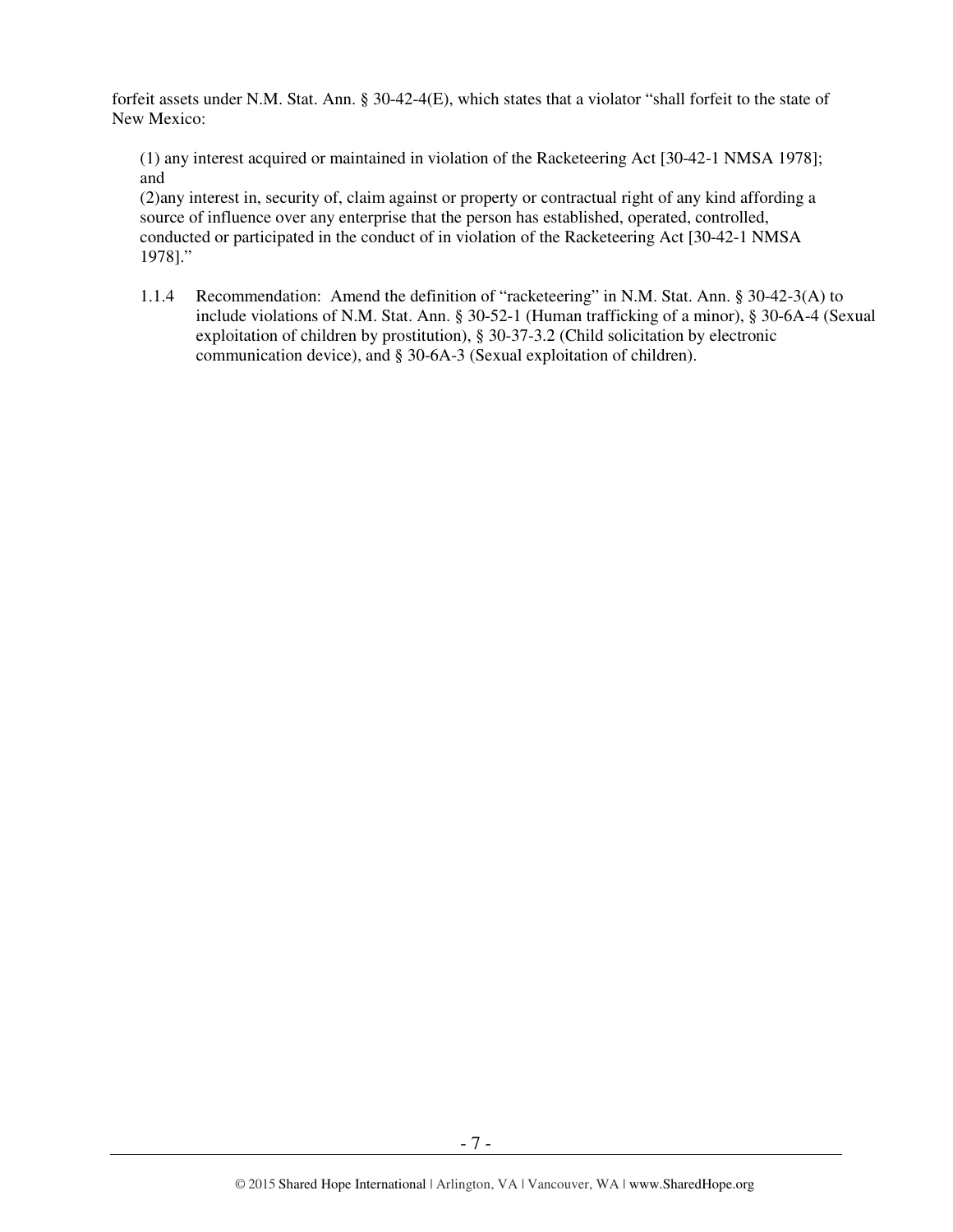#### *Legal Components:*

- *2.1 The state sex trafficking law can be applied to the buyers of commercial sex acts with a victim of domestic minor sex trafficking.*
- *2.2 Buyers of commercial sex acts with a minor can be prosecuted under commercial sexual exploitation of children (CSEC) laws.*
- *2.3 Solicitation laws differentiate buying sex acts with an adult and buying sex acts with a minor under 18.*
- *2.4 Penalties for buyers of commercial sex acts with minors are as high as federal penalties.*
- *2.5 Using the Internet or electronic communications to lure, entice, or purchase, or attempt to lure, entice, or purchase commercial sex acts with a minor is a separate crime or results in an enhanced penalty for buyers.*
- *2.6 No age mistake defense is permitted for a buyer of commercial sex acts with any minor under 18.*
- *2.7 Base penalties for buying sex acts with a minor under 18 are sufficiently high and not reduced for older minors.*
- *2.8 Financial penalties for buyers of commercial sex acts with minors are sufficiently high to make it difficult for buyers to hide the crime.*
- *2.9 Buying and possessing child pornography carries penalties as high as similar federal offenses.*
- *2.10 Convicted buyers of commercial sex acts with minors and child pornography are required to register as sex offenders.*

\_\_\_\_\_\_\_\_\_\_\_\_\_\_\_\_\_\_\_\_\_\_\_\_\_\_\_\_\_\_\_\_\_\_\_\_\_\_\_\_\_\_\_\_\_\_\_\_\_\_\_\_\_\_\_\_\_\_\_\_\_\_\_\_\_\_\_\_\_\_\_\_\_\_\_\_\_\_\_\_\_\_\_\_\_\_\_\_\_\_\_\_\_\_

#### *Legal Analysis:*

 $\overline{a}$ 

*2.1 The state sex trafficking law can be applied to the buyers of commercial sex acts with a victim of domestic minor sex trafficking.* 

N.M. Stat. Ann. § 30-52-1(A)(2) can apply to buyers of sex with minors following federal precedent through the term "obtain."<sup>17</sup> N.M. Stat. Ann. § 30-52-1(A)(2) (Human trafficking) prohibits a person from "recruiting, soliciting, enticing, transporting or obtaining by any means a person under the age of eighteen years with the intent or knowledge that the person will be caused to engage in commercial sexual activity."

In addition, the term "soliciting" in N.M. Stat. Ann. §  $30-52-1(A)(2)$  may also be used to apply the statute to buyers of sex with a victim of domestic minor sex trafficking.

<sup>17</sup> *See United States v. Jungers*, 702 F.3d 1066 (8th Cir. 2013). In this case, the Eighth Circuit held that the federal sex trafficking law, 18 U.S.C. § 1591 (Sex trafficking of children or by force, fraud, or coercion) applies to buyers of sex with minors. Reversing a District of South Dakota ruling that Congress did not intend the string of verbs constituting criminal conduct under 18 U.S.C. § 1591(a)(1) ("recruits, entices, harbors, transports, provides, obtains, or maintains") to reach the conduct of buyers (United States v. Jungers, 834 F. Supp. 2d 930, 931 (D.S.D. 2011)), the Eighth Circuit concluded that 18 U.S.C. § 1591 does not contain "a latent exemption for purchasers" because buyers can "engage in at least some of the prohibited conduct." Jungers, 702 F.3d 1066, 1072. Congress codified Jungers clarifying that the federal sex trafficking law is intended to apply to buyers in the Justice for Victims of Trafficking Act (JVTA) of 2015 Pub. L. No. 114-22, 129 Stat 227), enacted on May 29, 2015. The JVTA adds the terms "patronize" and "solicit" to the list of prohibited conduct and expressly states, "section 108 of this title amends section 1591 of title 18, United States Code, to add the words 'solicits or patronizes' to the sex trafficking statute making absolutely clear for judges, juries, prosecutors, and law enforcement officials that criminals who purchase sexual acts from human trafficking victims may be arrested, prosecuted, and convicted as sex trafficking offenders when this is merited by the facts of a particular case." Id. at Sec. 109. The Eighth Circuit decision in *United States v. Jungers* and the federal sex trafficking law as amended by the Justice for Victims of Trafficking Act establish persuasive authority when state courts interpret the string of verbs constituting prohibited conduct in state sex trafficking laws (in particular the term "obtains") to the extent such interpretation does not conflict with state case law.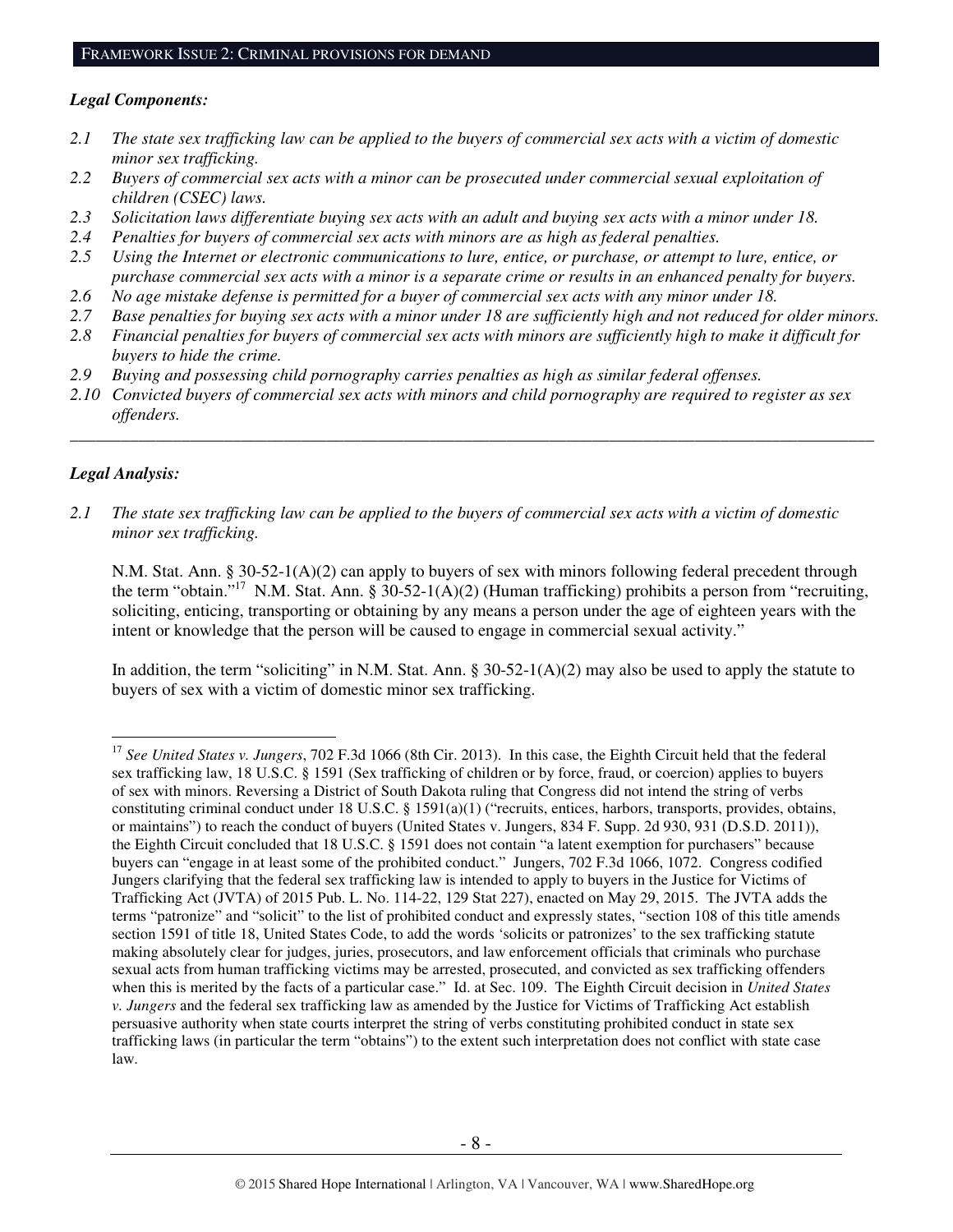2.1.1 Recommendation: Amend N.M. Stat. Ann. § 30-52-1(A)(2) (Human trafficking) to clarify that buyer conduct is included as a violation of N.M. Stat. Ann. § 30-52-1(A)(2) (Human trafficking).<sup>18</sup>

## *2.2 Buyers of commercial sex acts with a minor can be prosecuted under commercial sexual exploitation of children (CSEC) laws.*<sup>19</sup>

N.M. Stat. Ann. § 30-6A-4(B)<sup>20</sup> (Sexual exploitation of children by prostitution) states that "hiring or offering to hire a child under the age of sixteen to engage in any prohibited sexual act<sup> $21$ </sup> is a second degree felony, punishable by imprisonment for 9 years and a possible fine not to exceed \$10,000. N.M. Stat. Ann. §§ 30-6A-4(B), 31-18-5(A)(6), (E)(6).

N.M. Stat. Ann. § 30-9-1(B) (Enticement of child) may be used to prosecute buyers "having possession of a child under the age of sixteen years in any vehicle, building, room or secluded place with intent to commit an act which would constitute a crime under Article 9 [Sexual offenses] of the Criminal Code."<sup>22</sup> A conviction under N.M. Stat. Ann. § 30-9-1 is punishable as a misdemeanor by a definite term of less than 1 year in county jail, a fine not to exceed \$1,000, or both. N.M. Stat. Ann. §§ 30-9-1, 31-19-1(A).

Several sexual offenses could be used to prosecute certain buyers of commercial sex acts with a minor but do not specifically criminalize the commercial sexual exploitation of a child and do not refer to the human trafficking statute to bring these criminal offenses within the ambit of human trafficking under N.M. Stat. Ann. § 30-52-1(A)(2) (Human trafficking). $^{23}$ 

*2.3 Solicitation laws differentiate buying sex acts with an adult and buying sex acts with a minor under 18.* 

New Mexico differentiates between buying sex with an adult and buying sex with minors who are under 16 by making each a separate crime. Under N.M. Stat. Ann. § 30-6A-4 $(B)^{24}$  (Sexual exploitation of children by prostitution), buying sex with a minor under 16 years old is a second degree felony punishable by imprisonment for 9 years and a possible fine not to exceed \$10,000. N.M. Stat. Ann. §§ 30-6A-4(B), 31-18-5(A)(6), (E)(6). It is also likely that N.M. Stat. Ann. § 30-9-11 (Criminal sexual penetration) and § 30-9-13 (Criminal sexual contact of a minor) could also be used to prosecute a person who pays for sexual acts with a minor.

In contrast, hiring a person 16 or older to perform an act of prostitution under N.M. Stat. Ann. § 30-9-3 (Patronizing prostitutes) is a petty misdemeanor punishable by up to 6 months in county jail, a fine not to exceed \$500, or both, unless the buyer has a prior conviction, in which case it is a misdemeanor punishable by less than 1 year in county jail, a fine not to exceed \$1,000, or both. N.M. Stat. Ann. §§ 30-9-3, 31-19-1(A), (B).

 $\overline{a}$ <sup>18</sup> See generally SHARED HOPE INTERNATIONAL, "Eliminating the Third Party Control Barrier to Identifying Juvenile Sex Trafficking Victims," JuST Response Policy Paper (2015), http://sharedhope.org/wpcontent/uploads/2015/08/Policy-Paper\_Eliminating-Third-Party-Control\_Final1.pdf (discussing need to include buyer conduct in core sex trafficking offense regardless of whether victim is under control of a third party and explaining negative impact on victims and victim-identification when buyers are excluded as sex trafficking offenders).

<sup>19</sup> *See* discussion of the relevant text of the statutes listed in this section *supra* Section 1.2.

<sup>20</sup> *See supra* note 4.

<sup>&</sup>lt;sup>21</sup> *See supra* note 5 for the definition of "prohibited sexual act."

<sup>&</sup>lt;sup>22</sup> See supra note 8 for a list of offenses included in Article 9.

<sup>&</sup>lt;sup>23</sup> See discussion of relevant provisions *supra*, Section 1.2 for a full description of the sexual offense laws that may apply to certain buyers.

<sup>24</sup> *See supra* note 4.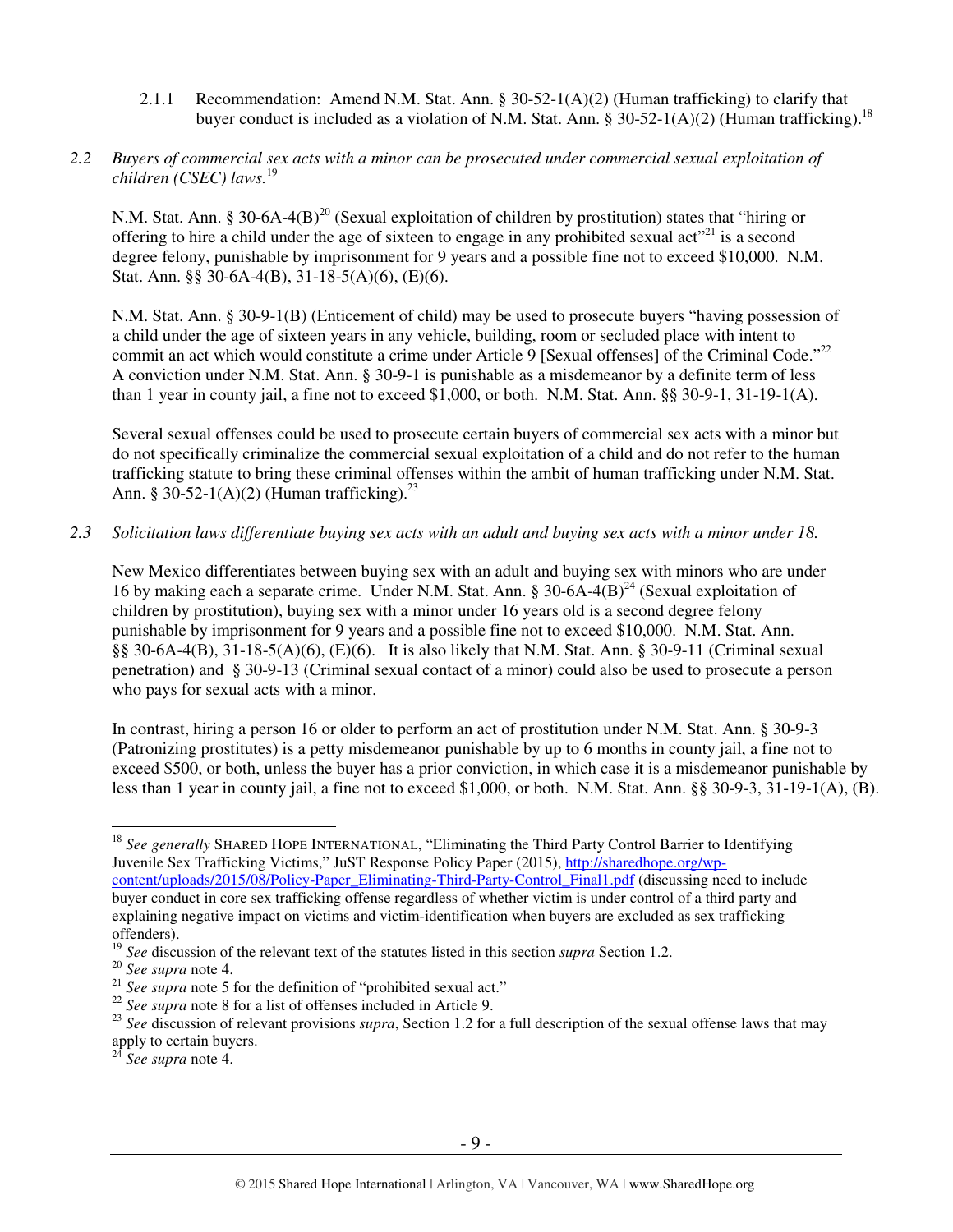2.3.1 Recommendation: Amend § 30-6A-4 to include buying sex with all minors under the age of 18, in order to protect minors 16 and 17 years old from sex trafficking.

## *2.4 Penalties for buyers of commercial sex acts with minors are as high as federal penalties.<sup>25</sup>*

A conviction under N.M. Stat. Ann. § 30-52-1(A)(2) (Human trafficking) if the victim is 16–17, is punishable as a third degree felony by imprisonment for 3 years and a possible fine not to exceed \$5,000. N.M. Stat. Ann. §§ 30-52-1(C), 31-18-15(A)(9), (E)(9). If the victim is 13–15 years old, human trafficking is punishable as a second degree felony by imprisonment for 9 years and a possible fine not to exceed \$10,000. N.M. Stat. Ann. §§ 30-52-1(C)(1), 31-18-15(A)(6), (E)(6). If the victim is under 13, the violation further increases to a first degree felony punishable by imprisonment for 18 years and a possible fine not to exceed \$15,000. N.M. Stat. Ann. §§ 30-52-1(C)(2), 31-18-15(A)(3), (E)(3).

Knowingly hiring a person under 16 to engage in a prohibited sexual act, under N.M. Stat. Ann. § 30-6A- $4(B)$ , <sup>26</sup> (Sexual exploitation of children by prostitution), is a second degree felony punishable by imprisonment for 9 years and a possible fine not to exceed \$10,000. N.M. Stat. Ann. §§ 30-6A-4(B), 31-18-15 (A)(6), (E)(6). N.M. Stat. Ann. § 30-6A-3(A) (Sexual exploitation of children) is a fourth degree felony punishable by 18 months' imprisonment and a possible fine not to exceed \$5,000. N.M. Stat. Ann. §§ 30-6A-3(A), 31-18-15(A)(10), (E)(9). N.M. Stat. Ann. § 30-9-1 (Enticement of child) is a misdemeanor punishable by a definite term of less than 1 year in county jail, a possible fine not to exceed \$1,000, or both. N.M. Stat. Ann. §§ 30-9-1, 31-19-1(A). In contrast, a buyer convicted of N.M. Stat. Ann. § 30-9-3 (Patronizing prostitutes), a petty misdemeanor, may be punished for a first offense by up to 6 months in county jail, a fine not to exceed \$500, or both. N.M. Stat. Ann. §§ 30-9-3, 31-19-1(B).

A buyer who habitually commits any of the above stated noncapital felonies faces enhanced penalties pursuant to N.M. Stat. Ann. § 31-18-17 (Habitual offenders; alteration of basic sentence). A defendant's sentence is increased 1 year if he has 1 prior felony conviction,<sup>27</sup> 4 years if he has 2 prior felony convictions, and 8 years if he has 3 prior felony convictions. N.M. Stat. Ann. § 31-18-17(A)–(C). In all three cases, the prior felonies had to be "parts of separate transactions or occurrences." N.M. Stat. Ann. § 31-18-17(A)-(C). The 1 year enhancement can be suspended or deferred if "the court makes a specific finding that the prior felony conviction and the instant felony conviction are both for nonviolent felony

 $\overline{a}$ <sup>25</sup> *See* discussion of the relevant text of the statutes listed in this section *supra* Section 1.2.

<sup>26</sup> *See supra* note 4.

<sup>&</sup>lt;sup>27</sup> N.M. Stat. Ann. § 31-18-17(D) defines "prior felony conviction" as

 <sup>(1)</sup> a conviction, when less than ten years have passed prior to the instant felony conviction since the person completed serving his sentence or period of probation or parole for the prior felony, whichever is later, for a prior felony committed within New Mexico whether within the Criminal Code [30-1-1 NMSA 1978] or not, but not including a conviction for a felony pursuant to the provisions of Section 66-8-102 NMSA 1978; or (2) a prior felony, when less than ten years have passed prior to the instant felony conviction since the person completed serving his sentence or period of probation or parole for the prior felony, whichever is later, for which the person was convicted other than an offense triable by court martial if:

<sup>(</sup>a) the conviction was rendered by a court of another state, the United States, a territory of the United States or the commonwealth of Puerto Rico;

<sup>(</sup>b) the offense was punishable, at the time of conviction, by death or a maximum term of imprisonment of more than one year; or

<sup>(</sup>c) the offense would have been classified as a felony in this state at the time of conviction.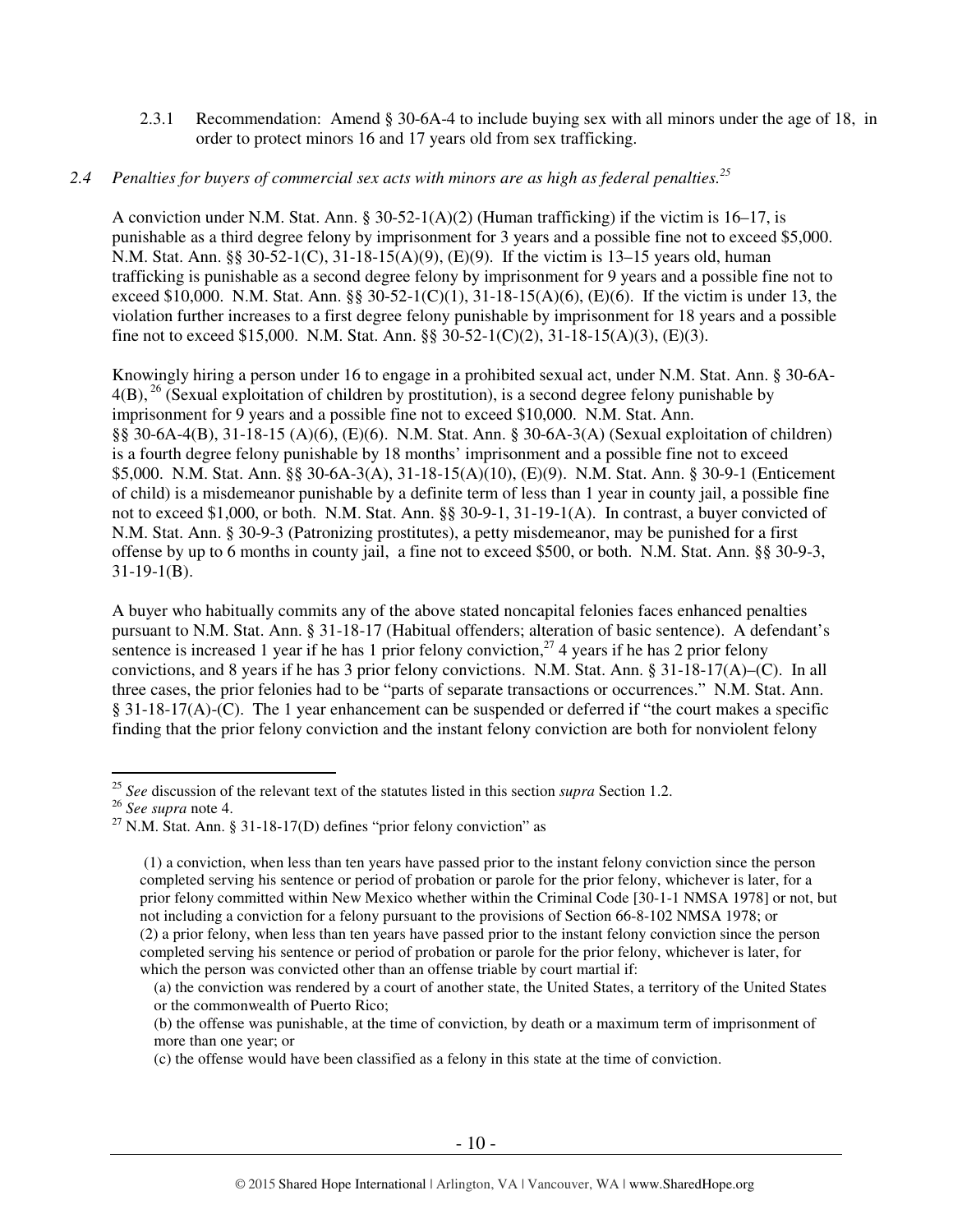offenses<sup>28</sup> and that justice will not be served by imposing a mandatory sentence of imprisonment and that there are substantial and compelling reasons, stated on the record, for departing from the sentence imposed pursuant to this subsection." N.M. Stat. Ann. § 31-18-17(A). The other two enhancements "shall not be suspended or deferred." N.M. Stat. Ann. § 31-18-17(B), (C).

Additionally, the base sentences discussed throughout this report will be increased to life imprisonment subject to parole "[w]hen a defendant is convicted of a second violent sexual offense,<sup>29</sup> and each violent sexual offense conviction is part of a separate transaction or occurrence, and at least the second violent sexual offense conviction is in New Mexico." N.M. Stat. Ann.  $\S 31-18-25(A)$ .<sup>30</sup> If the victim of both offenses was under 13 at the time of the offense, the enhanced punishment is "life imprisonment without the possibility of parole." N.M. Stat. Ann. § 31-18-25(B).

In comparison, if the victim is under the age of 14, a conviction under the TVPA for child sex trafficking is punishable by 15 years to life imprisonment and a fine not to exceed \$250,000. 18 U.S.C. §§ 1591(b)(1), 3559(a)(1), 3571(b)(3). If the victim is between the ages of 14–17, a conviction is punishable by 10 years to life imprisonment and a fine not to exceed \$250,000. 18 U.S.C. §§ 1591(b)(2),  $3559(a)(1)$ ,  $3571(b)(3)$ . A conviction is punishable by mandatory life imprisonment, however, if the buyer has a prior conviction for a federal sex offense<sup>31</sup> against a minor. 18 U.S.C. § 3559(e)(1). To the extent buyers can be prosecuted under other federal CSEC laws,<sup>32</sup> a conviction is punishable by penalties ranging from a fine not to exceed \$250,000 to life imprisonment and a fine not to exceed \$250,000.<sup>33</sup>

 $\overline{a}$ 

an offense under section 1591 [18 USCS § 1591] (relating to sex trafficking of children), 2241 [18 USCS § 2241] (relating to aggravated sexual abuse), 2242 [18 USCS § 2242] (relating to sexual abuse),  $2244(a)(1)$  [18 USCS §  $2244(a)(1)$ ] (relating to abusive sexual contact),  $2245$  [18 USCS § 2245] (relating to sexual abuse resulting in death), 2251 [18 USCS § 2251] (relating to sexual exploitation of children), 2251A [18 USCS § 2251A] (relating to selling or buying of children), 2422(b) [18 USCS § 2422(b)] (relating to coercion and enticement of a minor into prostitution), or 2423(a) [18 USCS § 2423(a)] (relating to transportation of minors).

<sup>32</sup> 18 U.S.C. §§ 2251A(b) (Selling or buying of children), 2251(a) (Sexual exploitation of children), 2423(a) (Transportation of a minor with intent for minor to engage in criminal sexual activity), 2422(a) (Coercion and enticement), 2252(a)(2), (a)(4) (Certain activities relating to material involving the sexual exploitation of minors). <sup>33</sup> 18 U.S.C. §§ 2251A(b) (conviction punishable by imprisonment for 30 years to life and a fine), 2251(e) (conviction punishable by imprisonment for 15–30 years and a fine), 2423(a) (conviction punishable by imprisonment for 10 years to life and a fine), 2422(a) (conviction punishable by a fine, imprisonment up to 20 years, or both),  $2252(a)(2)$ , (4) (stating that a conviction under subsection (a)(2) is punishable by imprisonment for 5–20 years and a fine, while a conviction under subsection (a)(4) is punishable by imprisonment up to 10 years, a fine, or both.); *see also* 18 U.S.C §§ 3559(a)(1) (classifying all of the above listed offenses as felonies), 3571(b)(3) (providing a fine up to \$250,000 for any felony conviction).

<sup>&</sup>lt;sup>28</sup> "As used in this section, 'nonviolent felony offense' means application of force, threatened use of force or a deadly weapon was not used by the offender in the commission of the offense." N.M. Stat. Ann. § 31-18-17(E). <sup>29</sup> "Violent sexual offense" is defined in N.M. Stat. Ann. § 31-18-25(F) as "(1) criminal sexual penetration in the first degree, as provided in Subsection D of Section 30-9-11 NMSA 1978; or (2) criminal sexual penetration in the second degree, as provided in Subsection E of Section 30-9-11 NMSA 1978."

 $30$  The text of N.M. Stat. Ann. § 31-18-25 included here and elsewhere in this report includes amendments made by the enactment of Senate Bill 83 during the 52nd Legislature, Regular ession of the New Mexico legislature. (N.M. 2015) (effective July 1, 2015).

 $31$  Pursuant to 18 U.S.C. § 3559(e)(2), "federal sex offense" is defined as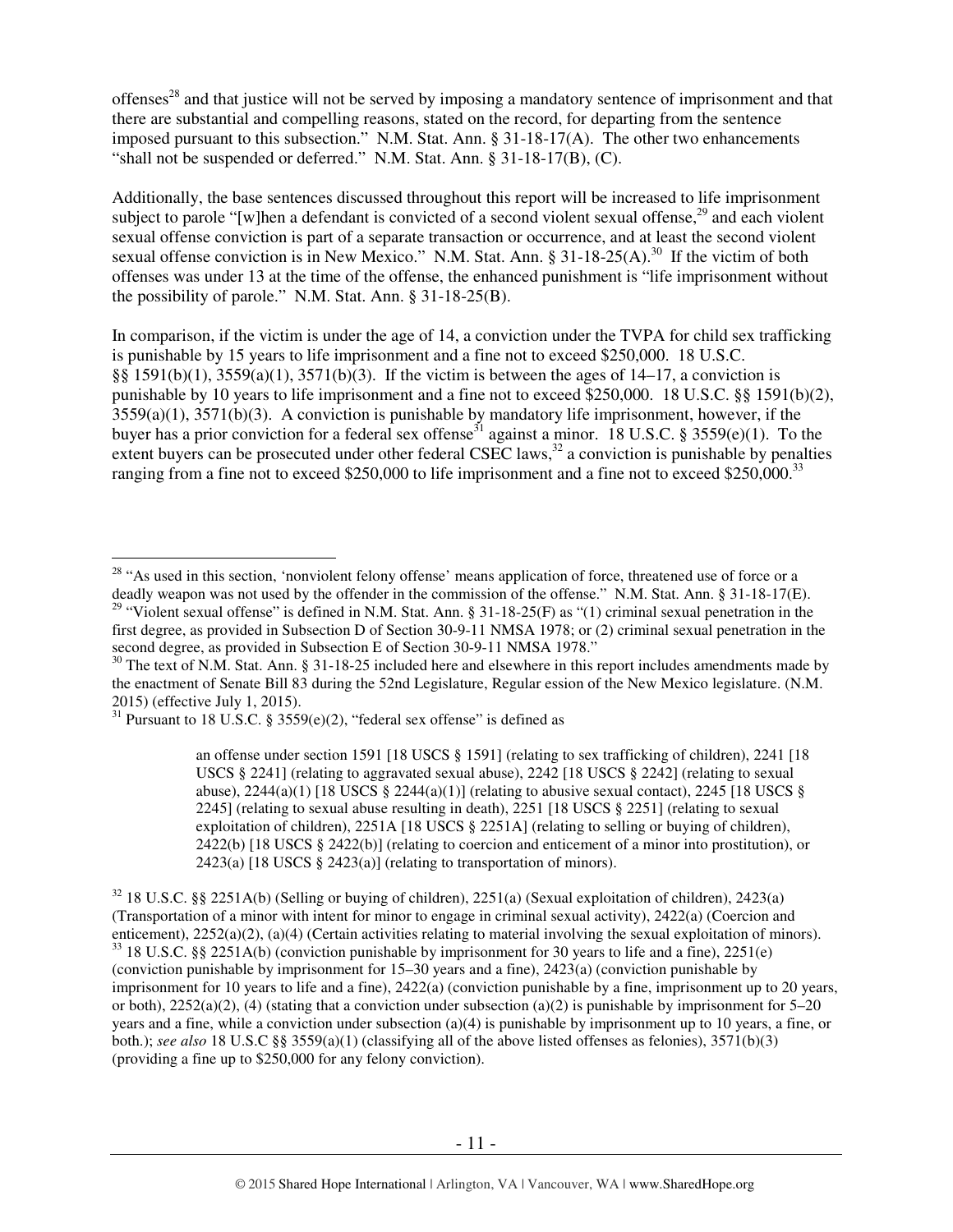*2.5 Using the Internet or electronic communications to lure, entice, or purchase, or attempt to lure, entice, or purchase commercial sex acts with a minor is a separate crime or results in an enhanced penalty for buyers.* 

Although not limited in application to commercial sex acts, the use of the Internet or electronic communications to solicit sexual contact with a child under 16 years of age is illegal under N.M. Stat. Ann. § 30-37-3.2(A) (Child solicitation by electronic communication device), which states that it is a crime to "knowingly and intentionally solicit[] a child under sixteen years of age, by means of an electronic communication device.<sup>34</sup> to engage in sexual intercourse, sexual contact or in a sexual or obscene performance, or to engage in any other sexual conduct when the perpetrator is at least four years older than the child."

If the victim is  $13-15$ , a conviction under N.M. Stat. Ann. §  $30-37-3.2(B)(1)$  is punishable as a fourth degree felony by 18 months' imprisonment and a possible fine not to exceed \$5,000. N.M. Stat. Ann. §§ 30-37- 3.2(B)(1), 31-18-15(A)(10), (E)(9). If the victim is under 13, a violation of N.M. Stat. Ann. § 30-72-3.2(B)(2) increases to a third degree felony punishable by imprisonment for 3 years and a fine not to exceed \$5,000. N.M. Stat. Ann. §§ 30-37-3.2(B)(2), 31-18-15(A)(9), (E)(9). However, if the buyer "also appears for, attends or is present at a meeting that the person arranged pursuant to the solicitation," a violation of N.M. Stat. Ann. § 30-  $37-3.2(C)(1)$  where the victim is  $13-15$  years old increases to a third degree felony punishable by imprisonment for 3 years and a possible fine not to exceed \$5,000, and where the victim is under 13, a violation of N.M. Stat. Ann. § 30-37-3.2(C)(2) increases to a second degree felony punishable by imprisonment for 9 years and a possible fine not to exceed \$10,000. N.M. Stat. Ann. §§ 30-37-3.2(C), 31-18-15(A)(6), (A)(9), (E)(6), (E)(9).

*2.6 No age mistake defense is permitted for a buyer of commercial sex acts with any minor under 18.* 

Nothing in N.M. Stat. Ann. § 30-52-1(A)(2) (Human trafficking), § 30-6A-4(B) (Sexual exploitation of children by prostitution), § 30-6A-3(A) (Sexual exploitation of children), or § 30-9-1 (Enticement of child), expressly prohibits a defendant from using the defense of mistake of age.

- 2.6.1 Recommendation: Amend N.M. Stat. Ann. § 30-6A-4(B) (Sexual exploitation of children by prostitution), § 30-6A-3(A) (Sexual exploitation of children), § 30-9-1 (Enticement of child), and § 30-52-1(A)(2) (Human trafficking) to expressly prohibit the use of the defense of mistake of age.
- *2.7 Base penalties for buying sex acts with a minor under 18 are sufficiently high and not reduced for older minors.*

Penalties under N.M. Stat. Ann. § 30-52-1(A)(2) (Human trafficking) vary based on the age of the minor victim. When the minor is  $16-17$  years old, a violation of N.M. Stat. Ann. §  $30-52-1(A)(2)$  is a third degree felony punishable by imprisonment for 3 years and a possible fine not to exceed \$5,000. N.M. Stat. Ann. §§ 30-52-1(C), 31-18-15 (A)(9), (E)(9). When the minor is 13–15 years old, a violation of N.M. Stat. Ann. § 30-52-1(A)(2) is a second degree felony punishable by imprisonment for 9 years and a possible fine not to exceed \$10,000. N.M. Stat. Ann. §§ 30-52-1(C)(1), 31-18-15 (A)(6), (E)(6). When the minor is under 13, a violation of N.M. Stat. Ann.  $\S 30-52-1(A)(2)$  is a first degree felony punishable by imprisonment for 18 years and a possible fine not to exceed \$15,000. N.M. Stat. Ann. §§ 30-52-  $1(C)(2)$ ,  $31-18-15(A)(3)$ ,  $(E)(3)$ .

Buyer-applicable CSEC statutes do not criminalize purchasing a commercial sex act with a minor over 16. N.M. Stat. Ann. § 30-6A-4(B)<sup>35</sup> (Sexual exploitation of children by prostitution) applies when the

 $\overline{a}$ <sup>34</sup> "Electronic communication device" is defined in N.M. Stat. Ann. § 30-37-3.2(F) as "a computer, video recorder, digital camera, fax machine, telephone, cellular telephone, pager, audio equipment or any other device that can produce an electronically generated image, message or signal."

<sup>35</sup> *See supra* note 4.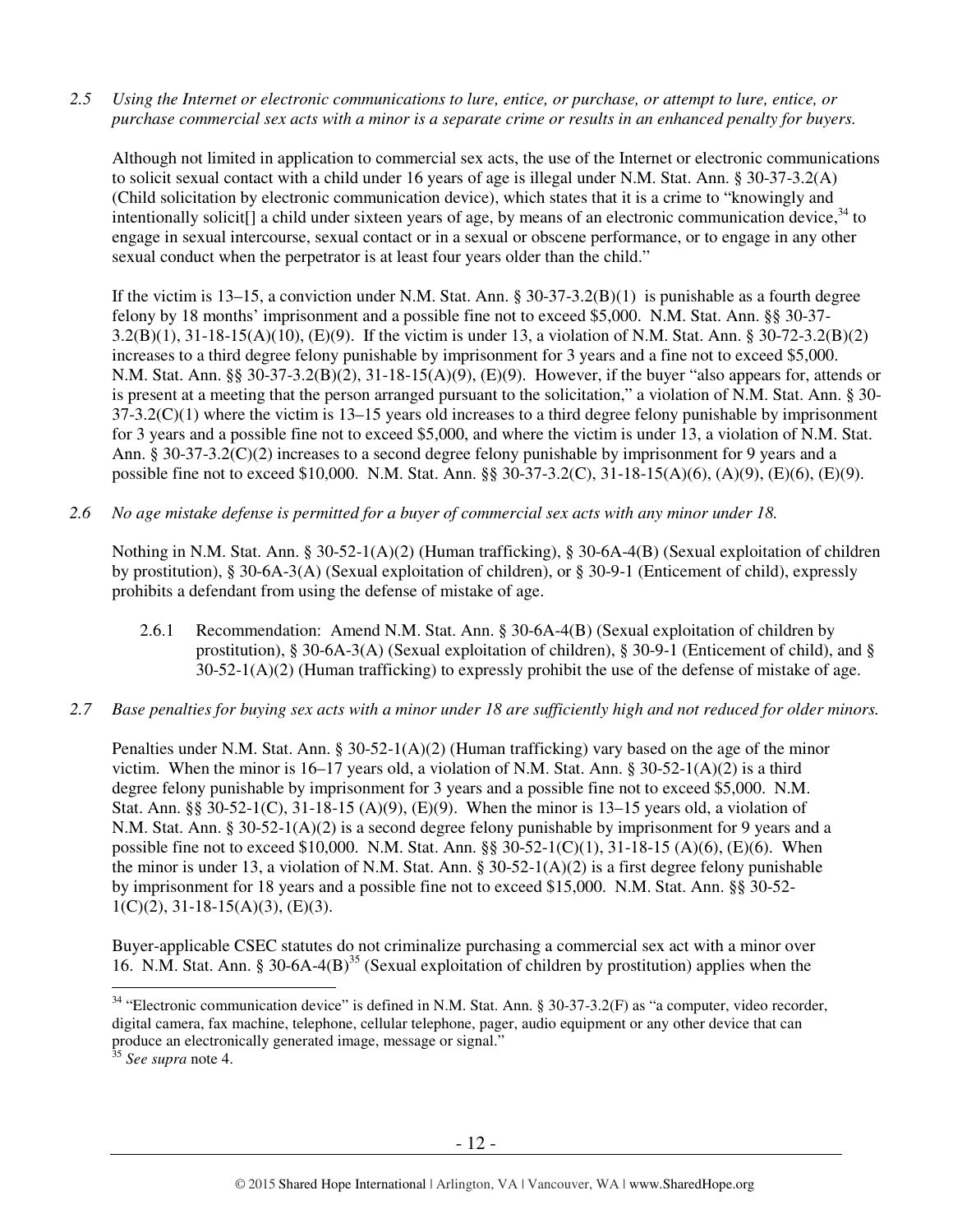victim is under 16 years old, and a violation is punishable as a second degree felony by imprisonment for 9 years and a possible fine not to exceed \$10,000. N.M. Stat. Ann. §§ 30-6A-4(B), 31-18-15(A)(6), (E)(6). Similarly, N.M. Stat. Ann. § 30-9-1 (Enticement of child) only applies if the victim is under 16, and a violation is a misdemeanor punishable by up to 1 year in county jail, a fine not to exceed \$1,000, or both. N.M. Stat. Ann.  $\S$ § 30-9-1, 31-19-1(A). The statute that could be used to prosecute buyers of commercial sex with children 16–17 years old would likely be N.M. Stat. Ann. § 30-9-3 (Patronizing Prostitutes). A first violation of N.M. Stat. Ann. § 30-9-3 is generally punishable as a petty misdemeanor by up to 6 months in county jail, a fine not to exceed \$500, or both. N.M. Stat. Ann. § 31-19-1(A), (B).

2.7.1 Recommendation: Amend N.M. Stat. Ann. § 30-52-1(C) (Human trafficking), § 30-6A-4 (Sexual exploitation of children by prostitution), and § 30-9-1 (Enticement of child) to provide substantial base penalties that reflect the seriousness of the offense for all violations against minors under the age of 18.

#### *2.8 Financial penalties for buyers of commercial sex acts with minors are sufficiently high to make it difficult for buyers to hide the crime.*

Buyers convicted under N.M. Stat. Ann. § 30-52-1(A) (Human trafficking), New Mexico's CSEC laws and sexual offense laws may be required to pay fines ranging from \$500–\$15,000. Under N.M. Stat. Ann. § 30-52-1(C) (Human trafficking), a buyer may be required to pay a fine not to exceed \$5,000– \$15,000, depending on the age of the victim. N.M. Stat. Ann. § 30-52-1(C), 13-18-15(E)(3),(6),(9). A buyer convicted of violating N.M. Stat. Ann. § 30-6A-4(B) (Sexual exploitation of children by prostitution) may be required to pay a fine of  $$10,000$ . N.M. Stat. Ann. §§ 30-6A-4(B), 31-18-15(E)(6). A buyer convicted of violating N.M. Stat. Ann. § 30-9-1 (Enticement of child) may be required to pay a fine of \$1,000. N.M. Stat. Ann. §§ 30-9-1, 31-19-1(A), 31-18-15(E)(9). In the absence of force or other listed circumstances, a buyer convicted of violating N.M. Stat. Ann. § 30-9-11 (Criminal sexual penetration) may be required to pay a fine not to exceed \$5,000 if the minor is 13–16 or \$15,000 if the minor is under 13. N.M. Stat. Ann. §§ 30-9-11(D)(1), (G)(1), 31-18-15(E)(3), (E)(9). Also in the absence of force or other listed circumstances, a buyer convicted of violating N.M. Stat. Ann. § 30-9-13 (Criminal sexual contact of a minor) may be required to pay a fine not to exceed \$12,500 if the minor is under 13 and unclothed. N.M. Stat. Ann. §§ 30-9-13(B)(1), 31-18-15(E)(5).

Under N.M. Stat. Ann. § 30-52-1(A) (Human trafficking), the buyer will be required "to make restitution<sup>36</sup> to the victim<sup>37</sup> for the gross income or value of the victim's labor or services and any other actual damages<sup>38</sup> in accordance with Section 31-17-1 NMSA 1978 [Victim restitution]." N.M. Stat. Ann.  $§$  30-52-1(F).

Additionally, individuals convicted of felonies or misdemeanors must pay a crime victims reparation fee of \$75 for each felony conviction and \$50 for each misdemeanor conviction. Enacted Senate Bill 510, Sec 3. (N.M. 2015).<sup>39</sup>

<sup>&</sup>lt;sup>36</sup> "Restitution" is defined in N.M. Stat. Ann. § 31-17-1(4) as "full or partial payment of actual damages to a victim."

 $37$  "Victim" is defined in N.M. Stat. Ann. § 31-17-1(1) as "any person who has suffered actual damages as a result of the defendant's criminal activities."

<sup>&</sup>lt;sup>38</sup> "Actual damages" is defined in N.M. Stat. Ann.  $\S 31$ -17-1(2) as "all damages which a victim could recover against the defendant in a civil action arising out of the same facts or events, except punitive damages and damages for pain, suffering, mental anguish and loss of consortium. Without limitation, 'actual damages' includes damages for wrongful death."

<sup>39</sup> S.B. 510, Sec. 3, 52nd Leg, 1st Sess. (N.M. 2015).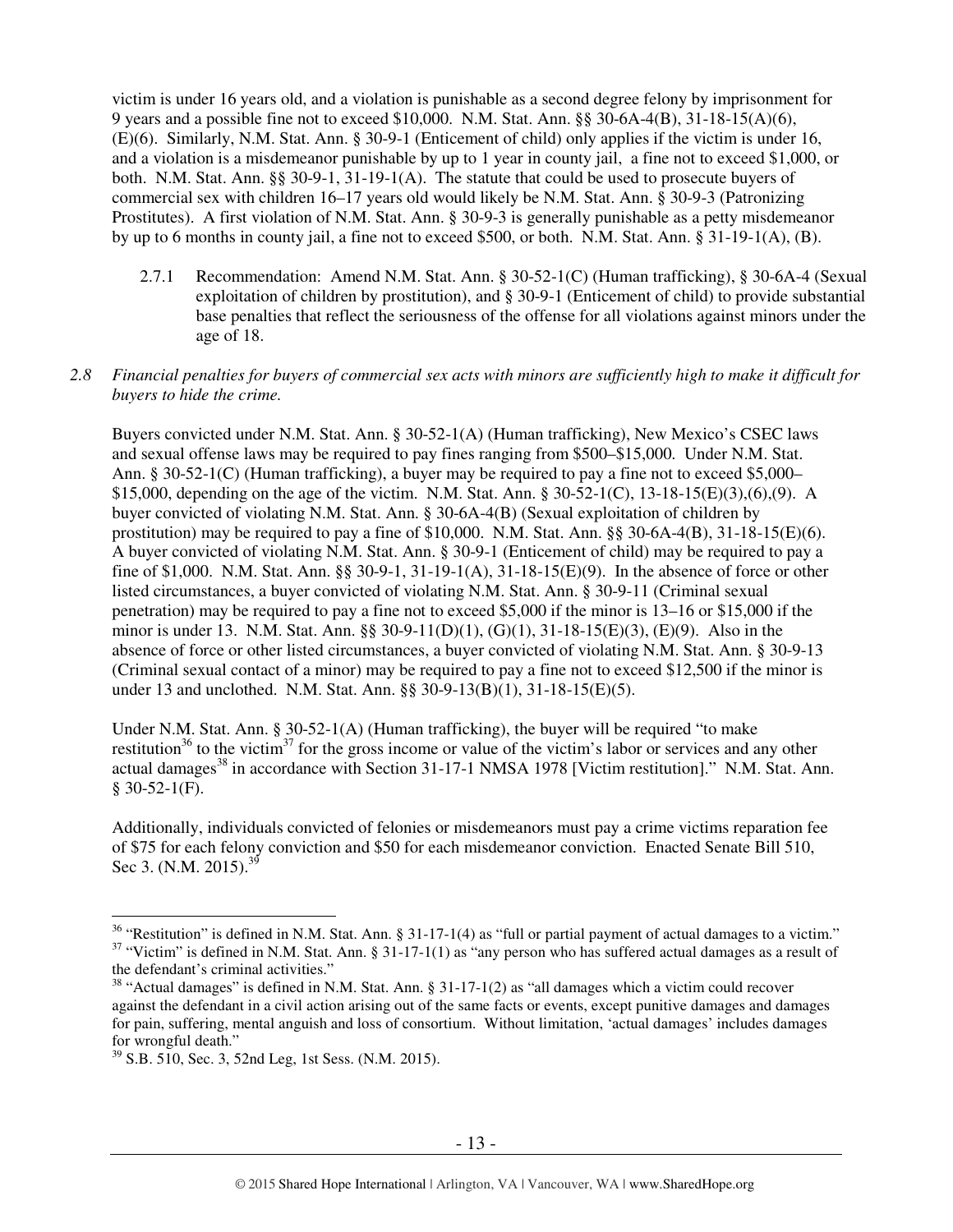- 2.8.1 Recommendation: Amend N.M. Stat. Ann. § 30-52-1 (Human trafficking), § 30-6A-3 (Sexual exploitation of children), § 30-6A-4 (Sexual exploitation of children by prostitution), and § 30- 9-1 (Enticement of child) to require mandatory minimum fines and asset forfeiture in connection with these offenses.
- *2.9 Buying and possessing child pornography carries penalties as high as similar federal offenses.*

N.M. Stat. Ann. § 30-6A-3(A) (Sexual exploitation of children) criminalizes the possession of child pornography, stating,

It is unlawful for a person to intentionally possess any obscene visual or print medium depicting any prohibited sexual act or simulation of such an act if that person knows or has reason to know that the obscene medium depicts any prohibited sexual act or simulation of such act and if that person knows or has reason to know that one or more of the participants in that act is a child under eighteen years of age. . . .

A violation of N.M. Stat. Ann. § 30-6A-3(A) is punishable as a fourth degree felony by 18 months' imprisonment and a possible fine not to exceed \$5,000. N.M. Stat. Ann. §§ 30-6A-3(A), 31-18-15(A)(10),  $(E)(9)$ .

In comparison, a federal conviction for possession of child pornography<sup>40</sup> is generally punishable by imprisonment for  $5-20$  years and a fine not to exceed  $$250,000.<sup>41</sup>$  Subsequent convictions, however, are punishable by imprisonment up to 40 years and a fine not to exceed  $$250,000.<sup>42</sup>$ 

- 2.9.1 Recommendation: Amend N.M. Stat. Ann. § 30-6A-3(A) to criminalize the buying of child pornography and raise the penalty to reflect the seriousness of the offense.
- *2.10 Convicted buyers of commercial sex acts with minors and child pornography are required to register as sex offenders*.

 $\overline{a}$ 

Pursuant to N.M. Stat. Ann. § 29-11A-4(A) (Registration of sex offenders; information required; verification; criminal penalty for noncompliance), "A sex offender residing in this state shall register with the county sheriff for the county in which the sex offender resides." N.M. Stat. Ann. § 29-11A-3(H) defines "sex offender" to

<sup>&</sup>lt;sup>40</sup> 18 U.S.C. §§ 2252(a)(2), (a)(4) (Certain activities relating to material involving the sexual exploitation of minors),  $2252A(a)(2)$ –(3) (Certain activities relating to material constituting or containing child pornography), 1466A(a), (b) (Obscene visual representations of the sexual abuse of children).

<sup>&</sup>lt;sup>41</sup> 18 U.S.C. §§ 2252(b) (stating that a conviction under subsection (a)(2) is punishable by imprisonment for 5–20 years and a fine, while a conviction under subsection (a)(4) is punishable by imprisonment up to 10 years, a fine, or both), 2252A(b)(1) (a conviction is punishable by imprisonment for 5–20 years and a fine), 1466A(a), (b) (stating that a conviction under subsection (a) is "subject to the penalties provided in section  $2252A(b)(1)$ ," imprisonment for 5–20 years and a fine, while a conviction under subsection (b) is "subject to the penalties provided in section 2252A(b)(2)," imprisonment up to 10 years, a fine, or both); *see also* 18 U.S.C §§ 3559(a)(1) (classifying all of the above listed offenses as felonies), 3571(b)(3) (providing a fine up to \$250,000 for any felony conviction).

 $42$  18 U.S.C. §§ 2252(b) (stating if a person has a prior conviction under subsection (a)(2), or a list of other statutes, a conviction is punishable by a fine and imprisonment for 15–40 years, but if a person has a prior conviction under subsection (a)(4), or a list of other statutes, a conviction is punishable by a fine and imprisonment for  $10-20$  years),  $2252A(b)(1)$  (stating if a person has a prior conviction under subsection (a)(2), (a)(3), or a list of other statutes, a conviction is punishable by a fine and imprisonment for  $15-40$  years),  $1466A(a)$ , (b) (stating that the penalty scheme for section 2252A(b) applies); *see also* 18 U.S.C §§ 3559(a)(1) (classifying all of the above listed offenses as felonies), 3571(b)(3) (providing a fine up to \$250,000 for any felony conviction).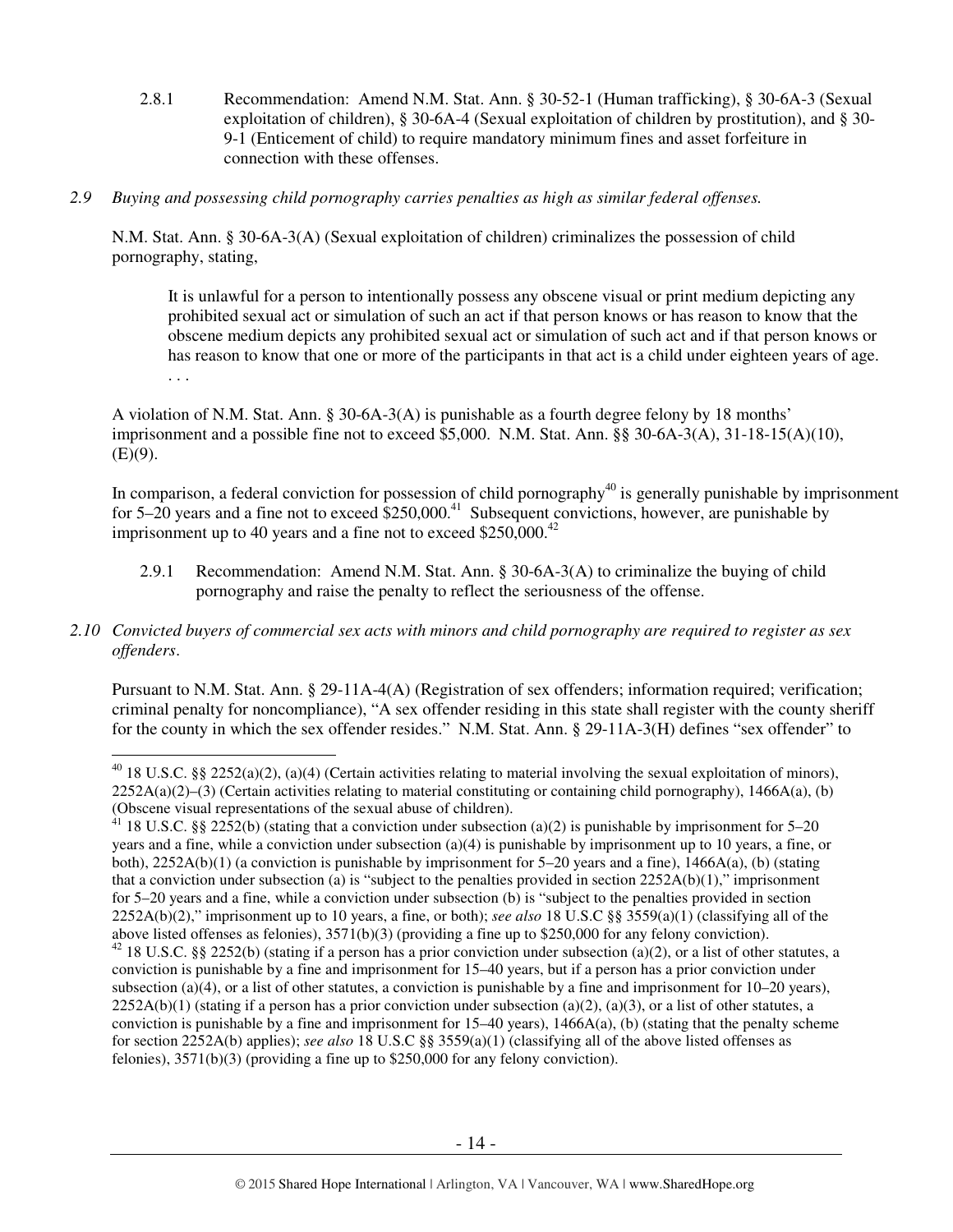include certain persons who have been convicted of a "sex offense." N.M. Stat. Ann. § 29-11A-3(I) (Definitions) defines "sex offense" to include the following crimes:

(1) aggravated criminal sexual penetration or criminal sexual penetration in the first, second, third or fourth degree, as provided in Section 30-9-11 NMSA 1978;

(3) criminal sexual contact of a minor in the second, third or fourth degree, as provided in Section 30-9-13 NMSA 1978;

(4) sexual exploitation of children, as provided in Section 30-6A-3 NMSA 1978;

(5) sexual exploitation of children by prostitution, as provided in Section 30-6A-4 NMSA 1978;

(6) kidnapping, as provided in Section 30-4-1 NMSA 1978, when committed with the intent to inflict a sexual offense;

(7) false imprisonment, as provided in Section 30-4-1 NMSA 1978, when committed with the intent to inflict a sexual offense;

. . .

. . .

(9) enticement of child, as provided in Section 30-9-1 NMSA 1978;

. . .

l

(11) child solicitation by electronic communication device, as provided in Section 30-37-3.2 NMSA 1978, for convictions occurring on or after July 1, 2013;

(12) solicitation to commit criminal sexual contact of a minor in the second, third or fourth degree, as provided in Sections 30-9-13 and 30-28-3 NMSA 1978; or

(13) attempt to commit any of the sex offenses set forth in Paragraphs (1) through (10) of this subsection, as provided in Section 30-28-1 NMSA 1978.<sup>43</sup>

N.M. Stat. Ann. § 29-11A-3(I) does not, however, include violations of N.M. Stat. Ann. § 30-52-1 (Human trafficking) in its definition of "sex offense."

2.10.1 Recommendation: Amend N.M. Stat. Ann. § 29-11A-3(I) to include violations of N.M. Stat. Ann. § 30-52-1 (Human trafficking).

 $^{43}$  N.M. Stat. § 30-28-1 (Attempt to commit a felony) states in part, "Attempt to commit a felony consists of an overt act in furtherance of and with intent to commit a felony and tending but failing to effect its commission."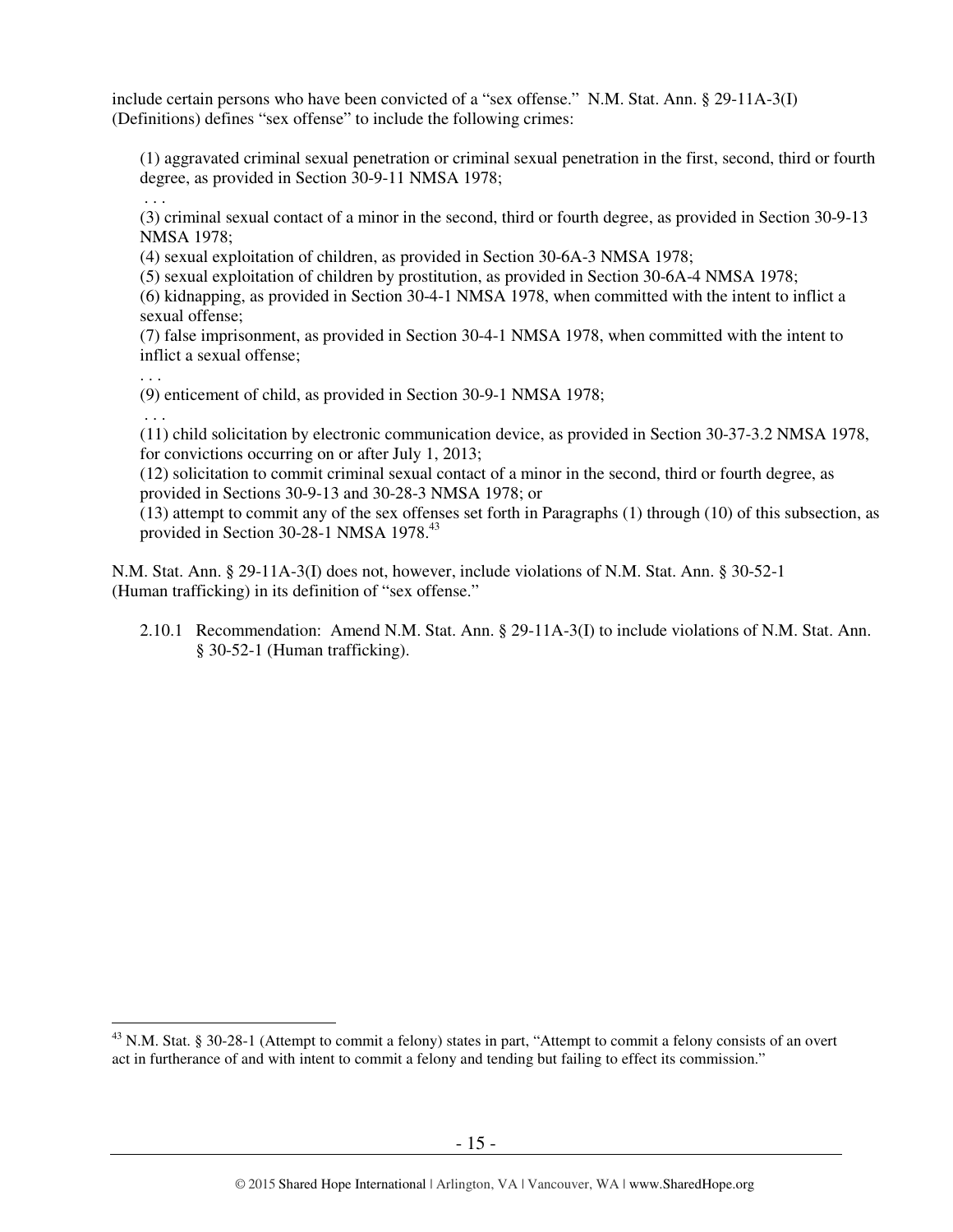#### FRAMEWORK ISSUE 3: CRIMINAL PROVISIONS FOR TRAFFICKERS

#### *Legal Components:*

- *3.1 Penalties for trafficking a child for sexual exploitation are as high as federal penalties.*
- *3.2 Creating and distributing child pornography carries penalties as high as similar federal offenses.*
- *3.3 Using the Internet or electronic communications to lure, entice, recruit or sell commercial sex acts with a minor is a separate crime or results in an enhanced penalty for traffickers.*
- *3.4 Financial penalties for traffickers, including asset forfeiture, are sufficiently high.*
- *3.5 Convicted traffickers are required to register as sex offenders.*
- *3.6 Laws relating to termination of parental rights for certain offenses include sex trafficking or commercial sexual exploitation of children (CSEC) offenses in order to remove the children of traffickers from their control and potential exploitation.*

*\_\_\_\_\_\_\_\_\_\_\_\_\_\_\_\_\_\_\_\_\_\_\_\_\_\_\_\_\_\_\_\_\_\_\_\_\_\_\_\_\_\_\_\_\_\_\_\_\_\_\_\_\_\_\_\_\_\_\_\_\_\_\_\_\_\_\_\_\_\_\_\_\_\_\_\_\_\_\_\_\_\_\_\_\_\_\_\_\_\_\_\_\_\_* 

#### *Legal Analysis:*

*3.1 Penalties for trafficking a child for sexual exploitation are as high as federal penalties.<sup>44</sup>* 

Traffickers convicted under N.M. Stat. Ann. § 30-52-1(A)(2) (Human trafficking), if the victim is 16–17 years old, may be convicted of a third degree felony punishable by imprisonment for 3 years and a possible fine not to exceed \$5,000. N.M. Stat. Ann. §§ 30-52-1(C), 31-18-15(A)(9), (E)(9). If the victim is 13–15, the penalty increases to a second degree felony punishable by imprisonment for 9 years and a possible fine not to exceed \$10,000. N.M. Stat. Ann. §§ 30-52-1(C)(1), 31-18-15(A)(6), (E)(6). If the victim is under 13, the penalty further increases to a first degree felony punishable by imprisonment for 18 years and a possible fine not to exceed \$15,000. N.M. Stat. Ann. §§ 30-52-1(C)(2), 31-18-15(A)(3),  $(E)(3)$ .

Traffickers may also be prosecuted under N.M. Stat. Ann. § 30-6A-4(A)<sup>45</sup> (Sexual exploitation of children by prostitution). If the minor is under 16, a violation of N.M. Stat. Ann. § 30- 6A-4(A) is punishable as a second degree felony by imprisonment for 9 years and a possible fine not to exceed \$10,000. N.M. Stat. Ann. §§ 30-6A-4(A), 31-18-15(A)(6), (E)(6). However, if the child is under 13, the penalty increases to a first degree felony punishable by imprisonment for18 years and a possible fine not to exceed \$15,000. N.M. Stat. Ann. §§ 30-6A-4(A), 31-18-15(A)(3), (E)(3).

N.M. Stat. Ann. § 30-9-1 (Enticement of a child) could also be used to prosecute traffickers. A violation of N.M. Stat. Ann. § 30-9-1 is a misdemeanor punishable by a definite term of less than 1 year in county jail, a possible fine not to exceed \$1,000, or both. N.M. Stat. Ann. §§ 30-9-1, 31-19-1(A).

In comparison, if the victim is under the age of 14, a conviction under the Trafficking Victims Protection Act (TVPA) for child sex trafficking is punishable by 15 years to life imprisonment and a fine not to exceed \$250,000. 18 U.S.C. §§ 1591(b)(1),  $3559(a)(1)$ ,  $3571(b)(3)$ . If the victim is between the ages of 14–17, a conviction is punishable by 10 years to life imprisonment and a fine not to exceed \$250,000. 18 U.S.C. §§ 1591(b)(2), 3559(a)(1), 3571(b)(3). A conviction is punishable by mandatory life imprisonment, however, if the trafficker has a prior conviction for a federal sex offense<sup>46</sup> against a minor.

 $\overline{a}$ <sup>44</sup> *See* discussion of the relevant text of the statutes listed in this section *supra* Section 1.2.

<sup>45</sup> *See supra* note 4.

<sup>46</sup> *See supra* note 31.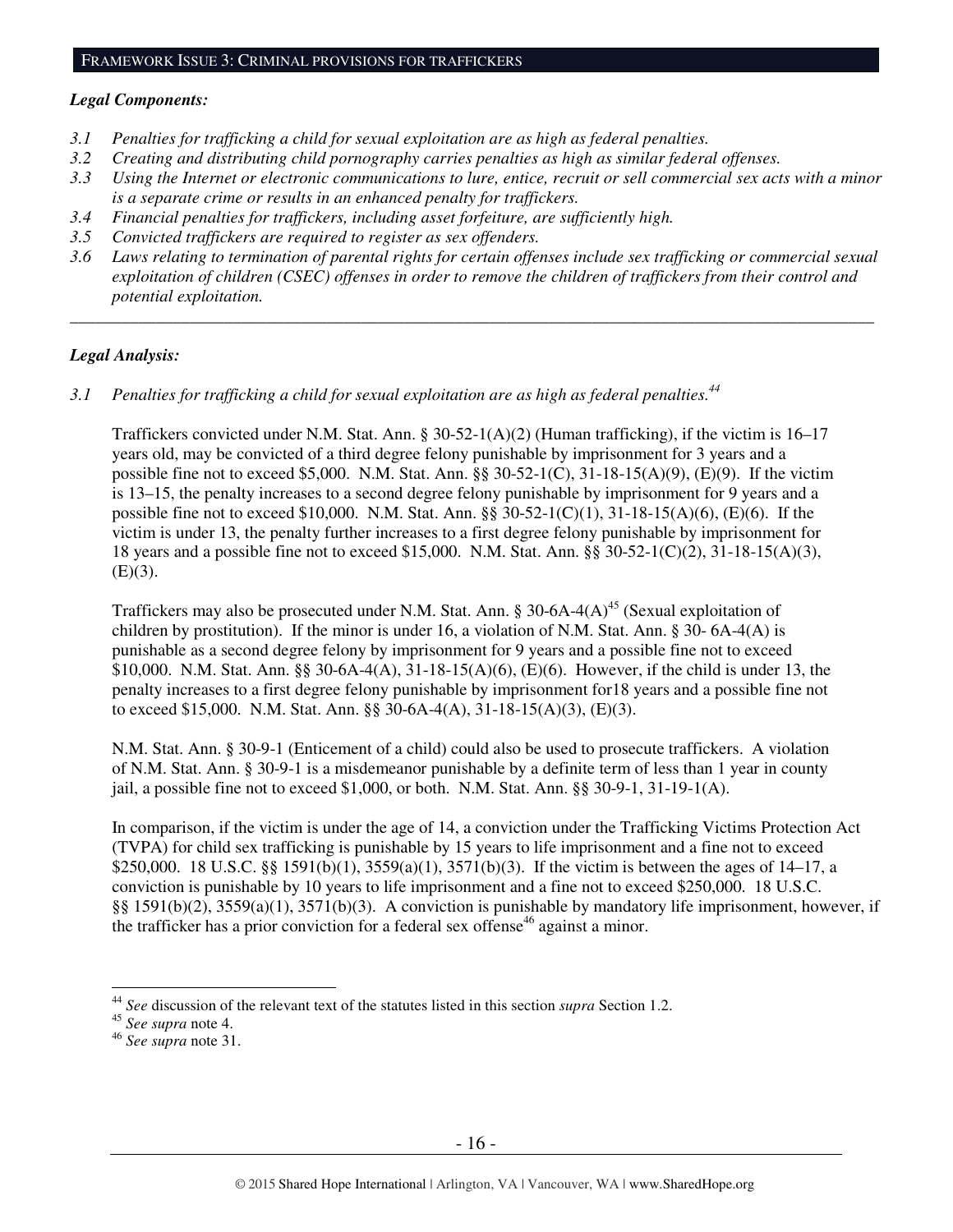- 3.1.1 Recommendation: Amend the penalties for violations of N.M. Stat. Ann. § 30-52-1 (Human trafficking of a minor), § 30-6A-4 (Sexual exploitation of children by prostitution), and N.M. Stat. Ann. § 30-9-1 (Enticement of a child) to reflect the seriousness of the offense.
- *3.2 Creating and distributing child pornography carries penalties as high as similar federal offenses*.

N.M. Stat. Ann. § 30-6A-3(C)–(E) (Sexual exploitation of children) criminalize the creation and manufacturing of child pornography. N.M. Stat. Ann. § 30-6A-3(C) states,

It is unlawful for a person to intentionally cause or permit a child under eighteen years of age to engage in any prohibited sexual act or simulation of such an act if that person knows, has reason to know or intends that the act may be recorded in any obscene visual or print medium or performed publicly. A person who violates the provisions of this subsection is guilty of a third degree felony, unless the child is under the age of thirteen, in which event the person is guilty of a second degree felony.

N.M. Stat. Ann. § 30-6A-3(D) states,

It is unlawful for a person to intentionally manufacture any obscene visual or print medium depicting any prohibited sexual act or simulation of such an act if one or more of the participants in that act is a child under eighteen years of age. A person who violates the provisions of this subsection is guilty of a second degree felony.

Second degree felonies are punishable by imprisonment for 9 years and a possible fine not to exceed \$10,000. N.M. Stat. Ann. § 31-18-15(A)(6), (E)(6). A third degree felony is punishable by imprisonment for 3 years and a possible fine not to exceed of \$5,000. N.M. Stat. Ann. §  $31-18-15(A)(9)$ , (E)(9).

N.M. Stat. Ann. § 30-6A-3(E) states,

It is unlawful for a person to intentionally manufacture any obscene visual or print medium depicting any prohibited sexual act or simulation of such an act if that person knows or has reason to know that the obscene medium depicts a prohibited sexual act or simulation of such an act and if that person knows or has reason to know that a real child under eighteen years of age, who is not a participant, is depicted as a participant in that act. . . .

A violation of N.M. Stat. Ann. § 30-6A-3(E) is punishable as a fourth degree felony by 18 months' imprisonment and a possible fine not to exceed \$5,000. N.M. Stat. Ann. §§ 30-6A-3(E), 31-18-15(A)(10),  $(E)(9)$ .

In comparison, if the victim is under the age of 14, a conviction under the TVPA for child sex trafficking is punishable by 15 years to life imprisonment and a fine not to exceed \$250,000. 18 U.S.C. §§ 1591(b)(1),  $3559(a)(1)$ ,  $3571(b)(3)$ . If the victim is between the ages of  $14-17$ , a conviction is punishable by 10 years to life imprisonment and a fine not to exceed \$250,000. 18 U.S.C. §§ 1591(b)(2), 3559(a)(1), 3571(b)(3). A conviction is punishable by mandatory life imprisonment, however, if the trafficker has a prior conviction for a federal sex offense<sup>47</sup> against a minor. Additionally, a federal conviction for distribution of child pornography<sup>48</sup>

 $\overline{a}$ <sup>47</sup> *See supra* note 31.

<sup>&</sup>lt;sup>48</sup> 18 U.S.C. §§ 2252(a)(1), (a)(2), (a)(3) (Certain activities relating to material involving the sexual exploitation of minors),  $2252A(a)(2)$ ,  $(a)(3)$  (Certain activities relating to material constituting or containing child pornography), 1466A(a) (Obscene visual representations of the sexual abuse of children).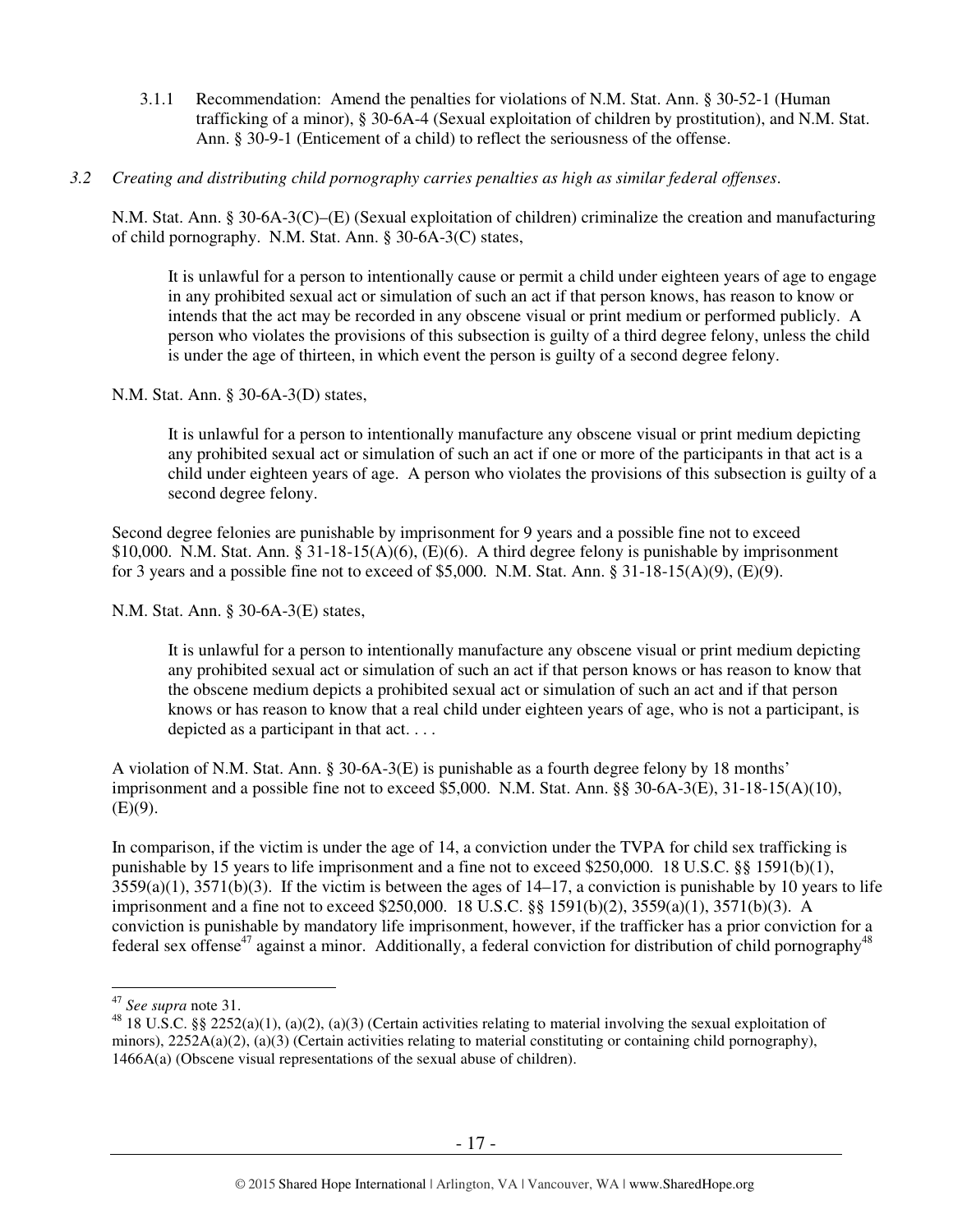is generally punishable by imprisonment for  $5-20$  years and a fine not to exceed \$250,000.<sup>49</sup> Subsequent convictions, however, are punishable by imprisonment up to 40 years and a fine not to exceed \$250,000.<sup>50</sup>

*3.3 Using the Internet or electronic communications to lure, entice, recruit or sell commercial sex acts with a minor is a separate crime or results in an enhanced penalty for traffickers.* 

While not limited to commercial sex acts, the use of the Internet or electronic communications to solicit sexual contact with a child under 16 is illegal under N.M. Stat. Ann. § 30-37-3.2 (Child solicitation by electronic communication device). N.M. Stat. Ann. § 30-37-3.2(A) applies to the act of "knowingly and intentionally soliciting a child under sixteen years of age, by means of an electronic communication device,  $51$  to engage in sexual intercourse, sexual contact or in a sexual or obscene performance, or to engage in any other sexual conduct when the perpetrator is at least four years older than the child."

## *3.4 Financial penalties for traffickers, including asset forfeiture, are sufficiently high*.

Traffickers convicted of committing an offense related to their involvement in domestic minor sex trafficking face a number of financial penalties, including fines, restitution, forfeiture and civil damages.

Traffickers convicted under N.M. Stat. Ann. § 30-52-1 (Human trafficking) and New Mexico's CSEC laws may be required to pay fines ranging from \$1,000–\$15,000. Specifically, a trafficker convicted under N.M. Stat. Ann.  $\S 30-52-1(C)$  may be required to pay a fine not to exceed \$5,000–\$15,000, depending on the victim's age. N.M. Stat. Ann. §§ 30-52-1(C), 13-18-15(E)(3), (E)(6), (E)(9). A trafficker convicted of violating N.M. Stat. Ann. § 30-6A-4 (Sexual exploitation of children by prostitution) may be required to pay a fine of \$10,000–\$15,000 depending on the age of the victim. N.M. Stat. Ann. §§ 30-6A-4(A), 31-18-15(E)(3),(6). A trafficker convicted of N.M. Stat. Ann. § 30-9-1 (Enticement of child) may be required to pay a fine not to exceed \$1,000. N.M. Stat. Ann. §§ 30-9-1, 31-  $19-1(A), 31-18-15(E)(9).$ 

Traffickers may also be required "to make restitution<sup>52</sup> to the victim<sup>53</sup> for the gross income or value of the victim's labor or services and any other actual damages<sup>54</sup> in accordance with Section 31-17-1 NMSA 1978 [Victim restitution], which states "It is the policy of this state that restitution be made by each violator . . . to the victims of his criminal activities to the extent that the defendant is reasonably able to

<sup>&</sup>lt;sup>49</sup> 18 U.S.C. §§ 2252(b) (stating that a conviction under subsection (a)(1), (a)(2), or (a)(3) is punishable by imprisonment for 5–20 years and a fine), 2252A(b)(1) (a conviction is punishable by imprisonment for 5–20 years and a fine), 1466A(a), (b) (stating that a conviction under subsection (a) is "subject to the penalties provided in section 2252A(b)(1)," imprisonment for 5–20 years and a fine, while a conviction under subsection (b) is "subject to the penalties provided in section 2252A(b)(2)," imprisonment up to 10 years, a fine, or both); *see also* 18 U.S.C §§  $3559(a)(1)$  (classifying all of the above listed offenses as felonies),  $3571(b)(3)$  (providing a fine up to \$250,000 for any felony conviction).

 $50$  18 U.S.C. §§ 2252(b) (stating if a person has a prior conviction under subsection (a)(1), (a)(2), or (a)(3) or a list of other statutes, a conviction is punishable by a fine and imprisonment for  $15-40$  years),  $2252A(b)(1)$  (stating if a person has a prior conviction under subsection (a)(2), (a)(3), or a list of other statutes, a conviction is punishable by a fine and imprisonment for 15–40 years),  $1466A(a)$ , (b) (stating that the penalty scheme for section 2252A(b) applies); *see also* 18 U.S.C §§ 3559(a)(1) (classifying all of the above listed offenses as felonies), 3571(b)(3) (providing a fine up to \$250,000 for any felony conviction).

See supra note 9 for the definition of "electronic communication device."

<sup>52</sup> *See* the definition of "restitution" *supra* note 36.

<sup>53</sup> *See* definition of "victim" *supra* note37.

<sup>54</sup> *See* definition of "actual damages" *supra* note 38.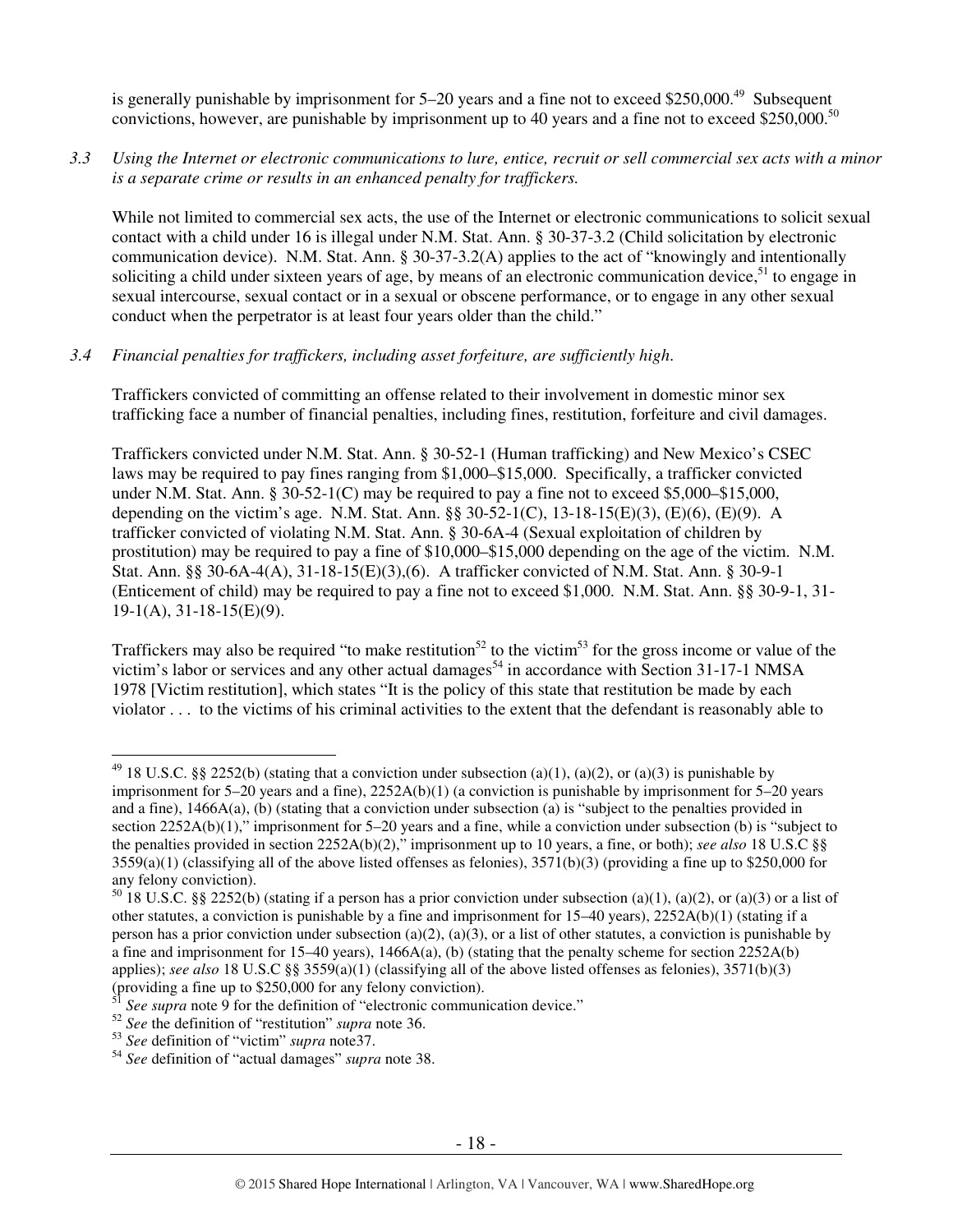do so." N.M. Stat. Ann. § 30-52-1(F). Restitution is mandatory for traffickers who violate N.M. Stat. Ann. § 30-52-1(F) (Human trafficking), which states,

A person convicted of human trafficking shall, in addition to any other punishment, be ordered to make restitution to the victim for the gross income or value of the victim's labor or services and any other actual damages in accordance with Section 31-17-1 NMSA 1978

Traffickers may face forfeiture of property under the nuisance laws. N.M. Stat. Ann. § 30-8-8.1(B) (Abatement of house of prostitution) provides that "two or more convictions of any person or persons occurring at least one week apart within a period of one year for violation of either Section 30-9-2 [Prostitution] or 30-9-3 [Patronizing prostitutes] NMSA 1978 arising out of conduct engaged in at the place described in an abatement action creates a presumption that the place is a house of prostitution. However, this presumption shall not arise unless the person against whom the abatement action is brought is shown to have had actual knowledge or to have received written notice from law enforcement officials of the convictions upon which the presumption is based." Pursuant to N.M. Stat. Ann.  $\S 30-8-8.1(C)$ ,

If, in an abatement action brought under Section 30-8-8 [Abatement of a public nuisance] NMSA 1978, a binding admission is made by the defendant or the court concludes that a house of prostitution exists at the location alleged, the court may, as part of its judgment:

(1) direct the removal from the house of prostitution all movable personal property used in conducting the house of prostitution and shall direct the sale of that property in the same manner as personal property is sold when seized under a writ of execution; and

(2) order the closing of the house of prostitution for a period of one year and prohibit any person entering it except under conditions specified in the order.

Additionally, individuals convicted of felonies or misdemeanors must pay a crime victims reparation fee of \$75 for each felony conviction and \$50 for each misdemeanor conviction. Enacted Senate Bill 510.<sup>55</sup>

*3.5 Convicted traffickers are required to register as sex offenders.*

Pursuant to N.M. Stat. Ann. § 29-11A-4(A) (Registration of sex offenders; information required; Verification; criminal penalty for noncompliance), "A sex offender residing in this state shall register with the county sheriff for the county in which the sex offender resides." The sex offender must register within 5 days of arriving in the state and provide detailed registration information pursuant to N.M. Stat. Ann. 29-11-A-4(B). N.M. Stat. Ann. § 29-11A-3(H) defines "sex offender" to include certain persons who have been convicted of a "sex offense." Pursuant to N.M. Stat. Ann. § 29-11A-3(I) (Definitions), the definition of "sex offense" includes the following crimes:

(4) sexual exploitation of children, as provided in Section 30-6A-3 NMSA 1978;

(5) sexual exploitation of children by prostitution, as provided in Section 30-6A-4 NMSA 1978;

(6) kidnapping, as provided in Section 30-4-1 NMSA 1978, when committed with the intent to inflict a sexual offense ;

(7) false imprisonment, as provided in Section 30-4-3 NMSA 1978, when committed with the intent to inflict a sexual offense ;

(9) enticement of child, as provided in Section 30-9-1 NMSA 1978;

. . .

. . .

 $\overline{a}$ <sup>55</sup> S.B. 510, Sec. 3, 52nd Leg, 1st Sess. (N.M. 2015).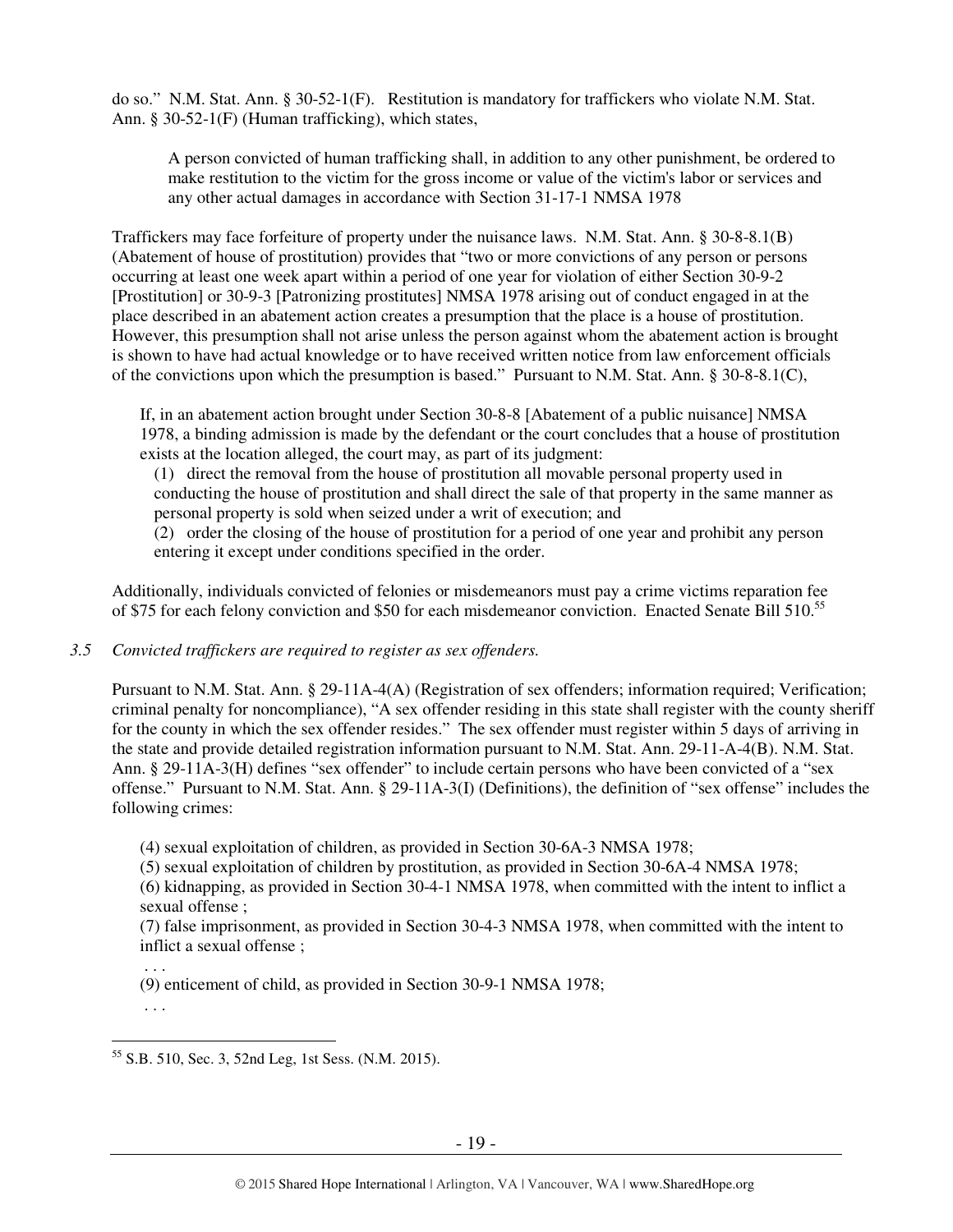(11) child solicitation by electronic communication device, as provided in Section 30-37-3.2 NMSA 1978, for convictions occurring on or after July 1, 2013;

(12) solicitation to commit criminal sexual contact of a minor in the second, third or fourth degree, as provided in Sections 30-9-13 and 30-28-3 NMSA 1978; or

(13) attempt to commit any of the sex offenses set forth in Paragraphs (1) through (10) of this subsection, as provided in Section 30-28-1 NMSA 1978; ….

N.M. Stat. Ann. § 29-11A-3(I) does not, however, include violations of N.M. Stat. Ann. § 30-52-1 (Human trafficking) in its definition of "sex offense."

- 3.5.1 Recommendation: Amend N.M. Stat. Ann. § 29-11A-3(I) to include violations of N.M. Stat. Ann. § 30-52-1 (Human trafficking) when the victim is a minor, in its definition of "sex offense" for purposes of requiring registration as a sex offender
- *3.6 Laws relating to termination of parental rights for certain offenses include sex trafficking or commercial sexual exploitation of children (CSEC) offenses in order to remove the children of traffickers from their control and potential exploitation.*

A violation of N.M. Stat. Ann. § 30-52-1 (Human Trafficking) is not explicitly included as grounds under N.M. Stat. Ann. § 32A-4-28(B) (Termination of parental rights; adoption decree) for authorizing the termination of parental rights, although it appears to fall under the definition of "abused child." Pursuant to N.M. Stat. Ann.  $\bar{\S}$  32A-4-28(B),<sup>56</sup>

The court shall terminate parental rights with respect to a child when:

(1) there has been an abandonment of the child by his parents;

(2) the child has been a neglected or abused<sup>57</sup> child as defined in the Abuse and Neglect Act [32A-4-1] NMSA 1978] and the court finds that the conditions and causes of the neglect and abuse are unlikely to change in the foreseeable future despite reasonable efforts by the department or other appropriate agency to assist the parent in adjusting the conditions that render the parent unable to properly care for the child. The court may find in some cases that efforts by the department or another agency are unnecessary, when:

- (a) there is a clear showing that the efforts would be futile; or
- (b) the parent has subjected the child to aggravated circumstances;<sup>58</sup> or

<sup>&</sup>lt;sup>56</sup> N.M. Stat. Ann. § 32A-4-28(A) states, "In proceedings to terminate parental rights, the court shall give primary consideration to the physical, mental and emotional welfare and needs of the child, including the likelihood of the child being adopted if parental rights are terminated."

 $57$  An "abused child" is defined in N.M. Stat. Ann. § 32A-4-2(B) as including one "who has suffered sexual abuse or sexual exploitation inflicted by the child's parent, guardian or custodian." "'Sexual abuse' includes, but is not limited to criminal sexual contact, incest or criminal sexual penetration, as those acts are defined by state law." N.M. Stat. Ann. § 32A-4-2(G). "Sexual exploitation" is defined as including "(1) allowing, permitting or encouraging a child to engage in prostitution; (2) allowing, permitting, encouraging or engaging a child in obscene or pornographic photographing; or (3) filming or depicting a child for obscene or pornographic commercial purposes, as those acts are defined by state law." N.M. Stat. Ann. § 32A-4-2(H).

 $58$  N.M. Stat. Ann. § 32A-4-2(C) defines "aggravated circumstances" as,

<sup>[</sup>T]hose circumstances in which the parent, guardian or custodian has:

<sup>(1)</sup> attempted, conspired to cause or caused great bodily harm to the child or great bodily harm or death to the child's sibling;

<sup>(2)</sup> attempted, conspired to cause or caused great bodily harm or death to another parent, guardian or custodian of the child;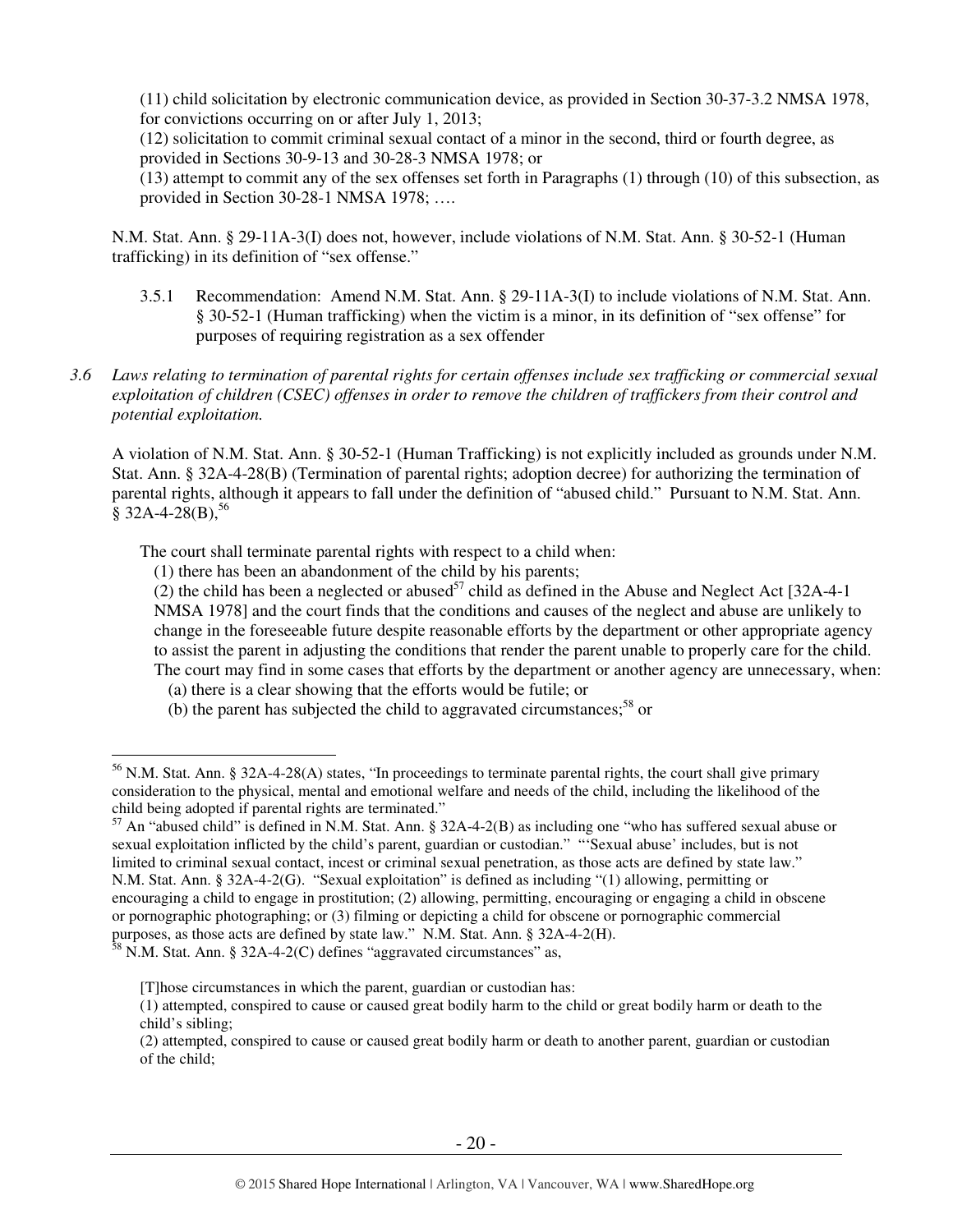(3) attempted, conspired to subject or has subjected the child to torture, chronic abuse or sexual abuse; or

(4) had parental rights over a sibling of the child terminated involuntarily.

. . . .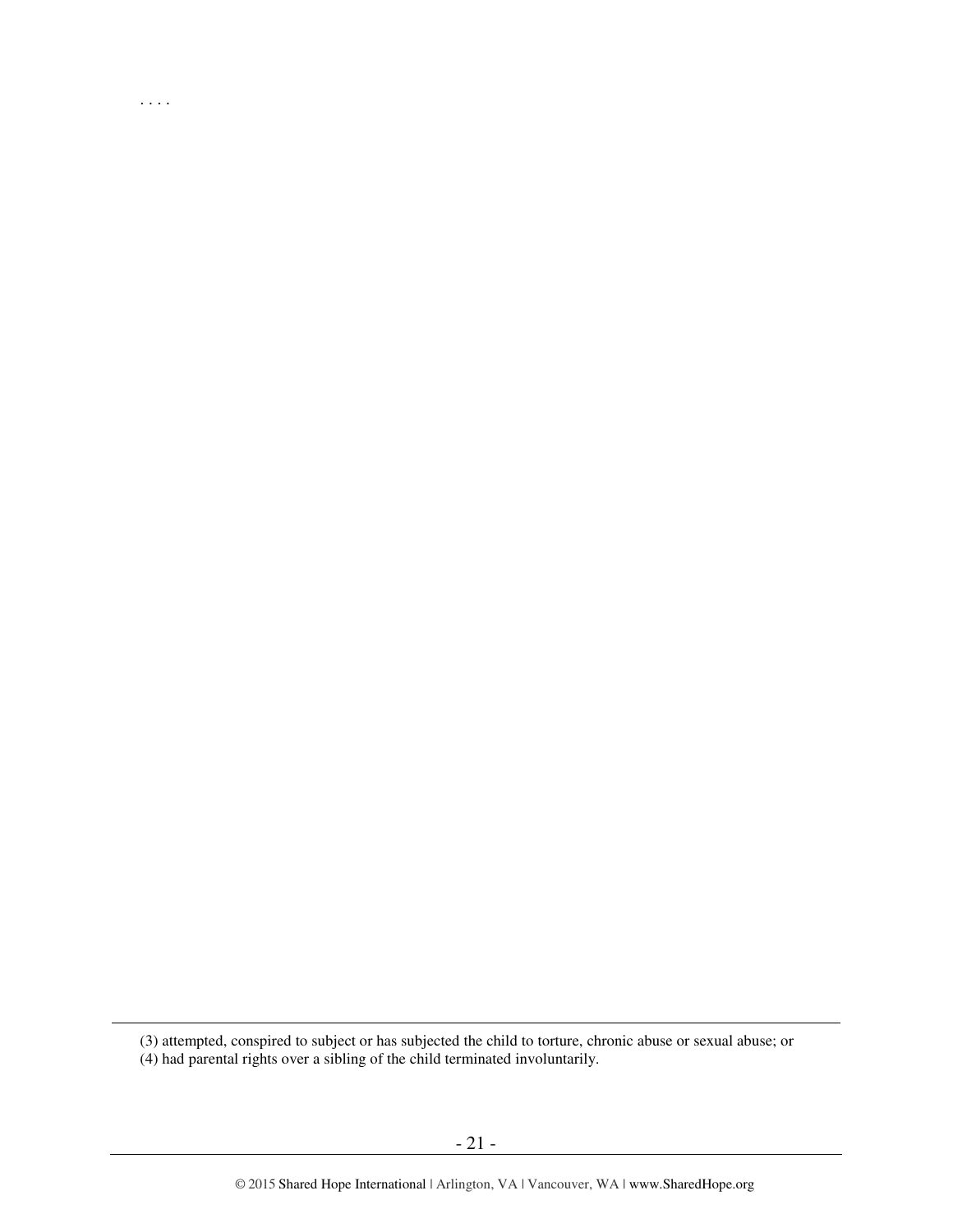#### *Legal Components:*

- *4.1 The acts of assisting, enabling, or financially benefitting from child sex trafficking are included as criminal offenses in the state sex trafficking statute.*
- *4.2 Financial penalties, including asset forfeiture laws, are in place for those who benefit financially from or aid and assist in committing domestic minor sex trafficking.*

*\_\_\_\_\_\_\_\_\_\_\_\_\_\_\_\_\_\_\_\_\_\_\_\_\_\_\_\_\_\_\_\_\_\_\_\_\_\_\_\_\_\_\_\_\_\_\_\_\_\_\_\_\_\_\_\_\_\_\_\_\_\_\_\_\_\_\_\_\_\_\_\_\_\_\_\_\_\_\_\_\_\_\_\_\_\_\_\_\_\_\_\_\_\_* 

- *4.3 Promoting and selling child sex tourism is illegal.*
- *4.4 Promoting and selling child pornography is illegal.*

## *Legal Analysis:*

 $\overline{a}$ 

*4.1 The acts of assisting, enabling, or financially benefitting from child sex trafficking are included as criminal offenses in the state sex trafficking statute*.

Although it is not limited to minor victims, N.M. Stat. Ann.  $\S 30-52-1(A)(3)$  (Human trafficking) forbids "benefiting, financially or by receiving anything of value, from the labor, services or commercial sexual activity of another person with the knowledge that force, fraud or coercion was used to obtain the labor, services or commercial sexual activity."<sup>59</sup> Facilitators convicted under N.M. Stat. Ann.§ 30-52-1(A)(3), if the victim is 16 or older, will be guilty of a third degree felony punishable by imprisonment for 3 years and a possible fine not to exceed \$5,000. N.M. Stat. Ann. §§ 30-52-1(C), 31-18-15(A)(9), (E)(9). If the victim is 13–15 the penalty increases to a second degree felony punishable by imprisonment for 9 years and a possible fine not to exceed \$10,000. N.M. Stat. Ann. §§ 30-52-1(C)(1), 31-18-15(A)(6), (E)(6). If the victim is under 13, the penalty further increases to a first degree felony punishable by imprisonment for 18 years and a possible fine not to exceed \$15,000. N.M. Stat. Ann. §§ 30-52-1(C)(2), 31-18-15(A)(3), (E)(3).

Facilitators may also be prosecuted under N.M. Stat. Ann. § 30-6A-4(A) (Sexual exploitation of children by prostitution).<sup>60</sup> If the minor is under 16 years old, a violation of N. M. Stat. Ann. § 30-6A-4(A) is punishable as a second degree felony by imprisonment for 9 years and a possible fine not to exceed \$10,000. N.M. Stat. Ann. §§ 30-6A-4(A),31-18-15(A)(6), (E)(6). However, if the child is under 13, the violation increases to first degree felony punishable by imprisonment for18 years and a possible fine not to exceed \$15,000. N.M. Stat. Ann. §§ 30-6A-4(A), 31-18-15(A)(3), (E)(3).

*4.2 Financial penalties, including asset forfeiture laws, are in place for those who benefit financially from or aid and assist in committing domestic minor sex trafficking.* 

Facilitators convicted of an offense related to their involvement in domestic minor sex trafficking face a number of financial penalties, including fines, restitution, forfeiture and civil damages.

Facilitators convicted under N.M. Stat. Ann. § 30-52-1 (Human trafficking) and New Mexico's CSEC laws may be required to pay fines ranging from \$1,000–\$15,000. Specifically, a facilitator convicted under N.M. Stat. Ann. § 30-52-1(C) may be required to pay a fine not to exceed \$5,000–\$15,000, depending on the victim's age. N.M. Stat. Ann. §§ 30-52-1(C), 13-18-15(E)(3), (E)(6), (E)(9). A facilitator convicted of violating N.M. Stat. Ann. § 30-6A-4(A) (Sexual exploitation of children by prostitution) may be required to pay a fine not to exceed \$10,000–\$15,000, depending on the victim's age. N.M. Stat. Ann. §§ 30-6A-4(A), 31-18-15(E)(3), (E)(6).

<sup>59</sup> *See* definition of "commercial sexual activity" *supra* note 2.

<sup>60</sup> *See* discussion of N.M. Stat. Ann. § 30-6A-4 *supra* Section 1.2. *See also supra* note 4.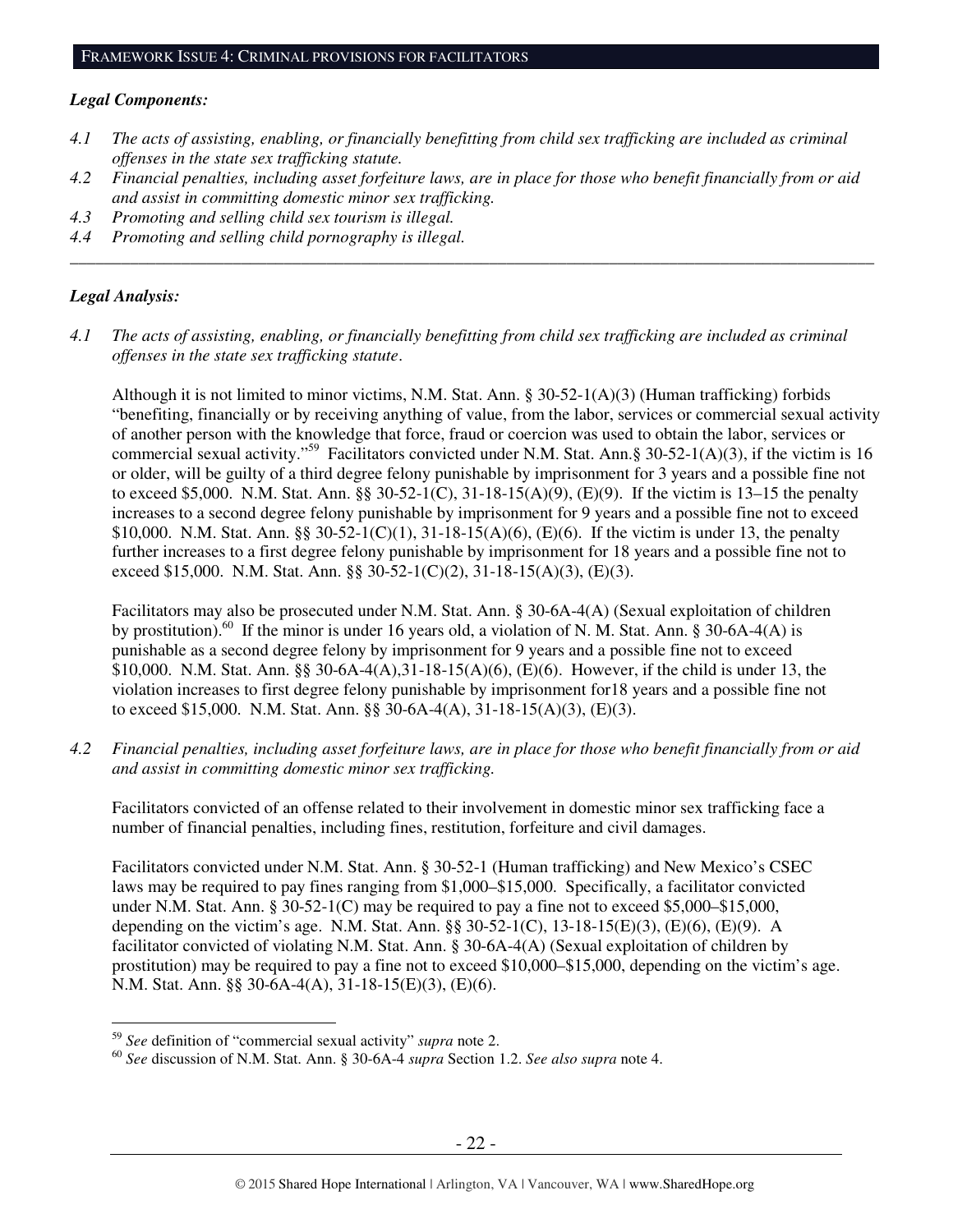A facilitator convicted of violating N.M. Stat. Ann. § 30-52-1(A)(3) shall also be required "to make restitution<sup>61</sup> to the victim<sup>62</sup> for the gross income or value of the victim's labor or services and any other actual damages<sup>63</sup> in accordance with Section 31-17-1 NMSA 1978 [Victim restitution]." N.M. Stat. Ann. § 30-52-1(F). A facilitator convicted of violating N.M. Stat. Ann. § 30-6A-4(A) (Sexual exploitation of children by prostitution) may be required to pay restitution pursuant to N.M. Stat. Ann. § 31-17-1, which states "It is the policy of this state that restitution be made by each violator of the Criminal Code . . . to the victims of his criminal activities to the extent that the defendant is reasonably able to do so."

Facilitators who allow their property to be used for commercial sexual exploitation of minors may face forfeiture of personal property under the nuisance laws. N.M. Stat. Ann. § 30-8-8.1(B) (Abatement of house of prostitution) provides that "two or more convictions of any person or persons occurring at least one week apart within a period of one year for violation of either Section 30-9-2 [Prostitution] or 30-9-3 [Patronizing prostitutes] NMSA 1978 arising out of conduct engaged in at the place described in an abatement action creates a presumption that the place is a house of prostitution. However, this presumption shall not arise unless the person against whom the abatement action is brought is shown to have had actual knowledge or to have received written notice from law enforcement officials of the convictions upon which the presumption is based." Pursuant to N.M. Stat. Ann. § 30-8-8.1(C),

If, in an abatement action brought under Section 30-8-8 [Abatement of a public nuisance] NMSA 1978, a binding admission is made by the defendant or the court concludes that a house of prostitution exists at the location alleged, the court may, as part of its judgment:

(1) direct the removal from the house of prostitution all movable personal property used in conducting the house of prostitution and shall direct the sale of that property in the same manner as personal property is sold when seized under a writ of execution; and

(2) order the closing of the house of prostitution for a period of one year and prohibit any person entering it except under conditions specified in the order.

Additionally, individuals convicted of felonies or misdemeanors must pay a crime victims reparation fee of \$75 for each felony conviction and \$50 for each misdemeanor conviction. Enacted Senate Bill 510.<sup>64</sup>

*4.3 Promoting and selling child sex tourism is illegal*.

There is no specific provision in the New Mexico code prohibiting child sex tourism.

- 4.3.1 Recommendation: Enact a law that prohibits selling or offering to sell travel services that include or facilitate travel for the purpose of engaging in commercial sexual exploitation of a minor or prostitution of a minor, if the offer, sale, or travel occurs in New Mexico.
- *4.4 Promoting and selling child pornography is illegal*.

N.M. Stat. Ann. § 30-6A-3(B) and (F) criminalize the distribution of child pornography. N.M. Stat. Ann. § 30- 6A-3(B) states in part,

It is unlawful for a person to intentionally distribute any obscene visual or print medium depicting any

<sup>61</sup> *See* the definition of "restitution" *supra* note 36

<sup>62</sup> *See* definition of "victim" *supra* note37.

<sup>63</sup> *See* definition of "actual damages" *supra* note 38.

 $64$  S.B. 510, Sec. 3, 52nd Leg, 1st Sess. (N.M. 2015).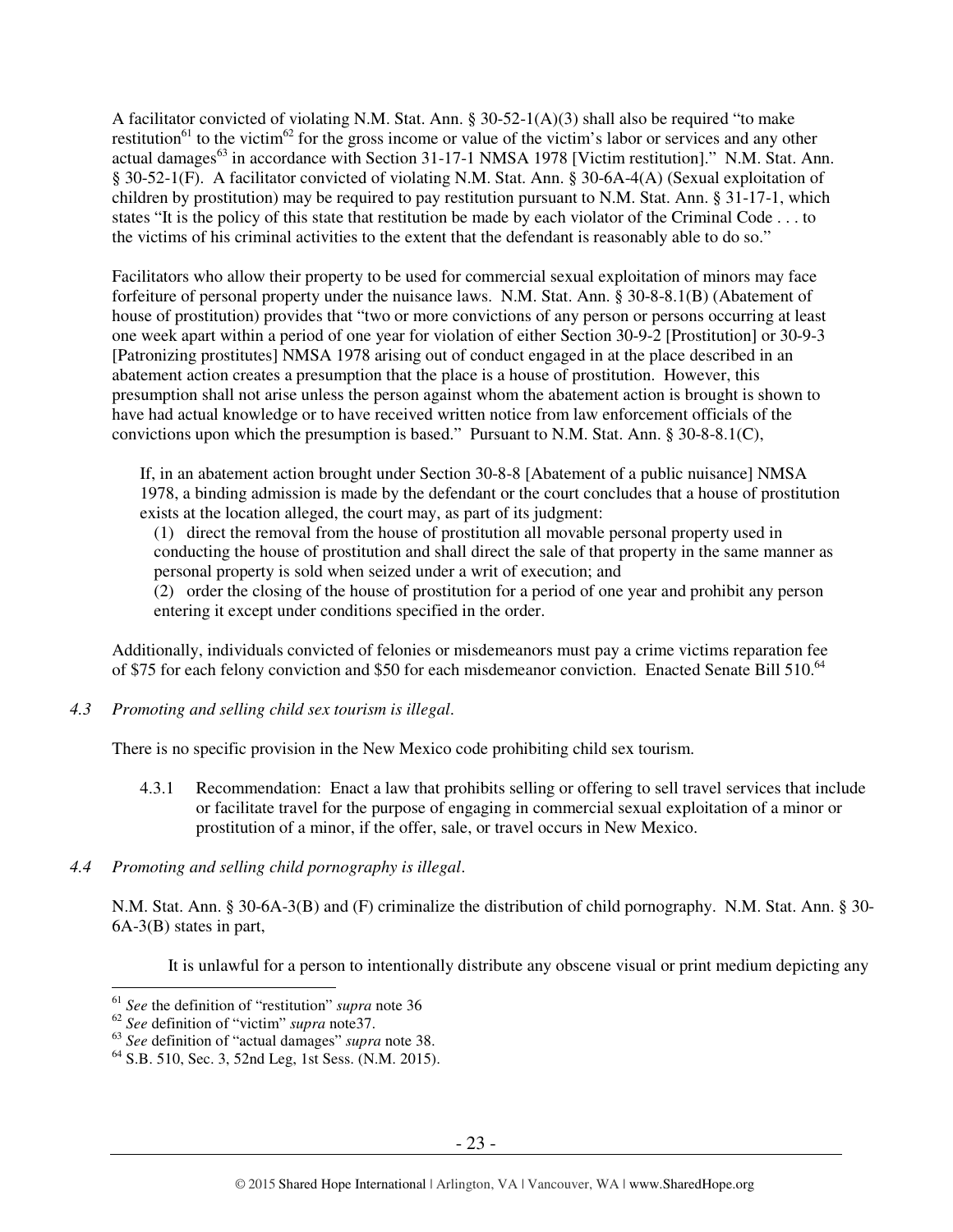prohibited sexual act or simulation of such an act if that person knows or has reason to know that the obscene medium depicts any prohibited sexual act or simulation of such act and if that person knows or has reason to know that one or more of the participants in that act is a child under eighteen years of age.

Similarly, N.M. Stat. Ann. § 30-6A-3(F) states,

It is unlawful for a person to intentionally distribute any obscene visual or print medium depicting any prohibited sexual act or simulation of such an act if that person knows or has reason to know that the obscene medium depicts a prohibited sexual act or simulation of such an act and if that person knows or has reason to know that a real child under eighteen years of age, who is not a participant, is depicted as a participant in that act. . . .

A violation of either N.M. Stat. Ann. § 30-6A-3(B) or (F) is a third degree felony punishable by imprisonment for 3 years and a possible fine of \$5,000. N.M. Stat. Ann. §§ 30-6A-3(B), (F), 31-18-15(A)(9), (E)(9).

4.4.1 Recommendation: Amend N.M. Stat. Ann. § 30-6A-3(B) and (F) to expressly criminalize the promotion and sale of child pornography.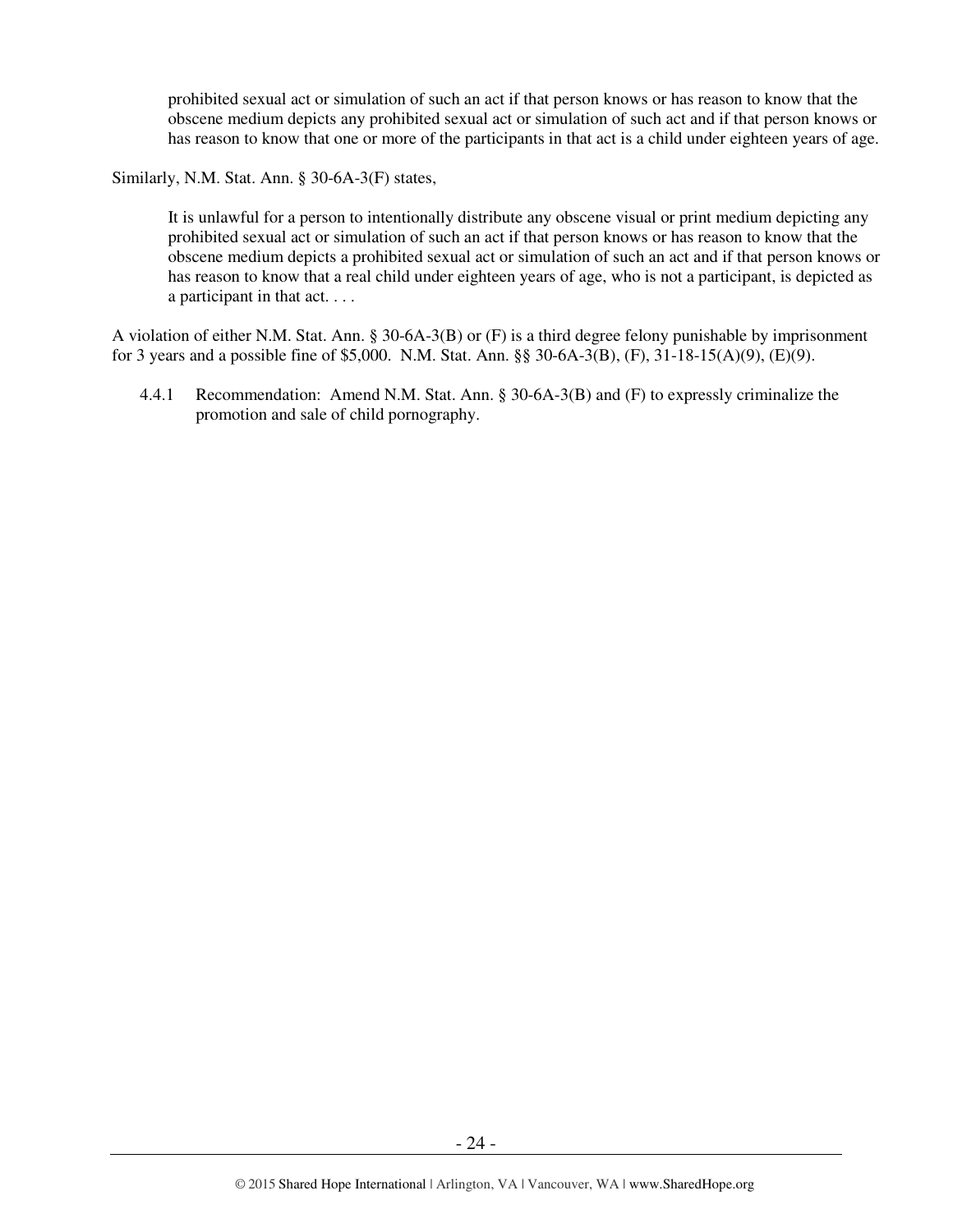## *Legal Components:*

- *5.1 Statutorily-mandated victim services define "victim" to specifically include victims of domestic minor sex trafficking or commercial sexual exploitation of children (CSEC) to ensure prompt identification and access to victims' rights and services.*
- *5.2 The state sex trafficking statute expressly prohibits a defendant from raising consent of the minor to the commercial sex acts as a defense.*
- *5.3 Prostitution laws apply only to adults, preventing criminalization of minors under 18 for prostitution offenses.*
- *5.4 State law provides a non-punitive avenue to specialized services through one or more points of entry.*
- *5.5 Commercial sexual exploitation is identified as a type of abuse and neglect within child protection statutes.*
- *5.6 The definition of "caregiver" or another related term in the child welfare statutes is not a barrier to a sex trafficked child accessing the protection of child welfare.*
- *5.7 Crime victims' compensation is specifically available to a child victim of sex trafficking or commercial sexual exploitation of children (CSEC) without regard to ineligibility factors.*
- *5.8 Victim-friendly procedures and protections are provided in the trial process for minors under 18.*
- *5.9 Expungement or sealing of juvenile delinquency records resulting from arrests or adjudications for prostitution-related offenses committed as a result of, or in the course of, the commercial sexual exploitation of a minor is available within a reasonable time after turning 18.*
- *5.10 Victim restitution and civil remedies for victims of domestic minor sex trafficking or commercial sexual exploitation of children (CSEC) are authorized by law.*
- *5.11 Statutes of limitations for civil and criminal actions for child sex trafficking or commercial sexual exploitation of children (CSEC) offenses are eliminated or lengthened sufficiently to allow prosecutors and victims a realistic opportunity to pursue criminal action and legal remedies.*

*\_\_\_\_\_\_\_\_\_\_\_\_\_\_\_\_\_\_\_\_\_\_\_\_\_\_\_\_\_\_\_\_\_\_\_\_\_\_\_\_\_\_\_\_\_\_\_\_\_\_\_\_\_\_\_\_\_\_\_\_\_\_\_\_\_\_\_\_\_\_\_\_\_\_\_\_\_\_\_\_\_\_\_\_\_\_\_\_\_\_\_\_\_\_* 

## *Legal Analysis:*

*5.1 Statutorily-mandated victim services define "victim" to specifically include victims of domestic minor sex trafficking or commercial sexual exploitation of children (CSEC) to ensure prompt identification and access to victims' rights and services.* 

N.M. Stat. Ann. § 30-52-2(B) (Human trafficking; benefits and services for human trafficking victims) defines a human trafficking victim as "a person subjected to human trafficking by a person charged in New Mexico with the crime of human trafficking." Since the crime of human trafficking includes "recruiting, soliciting, enticing, transporting or obtaining by any means a person under the age of eighteen years with the intent or knowledge that the person will be caused to engage in commercial sexual activity," a child subjected to this action would be considered a victim for purposes of N.M. Stat. Ann. § 30-52-2. N.M. Stat. Ann. § 30-52-1(A)(2).

N.M. Stat. Ann. § 30-52-2(A) also recognizes the victim status of trafficking victims by stating, "human trafficking victims found in the state shall be eligible for benefits and services from the state until the victim qualifies for benefits and services authorized by the federal Victims of Trafficking and Violence Protection Act of 2000 [Pub. L. No. 106-386, § 2002]." However, this provision of benefits is not unconditional. The statute allows access to benefits only if "the victim cooperates in the investigation or prosecution of the person charged with the crime of human trafficking. Benefits and services shall be provided to eligible human trafficking victims as quickly as can reasonably be arranged regardless of immigration status."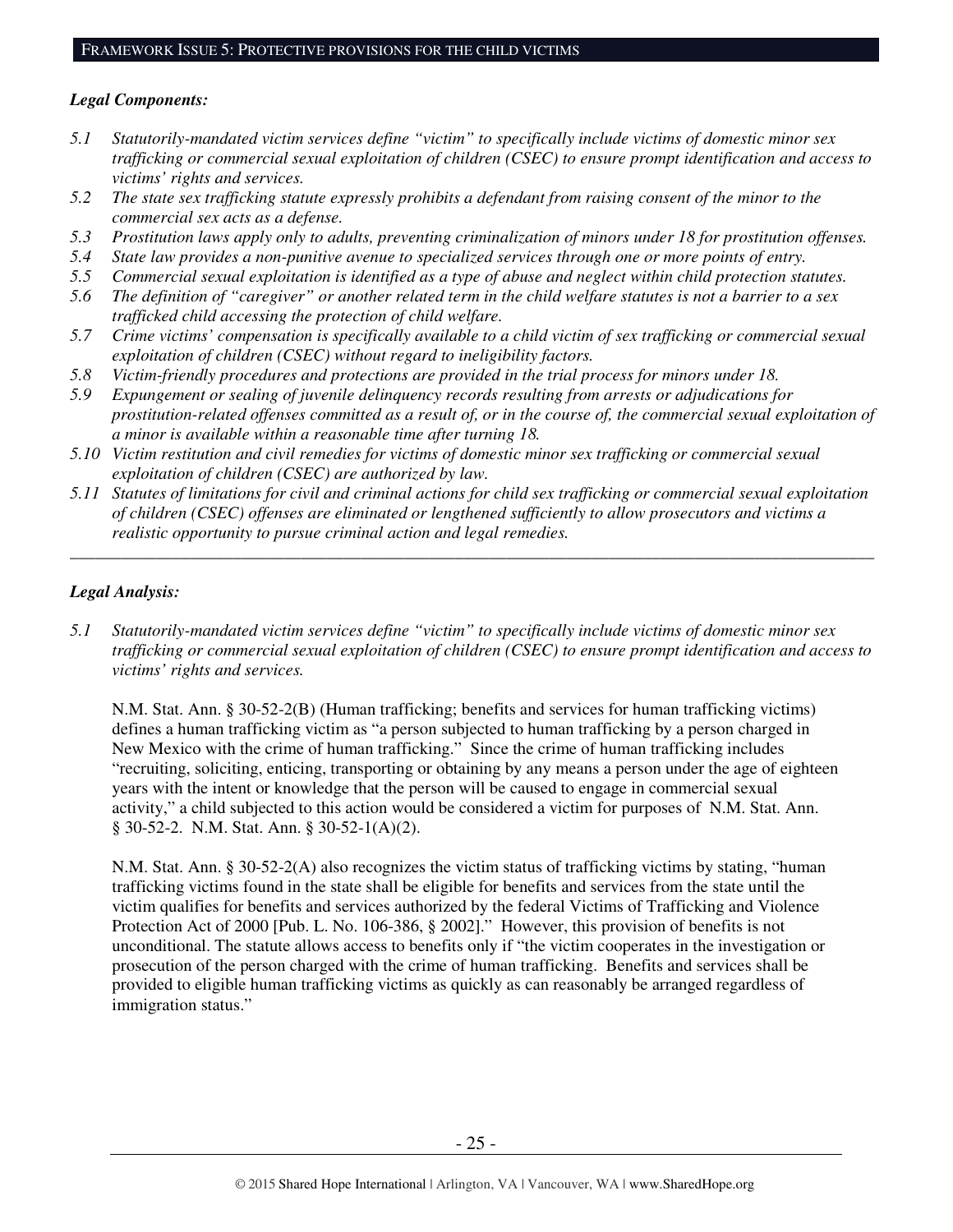Additionally, N.M. Stat. Ann. § 31-17-1(A)(1) (Victim restitution) defines "victim" as "any person who has suffered actual damages<sup>65</sup> as a result of the defendant's criminal activities." "Criminal activities" includes "any crime for which there is a plea of guilty or verdict of guilty, upon which a judgment may be rendered and any other crime committed after July 1, 1977 which is admitted or not contested by the defendant." N.M. Stat. Ann. § 31-17-1(A)(3).

For purposes of Chapter 31, Article 22 (Crime Victims Reparations), a "victim" is defined in part in N.M. Stat. Ann. § 31-22-3(I) as

(1) a person in New Mexico who is injured or killed by any act or omission of any other person that is a crime enumerated in Section 31-22-8<sup>66</sup> [Crimes enumerated] NMSA 1978; [or] (2) a resident of New Mexico who is injured or killed by such a crime occurring in a state other than New Mexico if that state does not have an eligible crime victims compensation program; . . . . . . .

The crimes enumerated in N.M. Stat. Ann. § 31-22-8 include human trafficking but not CSEC offenses. N.M. Stat. Ann. § 31-22-8 (A) (9), (10), (15). The statute does include § 30-9-11 (criminal sexual penetration), and § 30-9-13 (criminal sexual contact of a minor). However, the requirement of a showing of injury or death may preclude some victims of these latter crimes from obtaining reparations.

Lastly, for the purposes of New Mexico's Victims of Crime Act, in New Mexico's criminal procedure chapter, a "victim" is defined in part as "an individual against whom a criminal offense is committed." N.M. Stat. Ann. § 31-26-3(F). The definition of "criminal offense" includes violations of N.M. Stat. Ann. § 30-9-11 (Criminal sexual penetration) and § 30-9-13 (Criminal sexual contact of a minor). N.M. Stat. Ann. § 31-26-3(B)(11), (12).

*5.2 The state sex trafficking statute expressly prohibits a defendant from raising consent of the minor to the commercial sex acts as a defense.* 

Many of the trafficking and CSEC statutes neither expressly state that consent is a defense nor do they expressly prohibit raising such a defense. These statutes include N.M. Stat. Ann. § 30-52-1 (Human trafficking), § 30- 6A-4 (Sexual exploitation of children by prostitution), and § 30-6A-3 (Sexual exploitation of children).

5.2.1. Recommendation: Amend N.M. Stat. Ann. § 30-52-1 (Human trafficking), § 30-6A-4 (Sexual exploitation of children by prostitution), and § 30-6A-3(Sexual exploitation of children), to expressly provide that a minor's consent to a commercial sex act is no defense to the crime.

<sup>65</sup> *See supra* note 38 for the definition of "actual damages."

 $^{66}$  "Injury" is defined in N.M. Stat. Ann. § 31-22-3(F) as "actual bodily harm or disfigurement and includes pregnancy and extreme mental distress." Also, the same section defines "extreme mental distress" as "a substantial personal disorder of emotional processes, thought or cognition that impairs judgment, behavior or ability to cope with the ordinary demands of life." The text of N.M. Stat. Ann. § 31-22-8 included here and elsewhere in this report includes amendments made by the enactment of Senate Bill 510 during the 52nd Legislature, Regular Session of the New Mexico legislature. (N.M. 2015) (effective July 1, 2015).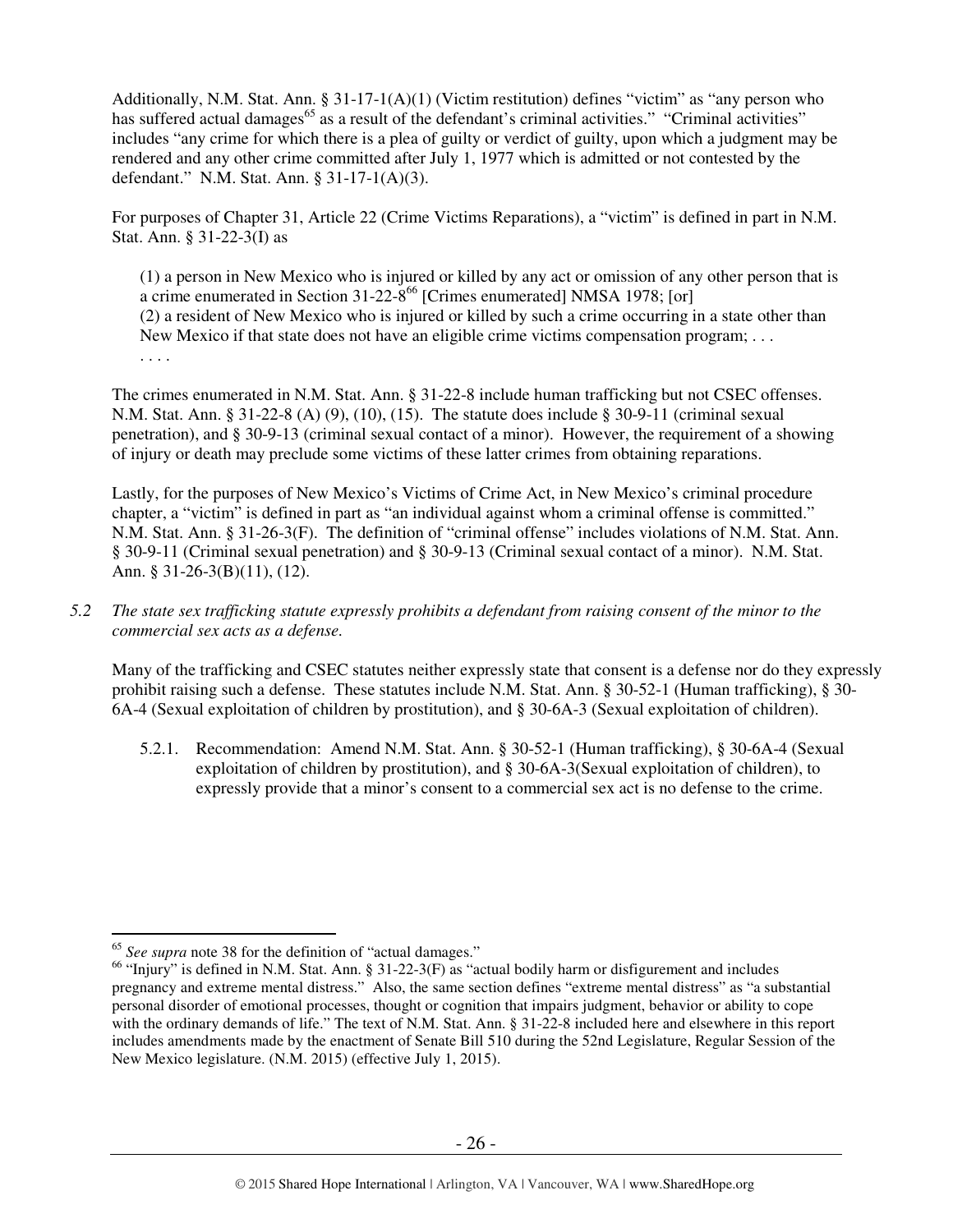## *5.3 Prostitution laws apply only to adults, preventing criminalization of minors under 18 for prostitution offenses.*

N.M. Stat. Ann. § 30-9-2 (Prostitution) is age-neutral, stating, "Whoever commits prostitution is guilty of a petty misdemeanor." N.M. Stat. Ann. § 30-9-2 further states that "[p]rostitution consists of knowingly engaging in or offering to engage in a sexual act for hire." A minor charged with the petty misdemeanor of prostitution may be punished by up to 6 months in county jail, a fine not to exceed \$500, or both. N.M. Stat. Ann. §§ 30-9- 2,31-19-1(B). Moreover, if the minor has a prior conviction, a violation would be a misdemeanor punishable by a definite term of up to 1 year in county jail, a fine of \$1,000, or both. N.M. Stat. Ann. §§ 30-9-2, 31-19-1(A). But, a human trafficking victim pursuant to § 30-52-1 (E) may not be charged as an accessory to the crime of human trafficking or with crimes committed as a result of coercion by the trafficker.

5.3.1 Recommendation: Amend N.M. Stat. Ann. § 30-9-2 (Prostitution) to eliminate liability for prostitution offenses for all minors under 18.

#### *5.4 State law provides a non-punitive avenue to specialized services through one or more points of entry.*

Domestic minor sex trafficking victims may be provided with services by being certified as a victim of human trafficking, or they may be taken into custody through either the juvenile justice system or through the child protection system.

## **Child Certified as a Victim of Human Trafficking**

A minor certified as a victim of human trafficking has access to services through an alternative process that does not necessitate taking the child into custody, or make physical placement of the child mandatory.

## *I. Initial Custody*

## a. Authority for Initial Custody

Domestic minor sex trafficking victims in New Mexico do not need to be taken into custody to access social services. N.M. Stat. Ann. § 30-52-2(A) states, "[h]uman trafficking victims found in the state shall be eligible for benefits and services from the state until the victim qualifies for benefits and services authorized by the federal Victims of Trafficking and Violence Protection Act of 2000; provided that the victim cooperates in the investigation or prosecution of the person charged with the crime of human trafficking." However, N.M. Stat. Ann. § 30-52-2(D) provides that a victim can continue to receive services if a court finds that he or she is unable to cooperate, and that "[a] victim who is younger than eighteen years of age is eligible for benefits and services without a finding by the court" that the victim is unable to cooperate.

b. Placement

In order to receive services under this statute, law enforcement must "certify to the human services department and the children, youth and families department that a person is a victim of human trafficking." N.M. Stat. Ann.  $$30-52-2(C)$ .

## *II. Process Following Initial Custody of Abused/Neglected Child*

While this process does not require actual physical custody or placement of the child,), once certified as a trafficking victim, the minor shall be provided benefits and services, according to N.M. Stat. Ann. § 30-52-2(A), as quickly as can reasonably be arranged regardless of immigration status and shall include, when appropriate to a particular case: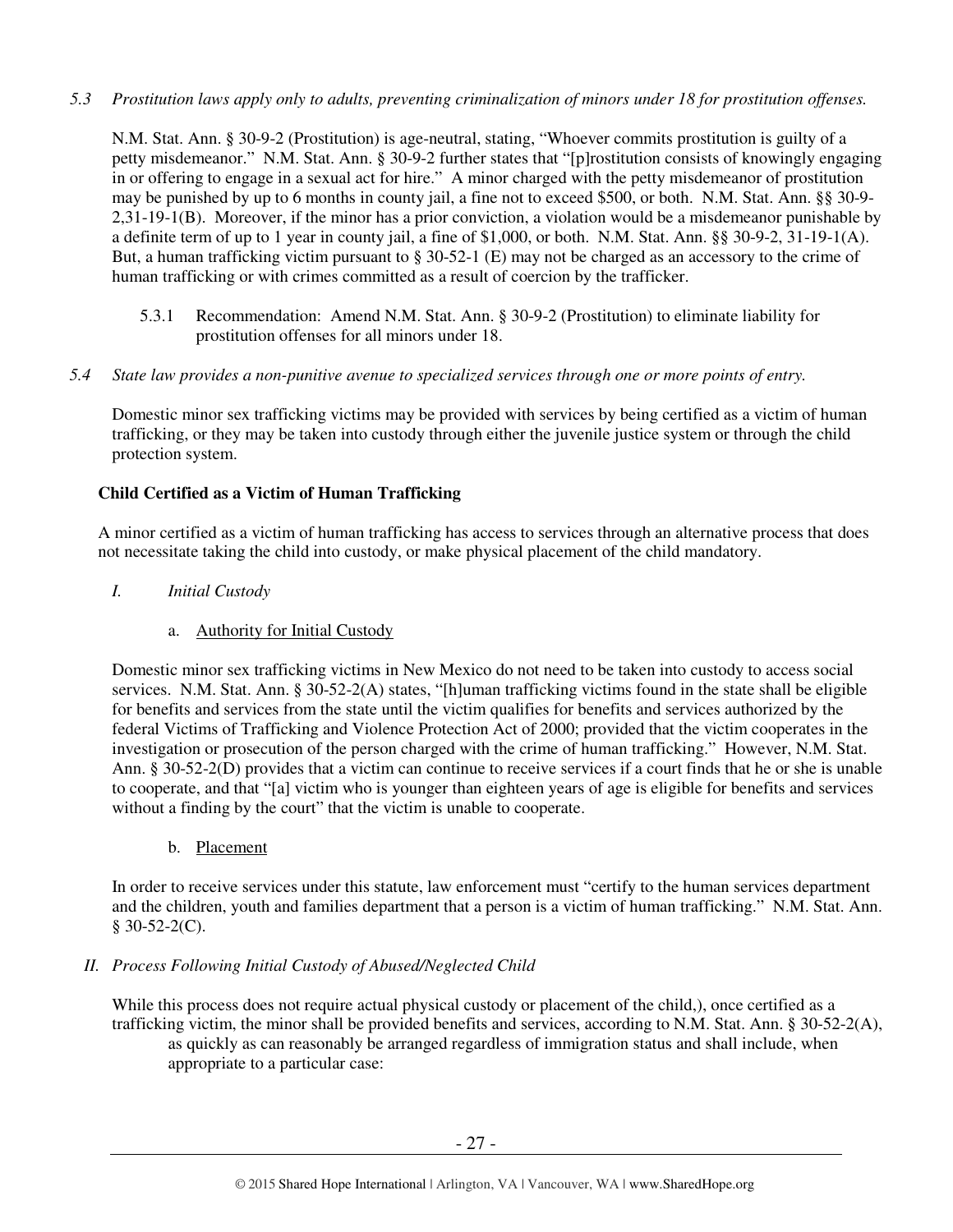(1) case management;

(2) emergency temporary housing

(3) health care;

(4) mental health counseling;

(5) drug addiction screening and treatment;

(6) language interpretation, translation services and English language instruction;

(7) job training, job placement assistance and post-employment services for job retention;

(8) child care;

(9) advocacy services;

(10) state-funded cash assistance;

(11) food assistance;

(12) services to assist the victim and the victim's family members; and

(13) other general assistance services and benefits as determined by the children, youth and families department or the human services department.

## *III. Placement Process Pending Adjudication/Investigation*

This section is not applicable to this process. Once certified as a victim of human trafficking by law enforcement, no further adjudication is required.

## *IV. Adjudication*

This section is not applicable to this process. Once certified as a victim of human trafficking by law enforcement, no further adjudication is required.

#### *V. Outcomes*

Outcomes under this section will depend on the needs of individual survivors, since benefits and services will be provided depending on what is "appropriate to a particular case." N.M. Stat. Ann. § 30-52-2(A).

#### **Child Identified as Abused/Neglected<sup>67</sup>**

*VI. Initial Custody*

 $\overline{a}$ 

a. Authority for Initial Custody

A child protection response may be provided to domestic minor sex trafficking victims who are considered abused or neglected. As used in Chapter 32A, Article 4 (Child Abuse and Neglect), an "abused child" is defined in N.M. Stat. Ann. § 32A-4-2(B) as a child

(1) who has suffered or who is at risk of suffering serious harm because of the action or inaction of the child's parent, guardian or custodian;

(2) who has suffered physical abuse, emotional abuse or psychological abuse inflicted or caused by the child's parent, guardian or custodian;

 $^{67}$  Pursuant to N.M. Stat. Ann. § 32A-4-2(B), a sexually exploited child is likely to be identified as abused or neglected. If a child is identified as abused or neglected under N.M. Stat. Ann. § 32A-4-2(B), the definition of custodian under N.M. Stat. Ann. § 32A-1-4(E) (Definitions)] is sufficiently broad to involve Child Protective Services in investigations where the child is in the custody or control of a non-family trafficker.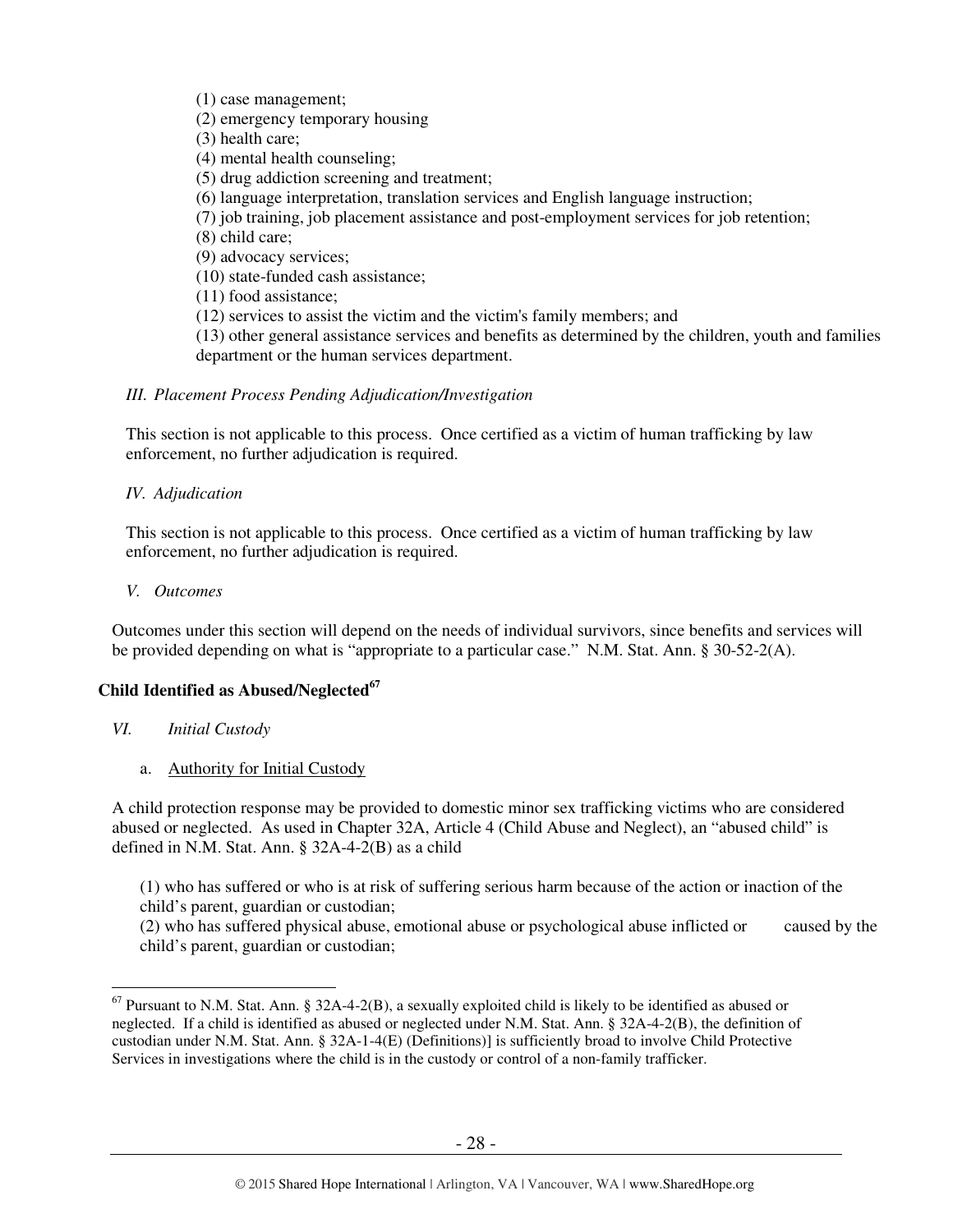(3) who has suffered sexual abuse<sup>68</sup> or sexual exploitation<sup>69</sup> inflicted by the child's parent, guardian or custodian;

(4) whose parent, guardian or custodian has knowingly, intentionally or negligently placed the child in a situation that may endanger the child's life or health; or

(5) whose parent, guardian or custodian has knowingly or intentionally tortured, cruelly confined or cruelly punished the child.

N.M. Stat. Ann. § 32A-4-2(E) defines "neglected child" in part, as "a child . . . (3) who has been physically or sexually abused, when the child's parent, guardian or custodian knew or should have known of the abuse and failed to take reasonable steps to protect the child from further harm;  $\dots$ ."

Under N.M. Stat. Ann. § 32A-4-6(A)<sup>70</sup> (Taking into custody; penalty), a child may be held or taken into custody:

(1) by a law enforcement officer when the officer has evidence giving rise to reasonable grounds to believe that the child is abused or neglected and that there is an immediate threat to the child's safety; provided that the law enforcement officer contacts the department to enable the department to conduct an on-site safety assessment to determine whether it is appropriate to take the child into immediate custody, except that a child may be taken into custody by a law enforcement officer without a protective services assessment being conducted if:

(a) the child's parent, guardian or custodian has attempted, conspired to cause or caused great bodily harm to the child or great bodily harm or death to the child's sibling;

(b) the child's parent, guardian or custodian has attempted, conspired to cause or caused great bodily harm or death to another parent, guardian or custodian of the child;

- (c) the child has been abandoned;
- (d) the child is in need of emergency medical care;
- . . . ; or
- (f) the child is in imminent risk of abuse  $\dots$ .
- b. Placement

 N.M. Stat. Ann § 32A-4-7(A) (Release or delivery from custody) requires that a child taken into custody be released to his or her "parent, guardian or custodian" and given a "verbal counsel or warning as may be appropriate" or delivered "to the department" or a medical facility if the child needs treatment. Under N.M. Stat. Ann § 32A-4-7(B), "When an alleged neglected or abused child is delivered to the department, a department caseworker shall review the need for placing the child in custody and shall release the child from custody unless custody is appropriate or has been ordered by the court."

N.M. Stat. Ann. § 32A-4-8 (Place of temporary custody) states,

Unless a child alleged to be neglected or abused is also alleged or adjudicated delinquent, the child shall not be held in a jail or other facility intended or used for the incarceration of adults charged with criminal offenses or for the detention of children alleged to be delinquent children, but may be placed in the following communitybased shelter-care facilities:

 $\overline{a}$ <sup>68</sup> *See supra* note 57.

<sup>69</sup> *See supra* note 57.

 $70$  The text of N.M. Stat. Ann. § 32A-4-6 included here and elsewhere in this report includes amendments made by the enactment of House Bill 53 during the 52nd Legislature, Regular Session of the New Mexico legislature. (N.M. 2015) (effective June 19, 2015).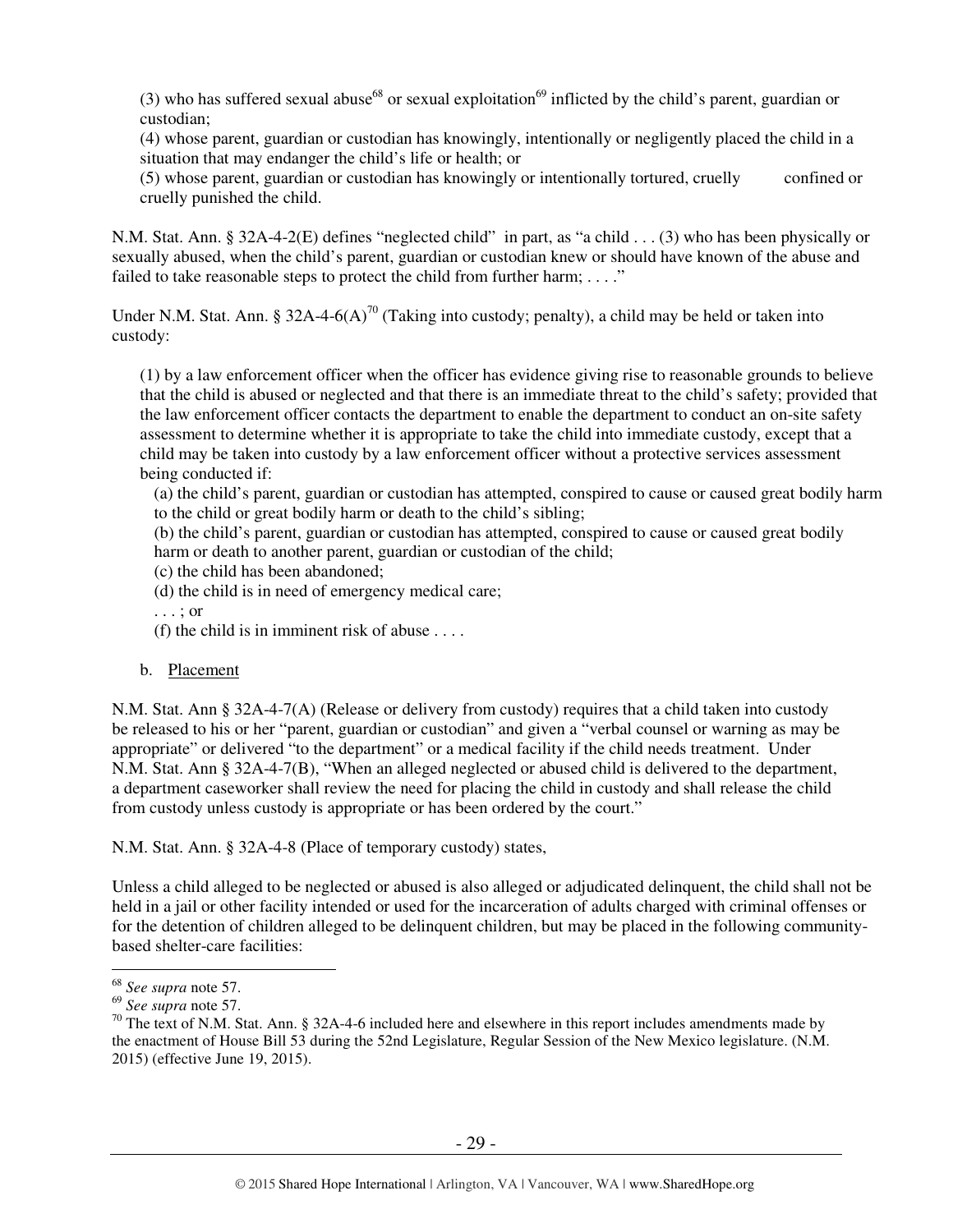A. with a relative of the child who is willing to guarantee to the court that the child will not be returned to the alleged abusive or neglectful parent, guardian or custodian without the prior approval of the court; B. a licensed foster home or any home authorized under the law for the provision of foster care, group care or use as a protective residence;

C. a facility operated by a licensed child welfare services agency; or

D. a facility provided for in the Children's Shelter Care Act [32A-9-1 N.M. Stat. Ann. 1978].

## *II. Process Following Initial Custody of Abused/Neglected Child*

A custody hearing must be held within 10 days of the filing of a petition for temporary custody, and the child must be returned to his or her parents or guardian unless, among other things, "the child is in immediate danger from the child's surroundings, and removal from those surroundings is necessary for the child's safety or wellbeing" or "the child will be subject to injury by others if not placed in the custody of the department." N.M. Stat. Ann. § 32A-4-18(A), (C)(2)–(3).

## *III. Placement Process Pending Adjudication/Investigation*

Pursuant to N.M. Stat. Ann.§ 32A-4-18(D) & (F):

D. At the conclusion of the custody hearing, if the court determines that probable cause exists pursuant to Subsection C of this section, the court may:

(1) return legal custody of the child to the child's parent, guardian or custodian upon such conditions as will reasonably ensure the safety and well-being of the child, including protective supervision by the department; or

(2) award legal custody of the child to the department.

. . . .

F. At the conclusion of the custody hearing, if the court determines that probable cause does not exist pursuant to Subsection C of this section, the court shall:

(1) retain jurisdiction and, unless the court permits otherwise, order that the respondent and child remain in the jurisdiction of the court pending the adjudication;

(2) return legal custody of the child to the child's parent, guardian or custodian with conditions to provide for the safety and well-being of the child; and

(3) order that the child's parent, guardian or custodian allow the child necessary contact with the child's guardian ad litem or attorney.

*IV. Adjudication* 

Pursuant to N.M. Stat. Ann. § 32A-4-19(B):

Prior to the adjudicatory hearing, all parties to the hearing shall attend a mandatory meeting and attempt to settle issues attendant to the adjudicatory hearing and develop a proposed treatment plan that serves the child's best interest.

Pursuant to N.M. Stat. Ann. § 32A-4-19(A):

The adjudicatory hearing in a neglect or abuse proceeding shall be commenced within sixty days after the date of service on the respondent.

Pursuant to N.M.Stat. Ann. § 32A-4-19(D):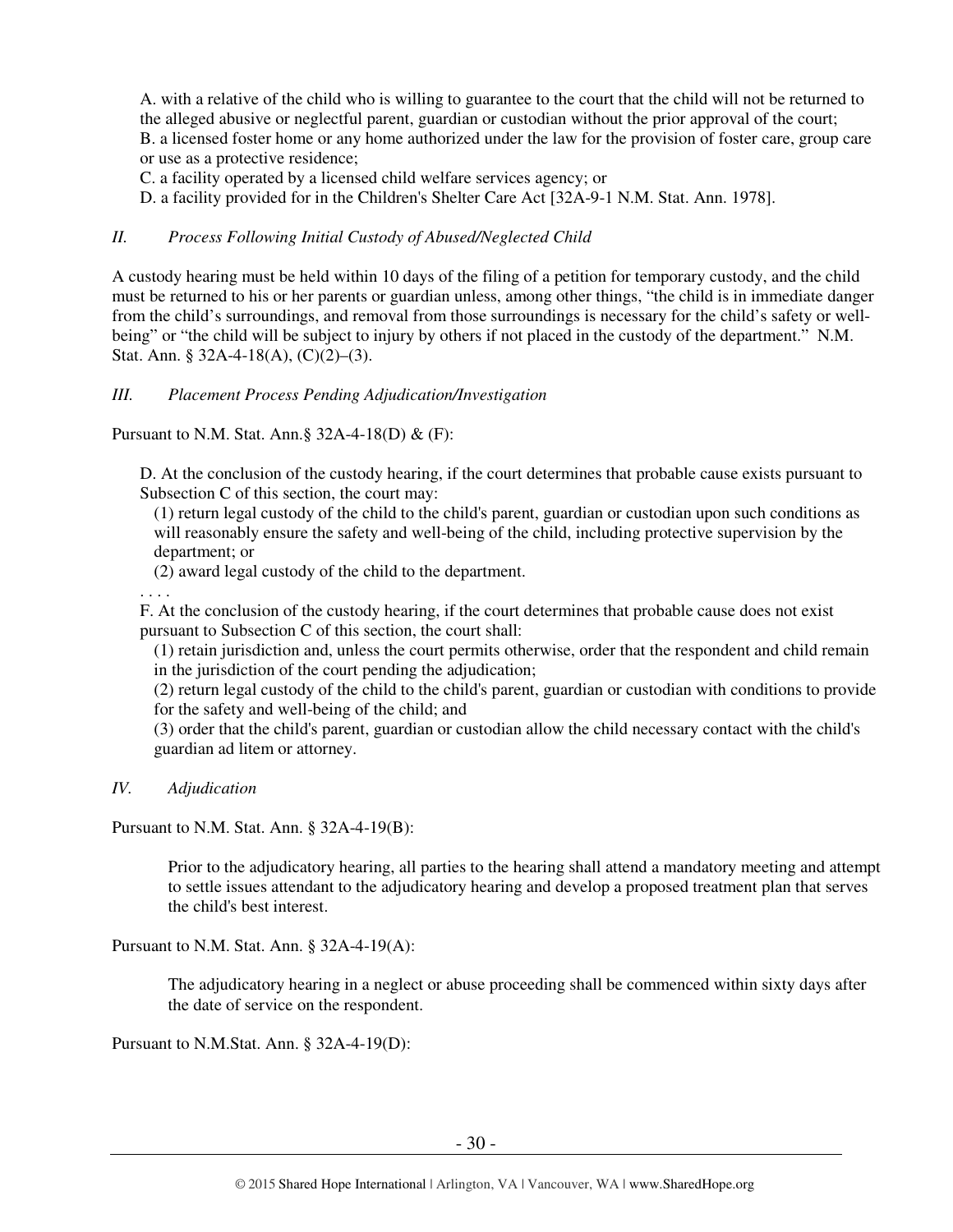When the adjudicatory hearing on any petition is not commenced within the time period specified in Subsection A of this section or within the period of any extension granted, the petition shall be dismissed with prejudice.

#### *V. Outcomes*

In making its disposition judgment, if the court finds the child to be abused or neglected, pursuant to N.M. Stat. Ann. § 32A-4-22(B), the court may

(1) permit the child to remain with the child's parent, guardian or custodian, subject to those conditions and limitations the court may prescribe;

- (2) place the child under protective supervision of the department; or
- (3) transfer legal custody of the child to any of the following:
	- (a) the noncustodial parent, if it is found to be in the child's best interest;
	- (b) an agency responsible for the care of neglected or abused children; or

(c) a child-placement agency willing and able to assume responsibility for the education, care and maintenance of the child and licensed or otherwise authorized by law to receive and provide care for the child.

N.M.Stat.Ann. § 32A-4-22(C) adds that, "If a child is found to be neglected or abused, in its dispositional judgment the court shall also order the department to implement and the child's parent, guardian or custodian to cooperate with any treatment plan approved by the court. Reasonable efforts shall be made to preserve and reunify the family, with the paramount concern being the child's health and safety. The court may determine that reasonable efforts are not required to be made when the court finds that:

- (1) the efforts would be futile; or
- (2) the parent, guardian or custodian has subjected the child to aggravated circumstances."

N.M. Stat. Ann. § 32A-4-22(F) further specifies that "[u]nless a child found to be neglected or abused is also found to be delinquent, the child shall not be confined in an institution established for the long-term care and rehabilitation of delinquent children."

#### **Child Identified as Child in Need of Services**

- *I. Initial Custody*
	- a. Authority for Initial Custody

 Domestic minor sex trafficking victims who are truant from school or who have run away from home also may receive a protective response under the provisions of New Mexico's Family in Need of Court-Ordered Services Act, N.M. Stat. Ann. § 32A-3B et. seq. Specifically, N.M. Stat. Ann. § 32A-3B-3(A) (Protective custody; interference with protective custody; penalty) provides,

A child may be taken into protective custody by a law enforcement officer without court order when the officer has reasonable grounds to believe that:

- (1) the child has run away from the child's parent, guardian or custodian;
- (2) the child without parental supervision is suffering from illness or injury;
- (3) the child has been abandoned; or

(4) the child is endangered by his surroundings and removal from those surroundings is necessary to ensure the child's safety.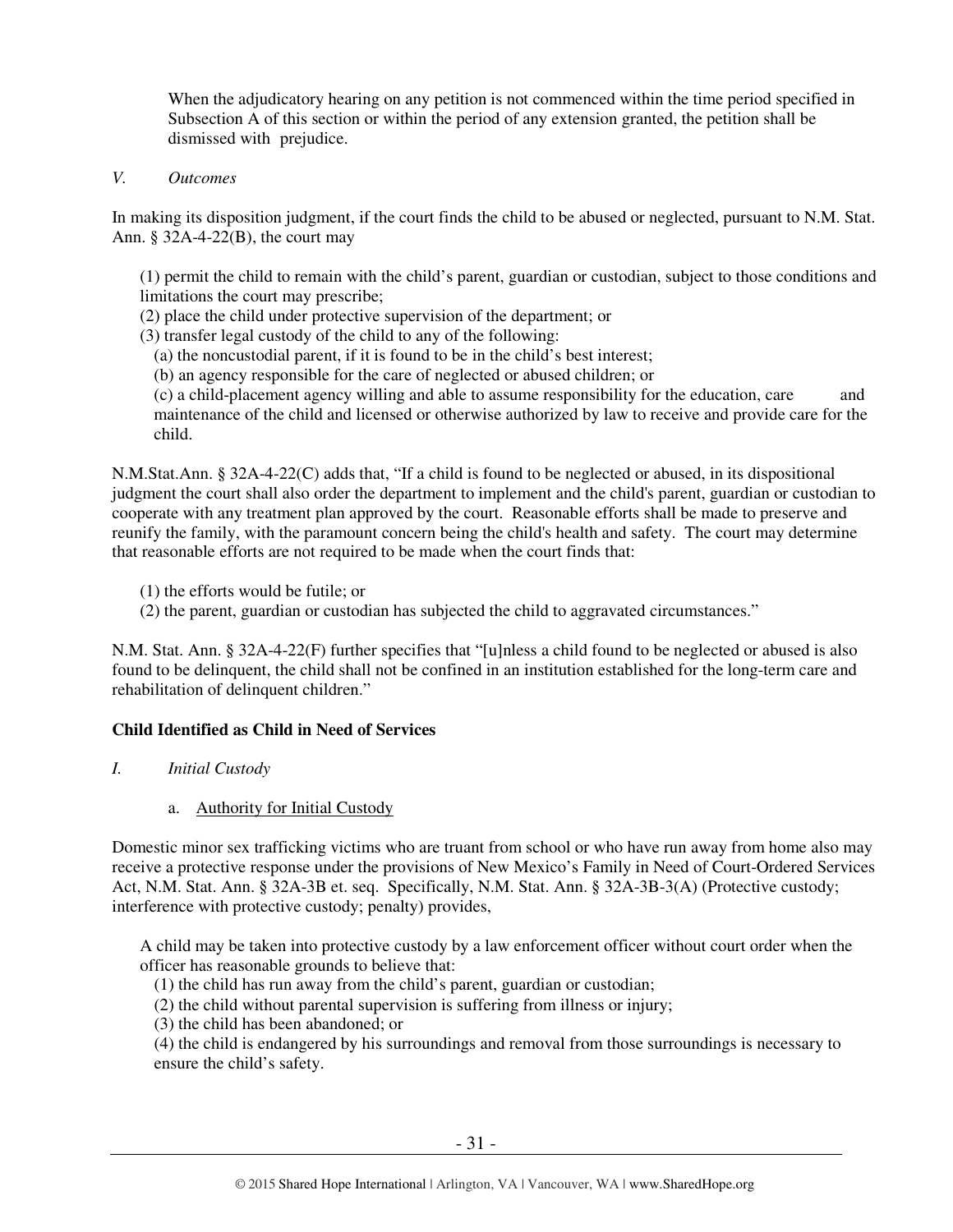## b. Placement

Once taken into custody pursuant to N.M. Stat. Ann. § 32A-3B-3(A) (Protective custody; interference with protective custody; penalty), pursuant to N.M. Stat. Ann. § 32A-3B-6 (Place of custody),

Unless a child from a family in need of services who has been placed in department custody is also alleged or adjudicated delinquent, the child shall not be held in a jail or other facility intended or used for the incarceration of adults charged with criminal offenses or for the detention of children alleged to be delinquent children, but may be placed in the following community-based shelter-care facilities:

A. a licensed foster-care home or any home authorized under the law for the provision of foster care, group care or use as a protective residence;

B. a facility operated by a licensed child welfare services agency;

C. a facility provided for in the Children's Shelter Care Act [32A-9-1 NMSA 1978]; or

D. in a home of a relative of the child, when the relative provides the court with a sworn statement that the relative will not return the child to the dangerous surroundings that prompted protective custody for the child.

*II. Process Following Initial Custody of Child in Need of Services* 

Pursuant to N.M. Stat. Ann. § 32A-3B-7(A) (Protective custody hearing; time limitations):

When a child of an alleged family in need of court-ordered services is taken into protective custody by the department or the department petitions the court for protective custody of the child, a custody hearing shall be held within ten days from the date the petition is filed to determine if the child should remain with the family or be placed in the custody of the department pending adjudication. Upon written request of the respondent, the hearing may be held earlier, but in no event shall the hearing be held sooner than two days after the date the petition was filed.

## *III. Placement Process Pending Adjudication/Investigation*

Pursuant to N.M. Stat. Ann. § 32A-3B-7(C)-(D) (Protective custody hearing; time limitations):

(C) When the custody hearing is conducted, the court shall release the child to his parent, guardian or custodian unless probable cause exists to believe that:

(1) the child is in immediate danger from his surroundings and the child's removal from those surroundings is necessary for his safety or well-being;

(2) the child will be subject to injury by others if not placed in the protective custody of the department; or

(3) a parent, guardian or custodian of the child or any other person is unable or unwilling to provide adequate supervision and care for the child.

(D) At the conclusion of the protective custody hearing, if the court determines that protective custody pending adjudication is appropriate, the court may:

(1) award custody of the child to the department; or

(2) return the child to the child's parent, guardian or custodian, subject to conditions that will reasonably assure the safety and well-being of the child.

#### *IV. Adjudication*

Pursuant to N.M. Stat. Ann. § 32A-3B-12(A)  $\&$  (C) (Adjudicatory hearing; time limitations):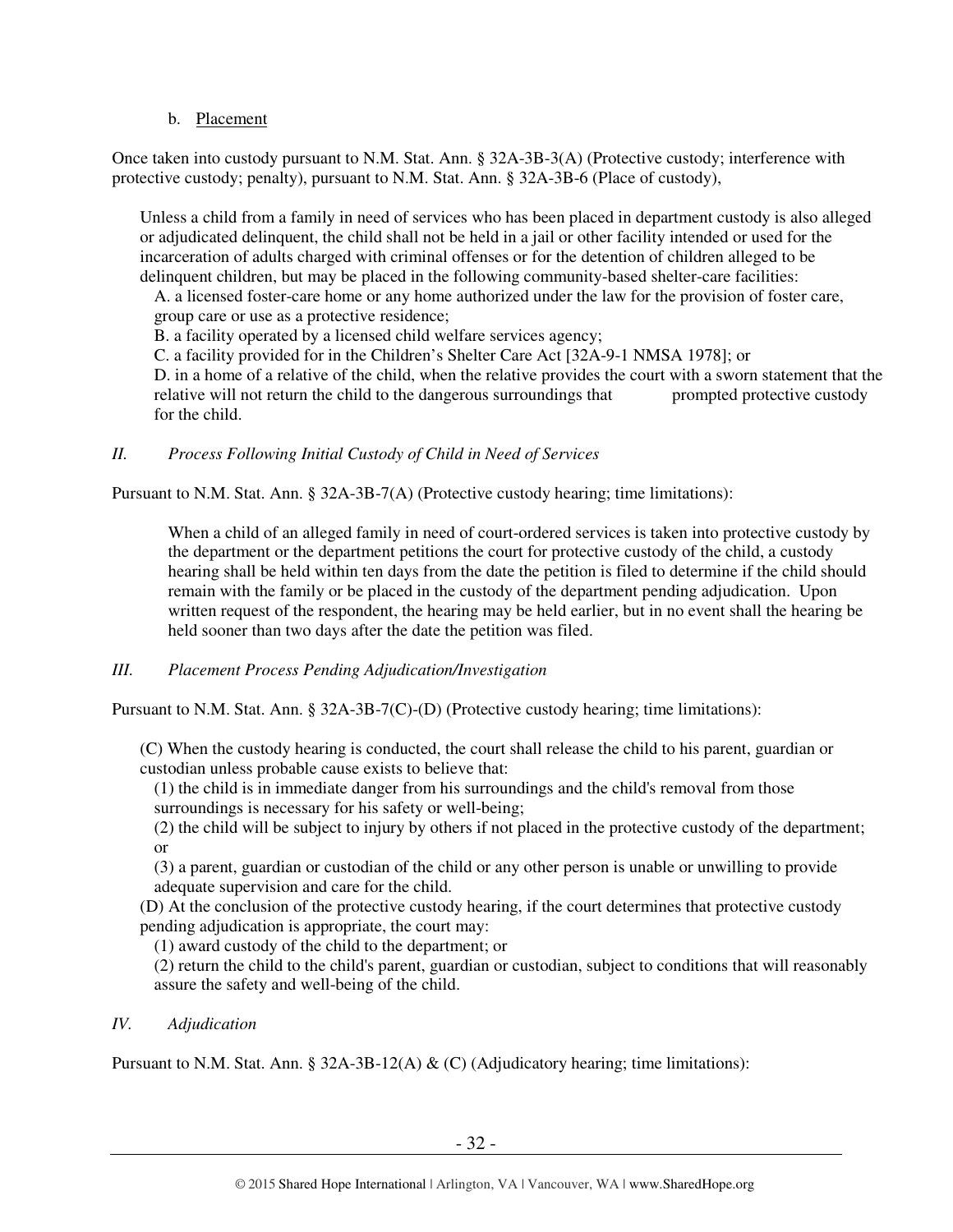(A) An adjudicatory hearing for an alleged family in need of court-ordered services shall be commenced within sixty days after the date of service on the respondent....

. . .

(C) If the adjudicatory hearing is not commenced within the time limits specified in this section or within the period of any extension of those time limits, the petition shall be dismissed with prejudice.

#### *V. Outcomes*

Pursuant to N.M. Stat. Ann § 32A-3B-16(B)-(C) (Dispositional judgment):

B. When there is an adjudication regarding a family in need of court-ordered services, the court shall enter judgment and make any of the following dispositions:

(1) permit the child to remain with the child's parent, guardian or custodian, subject to conditions and limitations the court may prescribe;

- (2) place the child under the protective supervision of the department;
- (3) transfer legal custody of the child to:
	- (a) the department;
	- (b) an agency responsible for the care of neglected or abused children; or

(c) the child's noncustodial parent, if that is found to be in the child's best interests; or

(4) if the evidence indicates that the child's educational needs are not being met, the local education agency may be joined as a party and directed to assess the child's needs within forty-five days, attempt to meet the child's educational needs and document its efforts to meet the child's educational needs.

C. Unless a child of an adjudicated family in need of court-ordered services is also found to be a delinquent child, the child shall not be confined in an institution established for the long-term care and rehabilitation of delinquent children or in a facility for the detention of alleged delinquent children.

#### **Child Identified as Delinquent**

- *I. Initial Custody*
	- a. Authority for Initial Custody

Domestic minor sex trafficking victims may also be treated as delinquent children. N.M. Stat. Ann. § 32A-2- 3(B) defines a "delinquent child" as "a child who has committed a delinquent act." A "delinquent act" is defined in part as "an act committed by a child that would be designated as a crime under the law if committed by an adult  $\dots$ ." N.M. Stat. Ann. § 32A-2-3(A).

Under N.M. Stat. Ann. § 32A-2-9 (Taking into custody), "[a] child may be taken into custody," among other ways, "pursuant to the laws of arrest for commission of a delinquent act." Once a delinquent child is taken into custody, N.M. Stat. Ann. § 32A-2-10(A) (Release or delivery from custody) states that the person who took the child into custody must "with all reasonable speed" release the child to his or her parents or a guardian with a verbal warning if appropriate or a written promise by the parents to bring the child to court, or take the child to a detention facility, a medical facility, an evaluation facility, or another center or organization.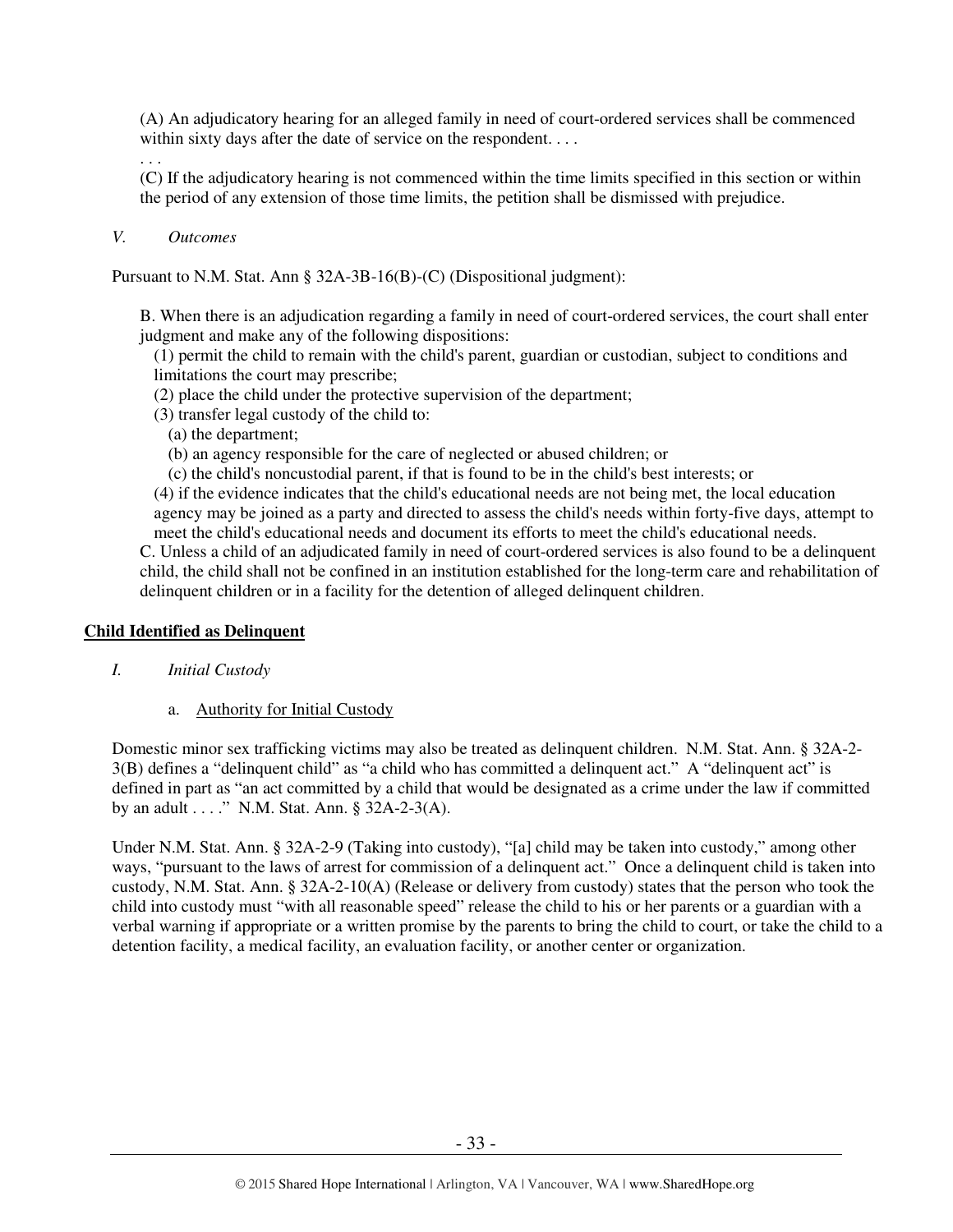#### b. Placement

 Under New Mexico's Children's Shelter Care Act, N.M. Stat. Ann. § 32A-9 et. seq., an alleged or actual child in need of supervision<sup>71</sup> or an alleged delinquent child when "there is no probable cause to believe that the child will injure others or himself, run away or be taken away so as to be unavailable for proceedings of the court or its officers" may "be placed in a community-based shelter-care facility." N.M. Stat. Ann. § 32A-9-6.

 Pursuant to § 32A-2-10(C), "A child under the age of eleven shall not be held in detention." Additionally, pursuant to N.M. Stat. Ann. § 32A-2-10(B), when a child is

delivered to a place of detention or organization recognized as an alternative to secure detention, as provided in Section 32A-2-12 NMSA 1978, only a department employee or a trained county detention professional designated by the department may place the child in detention or with a center or organization recognized as an alternative to secure detention in accordance with the criteria for detention set forth in Section 32A-2-11 NMSA 1978. If the criteria for detention of an alleged delinquent child are not met, the child shall be released from custody.

Pursuant to N.M. Stat. Ann. § 32A-2-10 (Release or delivery from custody), a person taking a child into custody shall, with all reasonable speed:

(1) release the child to the child's parent, guardian or custodian or an adult authorized by the child's parent, guardian or custodian and issue verbal counsel or warning as may be appropriate;

(2) release the child to the child's parent, guardian or custodian or an adult authorized to sign on behalf of the child's parent, guardian or custodian upon written promise to bring the child before the court when requested by the court. If the parent, guardian or custodian or an adult authorized to sign on behalf of the child's parent, guardian or custodian fails, when requested, to bring the child before the court as promised, the court may order the child taken into custody and brought before the court;

(3) deliver the child to a place of detention as provided in Section 32A-2-12 NMSA 1978;

(4) deliver the child to a medical facility, if available, if the child is believed to be suffering from a serious illness that requires prompt treatment or prompt diagnosis;

(5) deliver the child to an evaluation facility, if available, if the person taking the child into custody has reasonable grounds to believe the child presents a likelihood of serious harm to the child's self or others or is suffering from some other serious mental condition or illness that requires prompt treatment or prompt diagnosis; or

(6) deliver the child to a center or organization that the court or the department recognizes as an alternative to secure detention.

#### *II. Process Following Initial Custody*

 $\overline{a}$ 

When a child taken into custody is not released, "a judicial determination of probable cause" must be made within 48 hours, unless the child was arrested "pursuant to the Children's Court Rules," and a petition must be filed within 24 hours, and a detention hearing must occur within 24 hours after filing. N.M. Stat. Ann. § 32A-2-  $13(A)$ .

<sup>&</sup>lt;sup>71</sup> N.M. Stat. Ann. § 32A-9-3(C) defines a "child in need of supervision" as

<sup>[</sup>A] child found by the children's court or family court division of the district court to:

<sup>(1)</sup> have committed an offense applicable only to children or not classified as criminal; and

<sup>(2)</sup> be in need of care or rehabilitation.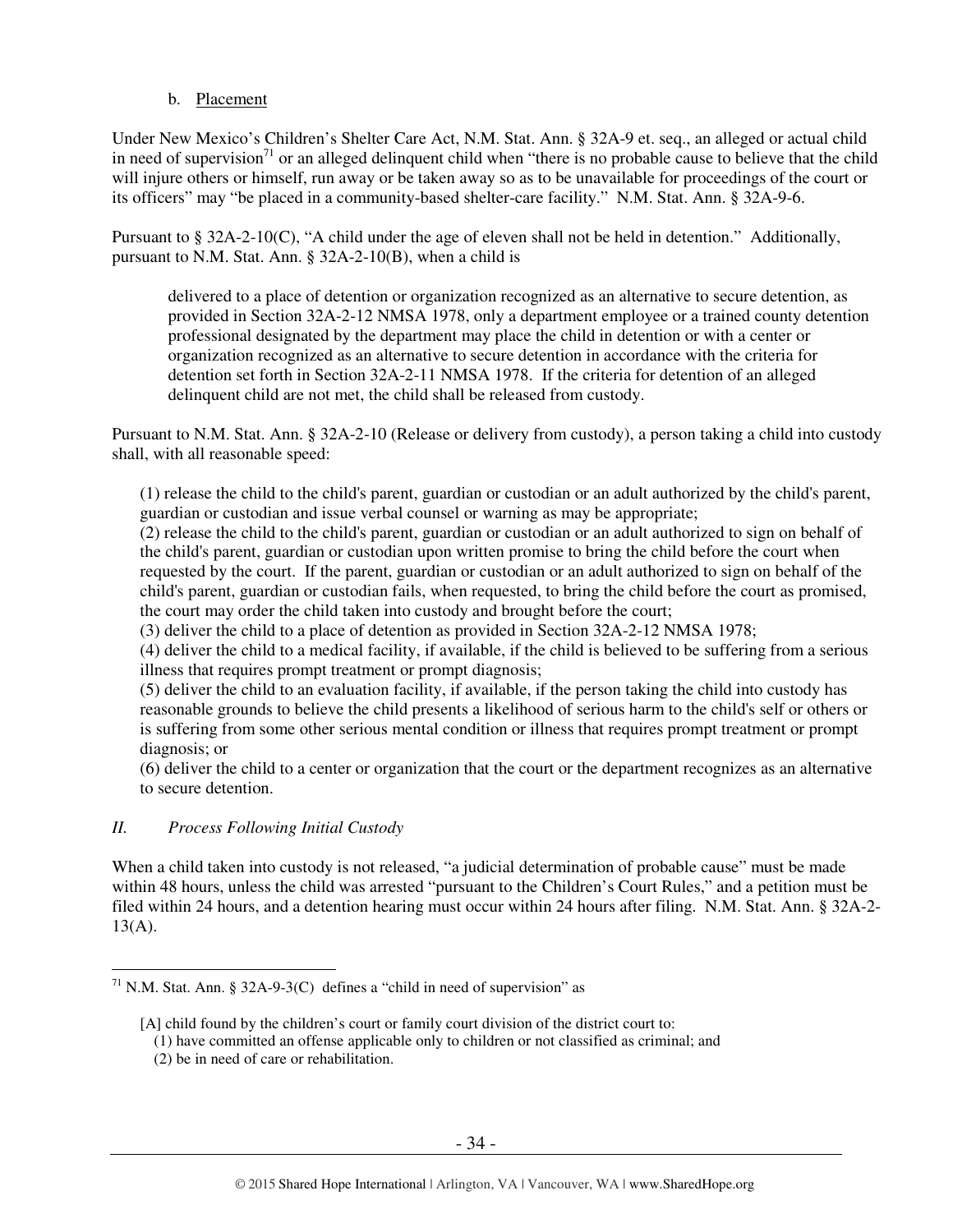#### *II. Placement Process Pending Adjudication/Investigation*

Pursuant to N.M. Stat. Ann. § 32A-2-11(A) (Criteria for detention of children),

Unless ordered by the court pursuant to the provisions of the Delinquency Act, a child taken into custody for an alleged delinquent act shall not be placed in detention unless a detention risk assessment instrument is completed and a determination is made that the child:

- (1) poses a substantial risk of harm to himself;
- (2) poses a substantial risk of harm to others; or
- (3) has demonstrated that he may leave the jurisdiction of the court.

 Pursuant to N.M. Stat. Ann. § 32A-2-12(A) (Placement or detention), a child alleged to be delinquent may also "be placed or detained" in

(1) a licensed foster home or a home otherwise authorized under the law to provide foster or group care;

(2) a facility operated by a licensed child welfare services agency;

(3) a shelter-care facility provided for in the Children's Shelter Care Act [32A-9-1 NMSA 1978] that is in compliance with all standards, conditions and regulatory requirements and that shall be considered a temporary placement subject to judicial review within thirty days of placement; (4) a detention facility certified by the department for children alleged to be delinquent children; (5) any other suitable place, other than a facility for the long-term care and rehabilitation of delinquent children to which children adjudicated as delinquent may be confined pursuant to Section 32A-2-19 NMSA 1978, designated by the court and that meets the standards for detention facilities pursuant to the Children's Code [32A-1-1 NMSA 1978] and federal law; or

(6) the child's home or place of residence, under conditions and restrictions approved by the court.

Pursuant to N.M. Stat. Ann. § 32A-2-13(F), "If the judge or special master finds that detention of the child is not appropriate under the criteria established by the Children's Code," the child shall be released and possibly subjected to certain conditions; specifically, the judge or special master may

(1) place the child in the custody of a parent, guardian or custodian or under the supervision of an agency agreeing to supervise the child;

(2) place restrictions on the child's travel, association with other persons or place of abode during the period of the child's release; or

(3) impose any other condition deemed reasonably necessary and consistent with the criteria for detaining children established by the Children's Code [32A-1-1 NMSA 1978], including a condition requiring that the child return to custody as required.

*III. Adjudication* 

## a. Adjudicatory/Dispositional Hearing

Pursuant to N.M. Stat. Ann. § 32A-2-15 (Time limitations on delinquency adjudicatory hearing):

The adjudicatory hearing in a delinquency proceeding shall be held in accordance with the time limits set forth in the Children's Court Rules and Forms.

Pursuant to N.M.R.A. RULE 10-243 (Adjudicatory hearing; time limits):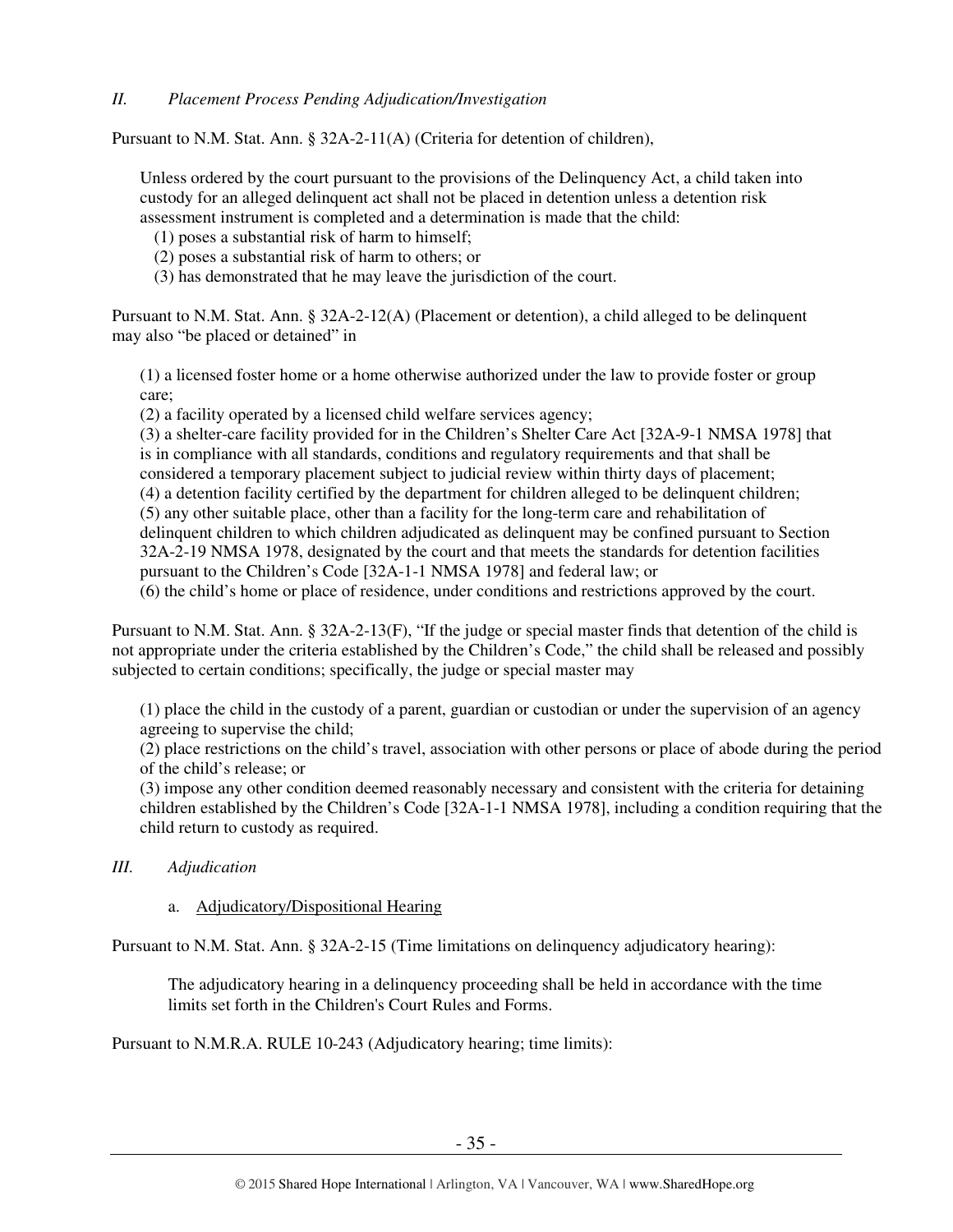(A) If the child is in detention, the adjudicatory hearing shall be commenced within thirty (30) days from whichever of the following events occurs latest:

(1) the date the petition is served on the child;

(2) the date the child is placed in detention;

(3) if an issue is raised concerning the child's competency to participate at the adjudicatory hearing, the date an order is entered finding the child is competent to participate at the adjudicatory hearing. . . .

(B) Child Not in Detention. If the child is not in detention, or has been released from detention prior to the expiration of the time limits set forth in this rule for a child in detention, the adjudicatory hearing shall be commenced within one-hundred twenty (120) days from whichever of the following events occurs latest:

(1) the date the petition is served on the child;

(2) if an issue is raised concerning the child's competency to participate at the adjudicatory hearing, the date an order is entered finding the child is competent to participate at the adjudicatory hearing . . .

#### *IV. Outcomes*

 Under N.M. Stat. Ann. § 32A-2-19(B) (Disposition of an adjudicated delinquent offender), for a child found to be delinquent, in its dispositional order, the court may order any of the following:

(1) transfer legal custody to the department, an agency responsible for the care and rehabilitation of delinquent children, which shall receive the child at a facility designated by the secretary of the department as a juvenile reception facility. The department shall thereafter determine the appropriate placement, supervision and rehabilitation program for the child. The judge may include recommendations for placement of the child. Commitments are subject to limitations and modifications set forth in Section 32A-2-23 NMSA 1978 [Limitations on dispositional judgments; modification; termination or extension of court orders]. The types of commitments include:

(a) a short-term commitment of one year in a facility for the care and rehabilitation of adjudicated delinquent children. No more than nine months shall be served at the facility and no less than ninety days shall be served on supervised release, unless: 1) a petition to extend the commitment has been filed prior to the commencement of supervised release; 2) the commitment has been extended pursuant to Section 32A-2-23 NMSA 1978; or 3) supervised release is revoked pursuant to Section 32A-2-25 NMSA 1978 [Parole revocation; procedures];

(b) a long-term commitment for no more than two years in a facility for the care and rehabilitation of adjudicated delinquent children. No more than twenty-one months shall be served at the facility and no less than ninety days shall be served on supervised release, unless: 1) supervised release is revoked pursuant to Section 32A-2-25 NMSA 1978; or 2) the commitment is extended pursuant to Section 32A-2- 23 NMSA 1978;

(2) place the child on probation under those conditions and limitations as the court may prescribe; (3) place the child in a local detention facility that has been certified in accordance with the provisions of Section 32A-2-4 NMSA 1978 [Detention facilities; standards; reports; appeals] for a period not to exceed fifteen days within a three hundred sixty-five day time period; . . . .

. . . .

. . .

 N.M. Stat. Ann. § 32A-2-19(D) further specifies that "[a] child found to be delinquent shall not be committed or transferred to a penal institution or other facility used for the execution of sentences of persons convicted of crimes."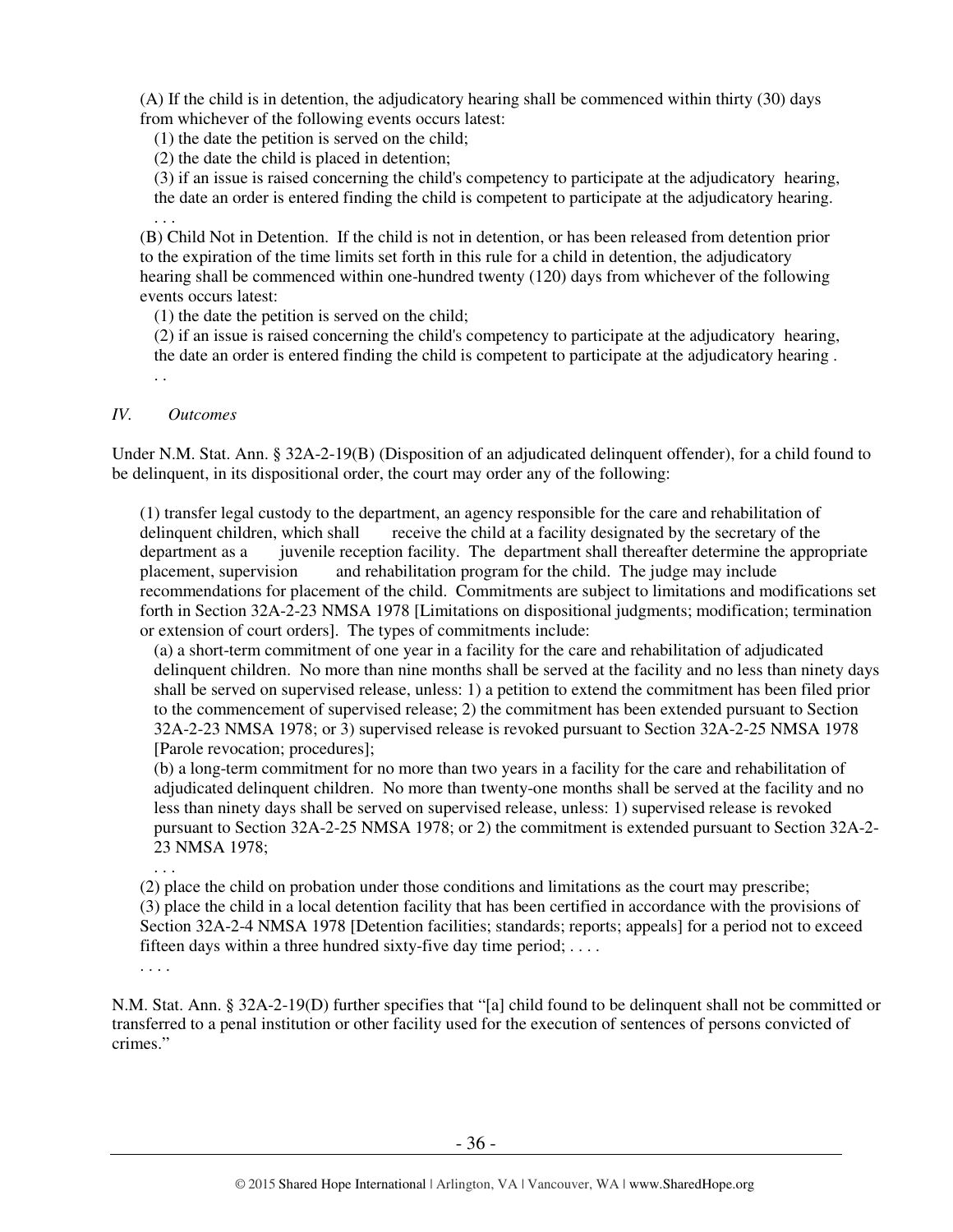- 5.4.1 Recommendation: Enact a mandatory protective response for juvenile sex trafficking victims that provides an avenue to specialized services outside detention.
- *5.5 Commercial sexual exploitation is identified as a type of abuse and neglect within child protection statutes.*

Sexual exploitation is covered by the definitions of an abused child and a neglected child as used in New Mexico's Children's Code. As used in Chapter 32A, Article 4 (Child Abuse and Neglect), an "abused child" is defined in N.M. Stat. Ann. § 32A-4-2(B) as a child

(1) who has suffered or who is at risk of suffering serious harm because of the action or inaction of the child's parent, guardian or custodian;

(2) who has suffered physical abuse, emotional abuse, or psychological abuse inflicted or caused by the child's parent, guardian or custodian;

(3) who has suffered sexual abuse<sup>72</sup> or sexual exploitation<sup>73</sup> inflicted by the child's parent, guardian or custodian;

(4) whose parent, guardian or custodian has knowingly, intentionally or negligently placed the child in a situation that may endanger the child's life or health; or

(5) whose parent, guardian or custodian has knowingly or intentionally tortured, cruelly confined or cruelly punished the child.

Similarly, N.M. Stat. Ann. § 32A-4-2(E) defines a "neglected child" in part, as a child "(3) who has been physically or sexually abused, when the child's parent, guardian or custodian knew or should have known of the abuse and failed to take reasonable steps to protect the child from further harm;  $\dots$ ."

*5.6 The definition of "caregiver" or another related term in the child welfare statutes is not a barrier to a sex trafficked child accessing the protection of child welfare.* 

N.M. Stat. Ann. § 32A-1-4(E) (Definitions) defines a "custodian" as "an adult with whom the child lives who is not a parent or guardian<sup>74</sup> of the child." The definition of "custodian" in N.M. Stat. Ann. § 32A-1-4(E) could be broad enough to cover situations of non-familial trafficking in which a trafficker is in possession of a child for purposes of New Mexico's Children's Code.

Additionally, N.M. Stat. Ann. § 30-52-2(A) states, "[h]uman trafficking victims found in the state shall be eligible for benefits and services from the state . . . ." Accordingly, listed service providers include the children, youth and families department and the human services department. N.M. Stat. Ann. § 30-52-2(A).<sup>75</sup>

*5.7 Crime victims' compensation is specifically available to a child victim of sex trafficking or commercial sexual exploitation of children (CSEC) without regard to ineligibility factors.* 

Only victims of certain enumerated crimes, including N.M. Stat. Ann. § 31-22-8(A)(15) (Human trafficking), § 30-9-11 (Criminal sexual penetration), and § 30-9-13 (Criminal sexual contact of a minor) who have been "injured<sup>76</sup> or killed by any act or omission of any other person coming within the criminal jurisdiction of the state" may receive reparations. N.M. Stat. Ann. §§ 31-22-7(A), 31-22-8(A)(10)–(11). CSEC crimes are not

<sup>&</sup>lt;sup>72</sup> See supra note 57 for the definition of "sexual abuse."

<sup>&</sup>lt;sup>73</sup> *See supra* note 57 for the definition of "sexual exploitation."

 $74$  N.M. Stat. Ann. § 32A-1-4(I) defines "guardian" as "a person appointed as a guardian by a court or Indian tribal authority or a person authorized to care for the child by a parental power of attorney as permitted by law."

<sup>&</sup>lt;sup>75</sup> See supra Section 5.4 for a full discussion of N.M. Stat. Ann.  $\S$  30-52-2.

<sup>76</sup> *See supra* note 66.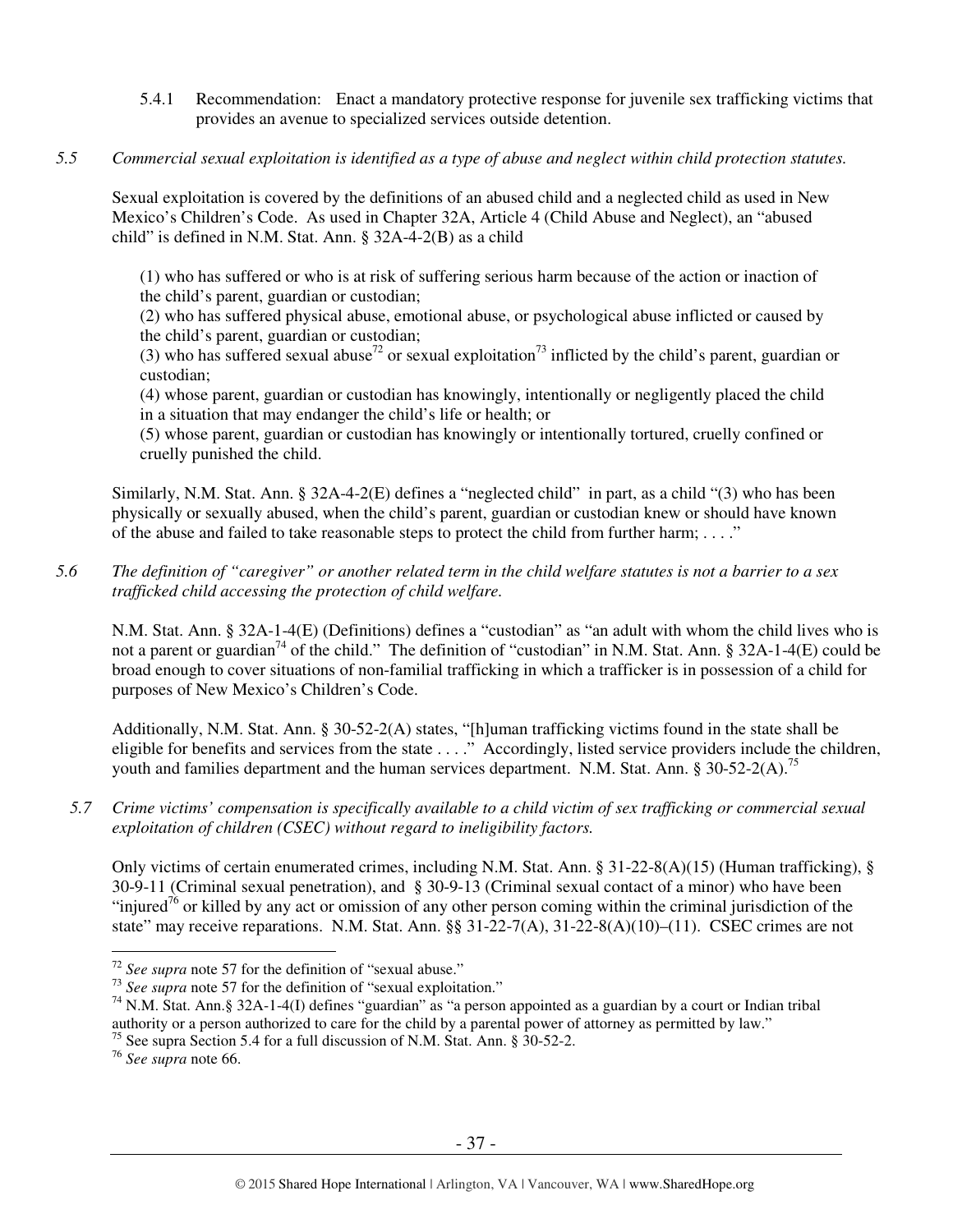specifically listed as offenses for which victims are eligible to receive awards pursuant to New Mexico's Crime Reparation Act.

Therefore, to the extent domestic minor sex trafficking victims qualify as victims of N.M. Stat. Ann. § 31-22-8(A)(15) (Human trafficking), § 30-9-11 (Criminal sexual penetration), or § 30-9-13 (Criminal sexual contact of a minor), they may be eligible for compensation; however, several other factors could present difficulties for victims of domestic minor sex trafficking. Specifically, in determining whether to award reparations, "The commission shall consider the behavior of the victim and whether, because of provocation or otherwise, the victim bears responsibility for the crime that caused his injury . . . and shall reduce the amount of reparation in accordance with its assessment of the degree of responsibility attributable to the victim." N.M. Stat. Ann. § 31-22-7(C).

No award may be made to a victim "unless the commission finds that . . . the claimant or victim fully cooperated with the appropriate law enforcement agencies. N.M. Stat. Ann. § 31-22-7(D)(3). Pursuant to § 30-52-2(A) a human trafficking victim can be eligible for benefits and services by the state until TVPA benefits are authorized "provided that the victim cooperates in the investigation and prosecution of the person charged with the crime of human trafficking." Additionally, to be eligible for a reparation award, a victim must file an application for an award within 2 years of the date the injury occurs and must report the crime to law enforcement within 30 days after the occurrence of the crime, unless the crime is sexual assault, in which case the victim has 180 days, or if the crime is N.M. Stat. Ann. § 30-6-1 (abandonment or abuse of a child), N.M. Stat. Ann. § 30-9-11 (Criminal sexual penetration) or N.M. Stat. Ann. § 30-9- 13 (Criminal sexual contact of a minor), in which case victims have 2 years from the earlier of the date they turn 18 or the date the crime is reported to law enforcement. N.M. Stat. Ann. § 31-22-14(A), (F)(1). Nothing expressly exempts domestic minor sex trafficking victims from any of these requirements, although N.M. Stat. Ann. § 31-22-14(A) (Limitations on award--collateral recovery--preliminary award]) allows a victim to apply for an extension with a showing of good cause. N.M. Stat. Ann. § 31-22-  $14(A)$ .<sup>77</sup> Additionally, individuals convicted of felonies or misdemeanors must pay a crime victims reparation fee of \$75 for each felony conviction and \$50 for each misdemeanor conviction. Enacted Senate Bill 510.<sup>78</sup>

- 5.7.1 Recommendation: Amend N.M. Stat. Ann. § 31-22-8 (Crimes enumerated), § 31-22-7 (Eligibility for reparation) and § 31-22-14 (Limitations on award; collateral recovery; preliminary award) to make victims of N.M. Stat. Ann. § 30-6A-4 (Sexual exploitation of children by prostitution), § 30- 6A-3 (Sexual exploitation of children), § 30-9-1 (Enticement of child), and § 30-37-3.2 (Child solicitation by electronic communication device) expressly eligible for victims compensation and exempt these categories of victims, as well as human trafficking victims, from the ineligibility factors.
- *5.8 Victim-friendly procedures and protections are provided in the trial process for minors under 18.*

Several victim-friendly criminal justice procedures and protections are afforded to minor victims of commercial sexual exploitation or related offenses.

<sup>&</sup>lt;sup>77</sup> The text of N.M. Stat. Ann. § 31-22-14(A) included here and elsewhere in this report includes amendments made by the enactment of Senate Bill 510 during the 52nd Legislature, Regular Session of the New Mexico legislature. (N.M. 2015) (effective July 1, 2015).

According to the Victims Reparations Act, victims of human trafficking are included in the crimes enumerated. N.M. Stat. Ann. § 31-22-8.

<sup>78</sup> S.B. 510, Sec. 3, 52nd Leg, Reg. Sess. (N.M. 2015).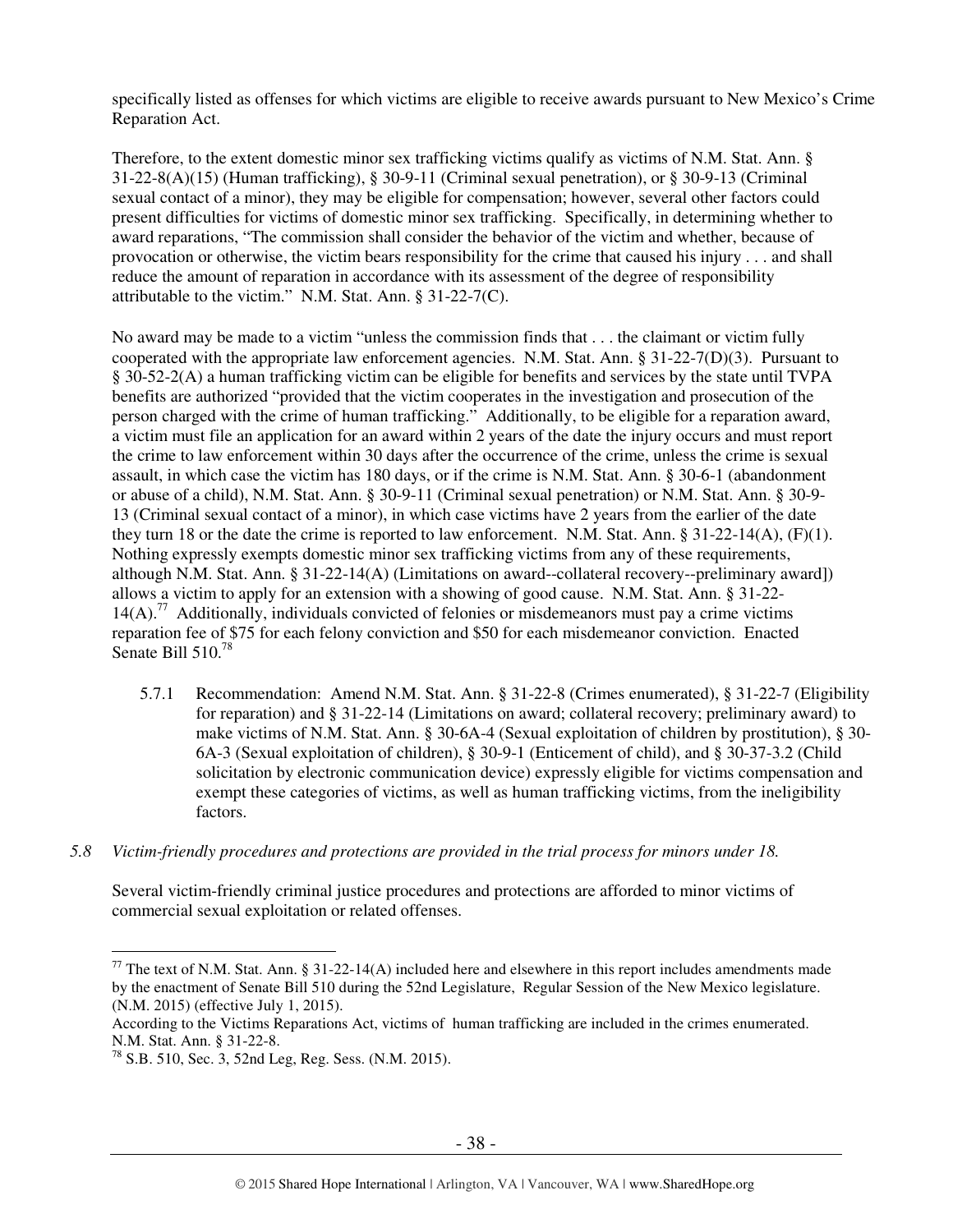New Mexico law provides special protections for victims of sexual offenses. For example, N.M. Stat. Ann. § 30-9-16 (Testimony; limitations; in camera hearing) establishes limitations on the type of evidence that can be admitted in court. Specifically, in prosecutions for certain offenses, including N.M. Stat. Ann. § 30-9-11 (Criminal sexual penetration) and § 30-9-13 (Criminal sexual contact of a minor), "evidence of the victim's past sexual conduct, opinion evidence of the victim's past sexual conduct or of reputation for past sexual conduct, shall not be admitted unless, and only to the extent the court finds that, the evidence is material to the case and that its inflammatory or prejudicial nature does not outweigh its probative value." N.M. Stat. Ann. § 30-9-16(A).<sup>79</sup>

Additionally, pursuant to N.M. Stat. Ann. § 30-9-17(A), in a prosecution for N.M. Stat. Ann. § 30-9-11 or § 30-9-13, where the victim is under 16,

[T]he district court may, for a good cause show, order the taking of a videotaped deposition of any alleged victim under the age of sixteen years. The videotaped deposition shall be taken before the judge in chambers in the presence of the district attorney, the defendant and his attorneys. Examination and cross-examination of the alleged victim shall proceed at the taking of the videotaped deposition in the same manner as permitted at trial under the provisions of Rule 611 of the New Mexico Rules of Evidence [Rule 11-611 NMRA]. Any videotaped deposition taken under the provisions of this act [this section] shall be viewed and heard at the trial and entered into the record in lieu of the direct testimony of the alleged victim.

Pursuant to N.M. Dist. Ct. R. Cr. P. § 5-504 (Videotaped depositions; testimony of certain minors who are victims of sexual offenses), such videotape testimony may be taken "upon a showing that the child may be unable to testify without suffering unreasonable and unnecessary mental or emotional harm." Under subsections (B) and (C),

B. At the trial of a defendant charged with criminal sexual penetration or criminal sexual contact on a child under sixteen (16) years of age, any part or all of the videotaped deposition of a child under sixteen (16) years of age taken pursuant to Paragraph A of this rule, may be shown to the trial judge or the jury and admitted as evidence as an additional exception to the hearsay rule of the Rules of Evidence if:

(1) the child is unable to testify before the court without suffering unreasonable and unnecessary mental or emotional harm;

(2) the deposition was presided over by a district judge and the defendant was present and was represented by counsel or waived counsel; and

(3) the defendant was given an adequate opportunity to cross-examine the child, subject to such protection of the child as the judge deems necessary.

 $79$  N.M. Stat. Ann. § 30-9-16(C) states,

C. If the evidence referred to in Subsection A or B of this section is proposed to be offered, the defendant shall file a written motion prior to trial. The court shall hear the pretrial motion prior to trial at an in camera hearing to determine whether the evidence is admissible pursuant to the provisions of Subsection A or B of this section. If new information, which the defendant proposes to offer pursuant to the provisions of Subsection A or B of this section, is discovered prior to or during the trial, the judge shall order an in camera hearing to determine whether the proposed evidence is admissible. If the proposed evidence is deemed admissible, the court shall issue a written order stating what evidence may be introduced by the defendant and stating the specific questions to be permitted.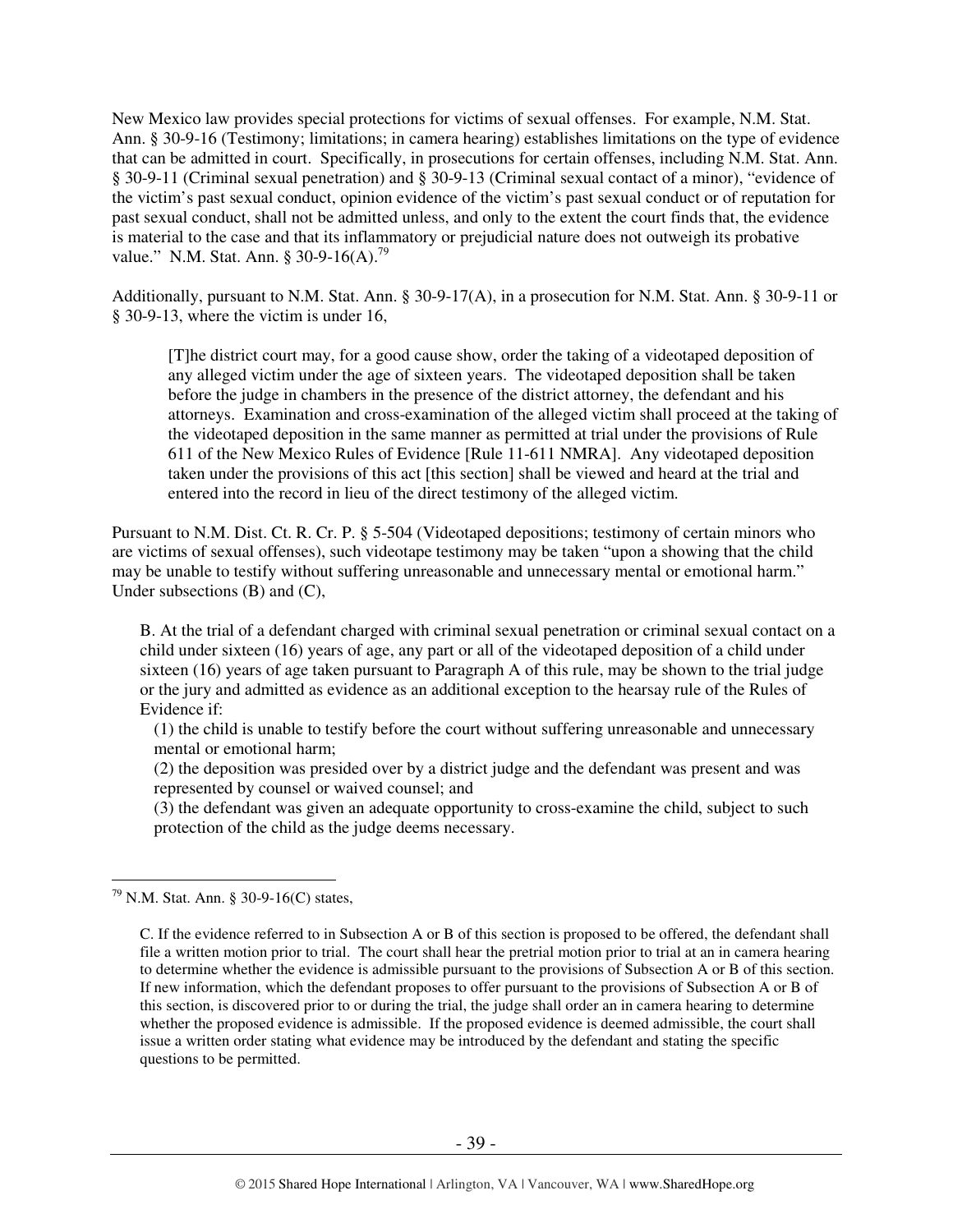C. Additional use at trial. In addition to the use of a videotaped deposition as permitted by Paragraph B of this rule, a videotaped deposition may be used for any of the reasons set forth in Paragraph N of Rule 5-503 NMRA.

However, prostituted children may receive less protection when they or their offender are charged with violations of N.M. Stat. Ann. § 30-9-2 (Prostitution), § 30-9-3 (Patronizing prostitutes), or § 30-9-4 (Promoting prostitution). Pursuant to N.M. Stat. Ann. § 30-9-6 (Testimony of witnesses to prostitution and lewdness), in any hearing or trial dealing with a violation of the aforementioned offenses,

[N]o person shall be excused from giving testimony or producing documentary or other evidence material to such investigation, proceeding, preliminary hearing or trial on the ground that the testimony or evidence required of him is incriminating evidence; provided that, any person who is so subpoenaed and ordered to testify or produce evidence concerning such crimes shall be immune to prosecution or conviction for any violation of such crimes about which he may testify.

- 5.8.1 Recommendation: Amend N.M. Stat. Ann. § 30-9-16 and § 30-9-17 to include N.M. Stat. Ann.§ 30-52-1 (Human trafficking), § 30-6A-4 (Sexual exploitation of children by prostitution), § 30-37- 3.2 (Child solicitation by electronic communication device), § 30-6A-3 (Sexual exploitation of children), and § 30-9-1 (Enticement of child) as offenses for which minor victims may receive victim-friendly criminal justice procedures.
- *5.9 Expungement or sealing of juvenile delinquency records resulting from arrests or adjudications for prostitution-related offenses committed as a result of, or in the course of, the commercial sexual exploitation of a minor is available within a reasonable time after turning 18.*

New Mexico law allows for the expungement of juvenile records, as long as certain conditions are met. N.M. Stat. Ann. § 32A-3B-21(A) (Expungement of records) provides,

On motion by or on behalf of an individual who has been the subject of a petition filed under the Children's Code [32A-1-1 NMSA 1978], or on the court's own motion, the court shall vacate its findings, orders and judgments on the petition, and order the legal and social files and records of the court, the department and any other agency in the case expunged . . . if the court finds that:

(1) two years have elapsed since the final release of the individual from legal custody and supervision or two years have elapsed since the entry of any other judgment not involving legal custody or supervision; and

(2) the individual has not, within the two years immediately prior to filing the motion, been convicted of a felony or of a misdemeanor involving moral turpitude or found delinquent by a court, and no proceeding is pending seeking such a conviction or finding.

*5.10 Victim restitution and civil remedies for victims of domestic minor sex trafficking or commercial sexual exploitation of children (CSEC) are authorized by law.* 

N.M. Stat. Ann. § 30-52-1 (Human trafficking) expressly authorizes human trafficking victims to receive restitution from their offenders. Specifically, N.M. Stat. Ann. § 30-52-1(F) provides, "A person convicted of human trafficking shall, in addition to any other punishment, be ordered to make restitution to the victim for the gross income or value of the victim's labor or services and any other actual damages in accordance with Section 31-17-1 NMSA 1978 [Victim Restitution]."

Minor victims of other CSEC crimes also may be eligible to receive restitution, pursuant to N.M. Stat. Ann. § 31-17-1(B), which states,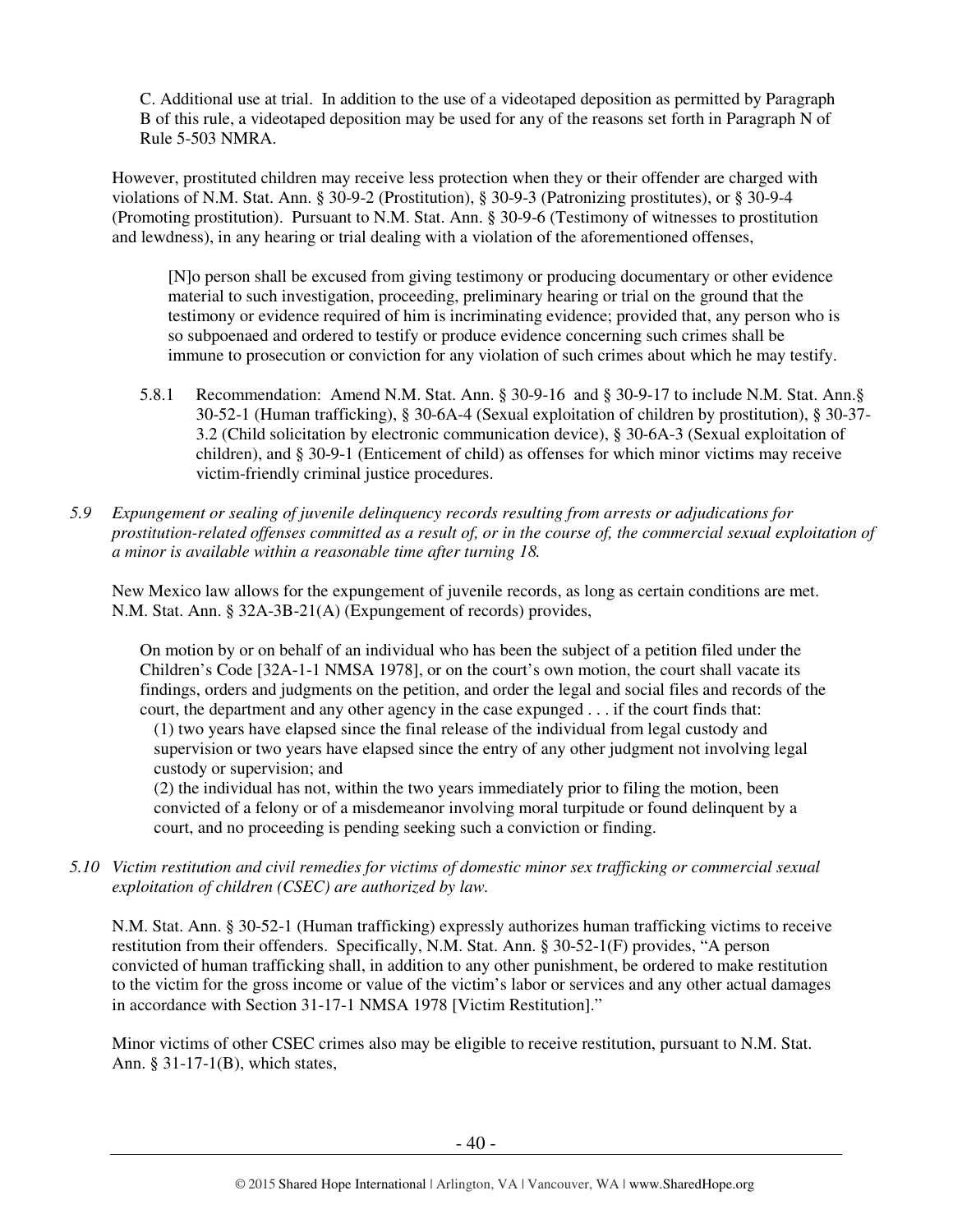If the trial court exercises either of the sentencing options under Section 31-20-6 NMSA 1978 [Conditions of order deferring or suspending sentence], the court shall require as a condition of probation or parole that the defendant, in cooperation with the probation or parole officer assigned to the defendant, promptly prepare a plan of restitution, including a specific amount of restitution to each victim and a schedule of restitution payments. . . .

Pursuant to N.M. Stat. Ann. § 31-26-4(H) (Victim's rights), victims of violations of N.M. Stat. Ann. § 30- 9-11 and § 30-9-13 are expressly afforded the right to receive restitution. However, a victim may only exercise this right if the victim reports the crime to law enforcement within 5 days of the occurrence or discovery of the offense, "unless the district attorney determines that the victim had a reasonable excuse for failing to do so," and the victim cooperates completely with the "reasonable requests made by law enforcement agencies and the district attorneys." N.M. Stat. Ann. § 31-26-5(A),  $(C)$ .<sup>80</sup>

In addition to restitution available through the criminal process, N.M. Stat. Ann. § 30-52-1.1(A) allows a human trafficking victim to bring a civil action "in any court of competent jurisdiction against an alleged human trafficker for actual damages, compensatory damages, punitive damages, injunctive relief or any other appropriate relief. Where the court finds that a defendant's actions were willful and malicious, the court may award treble damages to the plaintiff.

Civil remedies are available to victims of childhood sexual abuse $^{81}$  for "personal injury caused by childhood sexual abuse." N.M. Stat. Ann. § 37-1-30. Additionally, victims whose offenders are convicted of violating New Mexico's racketeering statute, N.M. Stat. Ann. § 30-42-4<sup>82</sup> (Prohibited activities; penalties) may have a civil cause of action for treble damages. N.M. Stat. Ann. § 30-42-6(A) (Racketeering; civil remedies) provides, "A person who sustains injury to his person, business or property by a pattern of racketeering activity may file an action in the district court for the recovery of three times the actual damages proved and the costs of the suit, including reasonable attorney's fees."

*5.11 Statutes of limitations for civil and criminal actions for child sex trafficking or commercial sexual exploitation of children (CSEC) offenses are eliminated or lengthened sufficiently to allow prosecutors and victims a realistic opportunity to pursue criminal action and legal remedies.* 

Civil actions for the other trafficking and CSEC offenses listed in this report are not expressly limited by statute in Chapter 37, Article 1 (Limitations of actions). Nevertheless, N.M. Stat. Ann. § 37-1-10 (Minors; incapacitated persons) generally tolls the applicable statute of limitation for minors until "one year from and after the termination of such incapacity." In addition, N.M. Stat. Ann. § 30-52-1.1(B) specifically addresses civil actions brought by survivors of human trafficking. Civil actions may be filed within 10 years from the date on which, (1) the defendant's human trafficking actions occurred; or (2) the victim attains eighteen years of age if the victim was a minor when the defendant's actions occurred.

 $80$  For the purposes of Chapter 31, Article 26 (Victims of Crime), a "victim" is defined in part as "an individual against whom a criminal offense is committed." N.M. Stat. Ann. § 31-26-3(F). The definition of "criminal offense" includes violations of N.M. Stat. Ann. § 30-9-11 (Criminal sexual penetration) and § 30-9-13 (Criminal sexual contact of a minor). N.M. Stat. Ann. § 31-26-3(B)(11), (12).

<sup>&</sup>lt;sup>81</sup> "Childhood sexual abuse" is defined in N.M. Stat. Ann. § 37-1-30(B) as including violations of N.M. Stat. Ann. § 30-9-11 (Criminal sexual penetration), § 30-9-13 (Criminal sexual contact of a minor), § 30-6A-3 (Sexual exploitation of children), and § 30-6A-4 (Sexual exploitation of children by prostitution). <sup>82</sup> *See supra* note 15.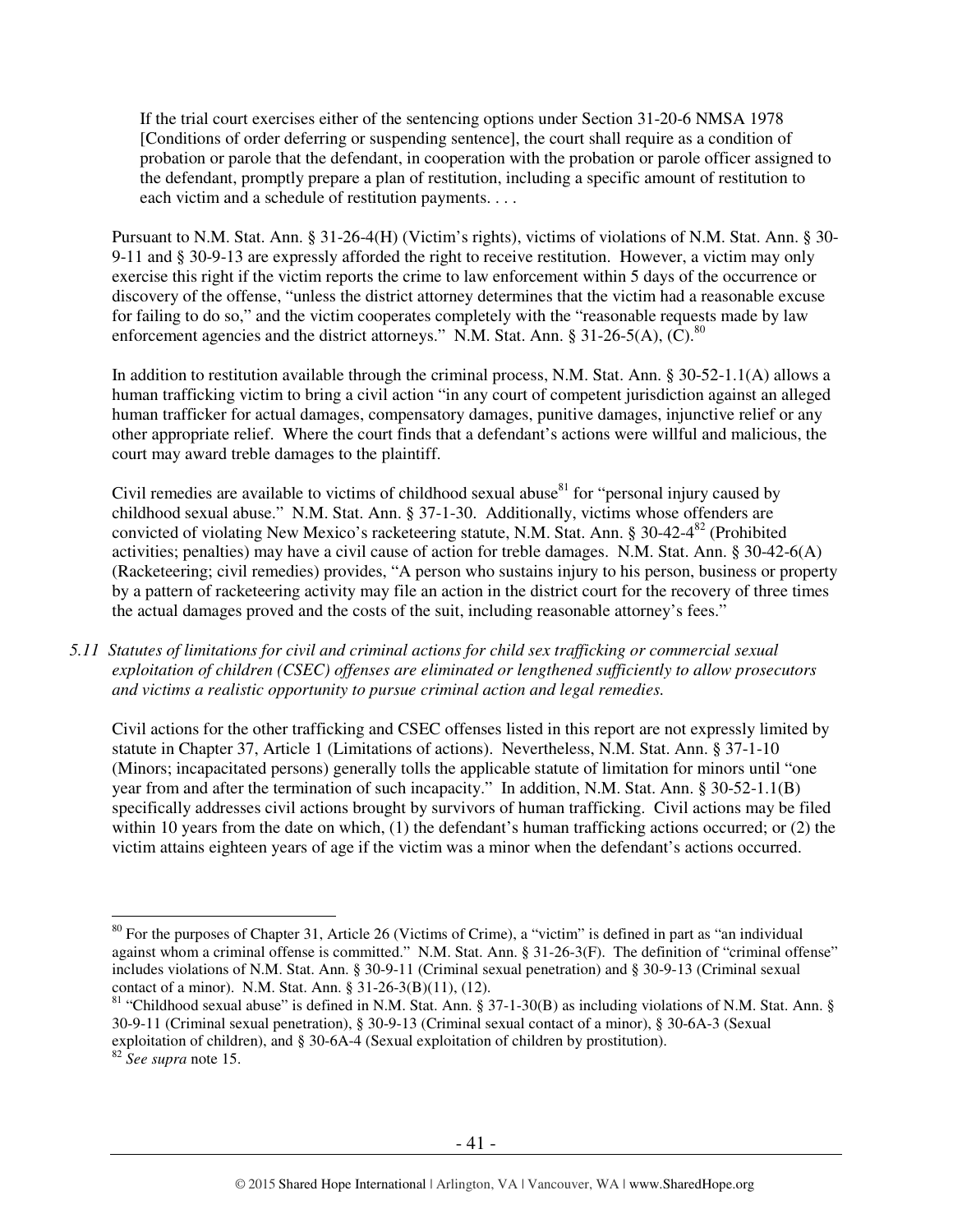There is no statute of limitations that applies to a "first degree violent felony." N.M. Stat. Ann. § 30-1- 8(I). Generally, a 6-year statute applies to second degree felonies, a 5-year statute applies to third or fourth degree felonies, a 2-year statute applies to misdemeanors, a 1-year statute applies to petty misdemeanors, and a 3-year limitation applies to crimes not included in the Criminal Code or where a limitation is not provided. N.M. Stat. Ann. § 30-1-8(A)–(D), (H).

For minor victims of N.M. Stat. Ann § 30-6-1 (Abandonment or abuse of a child), N.M. Stat. Ann. § 30- 9-11 (Criminal sexual penetration), and N.M. Stat. Ann. § 30-9-13 (Criminal sexual contact of a minor), however, the statute of limitations for criminal actions tolls "until the victim attains the age of eighteen or the violation is reported to a law enforcement agency, whichever occurs first." N.M. Stat. Ann. § 30-1- 9.1

A victim seeking civil damages for childhood sexual abuse is subject to the statute of limitations provided in N.M. Stat. Ann. § 37-1-30(A) (Action for damages due to childhood sexual abuse; limitation on actions), which states,

An action for damages based on personal injury caused by childhood sexual abuse $83$  shall be commenced by a person before the latest of the following dates:

(1) the first instant of the person's twenty-fourth birthday; or

(2) three years from the date of the time that a person knew or had reason to know of the childhood sexual abuse and that the childhood sexual abuse resulted in an injury to the person, as established by competent medical or psychological testimony.

5.11.1 Recommendation: Enact a law under Article 1 (Limitations of actions) eliminating the statute of limitations for human trafficking and CSEC offenses.

<sup>83</sup> *See supra* note 57.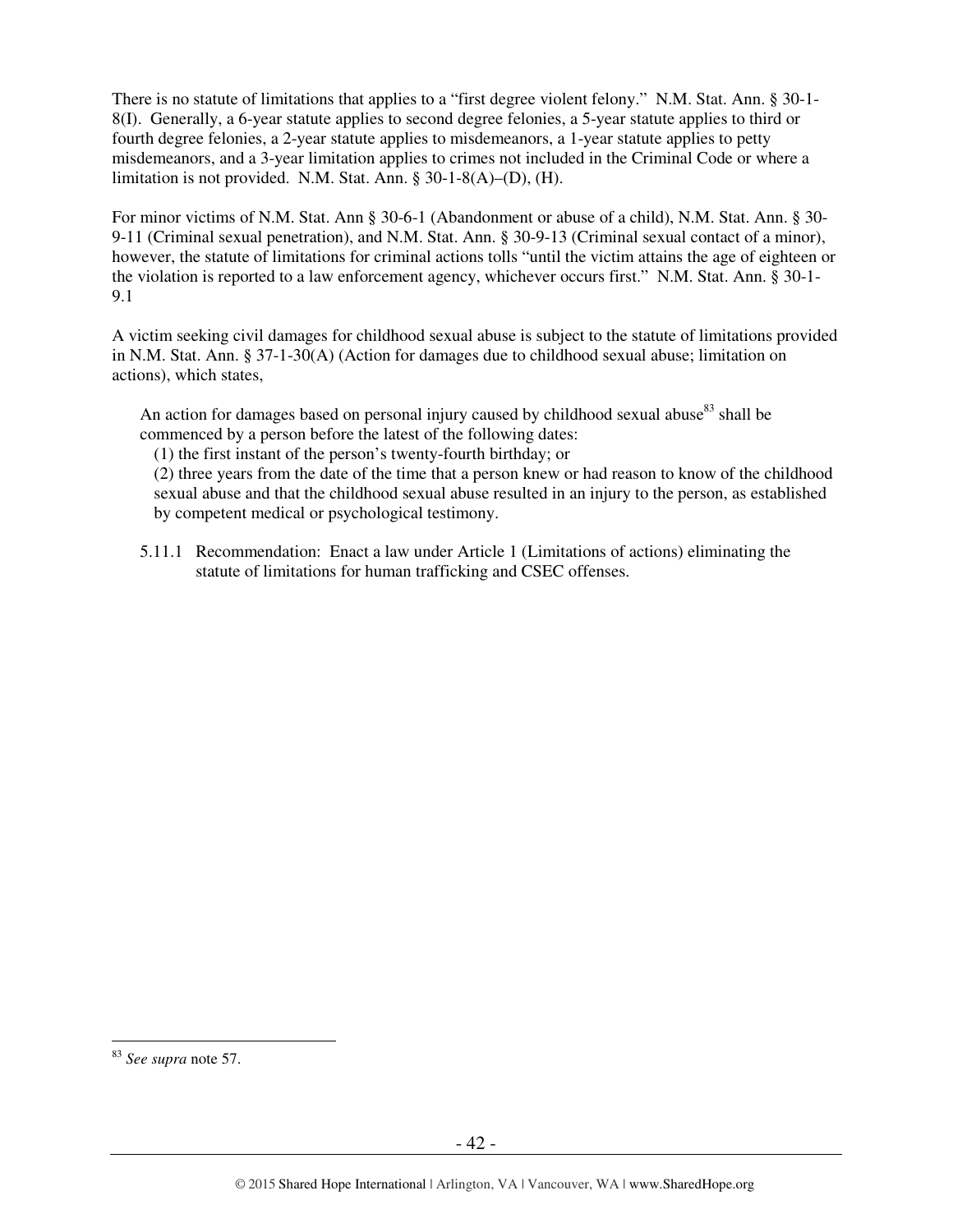#### FRAMEWORK ISSUE 6: CRIMINAL JUSTICE TOOLS FOR INVESTIGATION AND PROSECUTIONS

#### *Legal Components:*

- *6.1 Training on human trafficking and domestic minor sex trafficking for law enforcement is statutorily mandated.*
- *6.2 Single party consent to audiotaping is permitted in law enforcement investigations.*
- *6.3 Wiretapping is an available tool to investigate domestic minor sex trafficking.*
- *6.4 Using a law enforcement posing as a minor to investigate buying or selling of commercial sex acts is not a defense to soliciting, purchasing, or selling sex with a minor.*
- *6.5 Using the Internet or electronic communications to investigate buyers and traffickers is a permissible investigative technique.*
- *6.6 Law enforcement and child welfare agencies are mandated to promptly report missing and recovered children. \_\_\_\_\_\_\_\_\_\_\_\_\_\_\_\_\_\_\_\_\_\_\_\_\_\_\_\_\_\_\_\_\_\_\_\_\_\_\_\_\_\_\_\_\_\_\_\_\_\_\_\_\_\_\_\_\_\_\_\_\_\_\_\_\_\_\_\_\_\_\_\_\_\_\_\_\_\_\_\_\_\_\_\_\_\_\_\_\_\_\_\_\_\_*

## *Legal Analysis:*

*6.1 Training on human trafficking and domestic minor sex trafficking for law enforcement is statutorily mandated or authorized.* 

N.M. Stat. Ann. § 30-52-3 (Temporary provision; task force to combat human trafficking; membership; duties (Effective until July 1, 2016)) expressly establishes a task force to combat trafficking and directs the task force to, among other things, "develop and conduct training for law enforcement personnel and victims services providers to identify victims of human trafficking." N.M. Stat. Ann. § 30-52-3(B)(4). However, the task force is not permanent and will terminate on July 1, 2016. N.M. Stat. Ann. § 30-52- 3(F). In addition, N.M. Stat. Ann. § 29-11-5(A) (Sexual crimes prosecution and treatment program) provides for the development of:

[A] statewide comprehensive plan to train law enforcement officers and criminal justice and medical personnel in the ability to deal with sexual crimes; to develop strategies for prevention of such crimes; to provide assistance in the assembly of evidence for the facilitation of prosecution of such crimes; and to provide medical and psychological treatment to victims of such crimes. This plan shall include, but not be limited to:

(1) education and training of law enforcement officers and criminal justice and medical personnel; (2) collection, processing and analysis of evidence which facilitates prosecution of suspects of sexual crimes; and

(3) medical and psychological treatment of victims of such crimes.

#### *6.2 Single party consent to audiotaping is permitted in law enforcement investigations.*

Single-party consent to audio-taping is permitted in New Mexico. N.M. Stat. Ann. § 30-12-1(C) (Interference with communications; exception) permits single-party consent to audio-taping by stating, "[i]nterference with communications consists of knowingly and without lawful authority:  $\dots$  (C) reading, interrupting, taking or copying any message, communication or report intended for another by telegraph or telephone without the consent of a sender or intended recipient thereof ." No interference with communications occurs where the interference is done "by a person acting under color of law in the investigation of a crime, where such person is a party to the communication, or one of the parties to the communication has given prior consent to such interception, monitoring or recording of such communication." N.M. Stat. Ann. § 30-12-1(E)(3).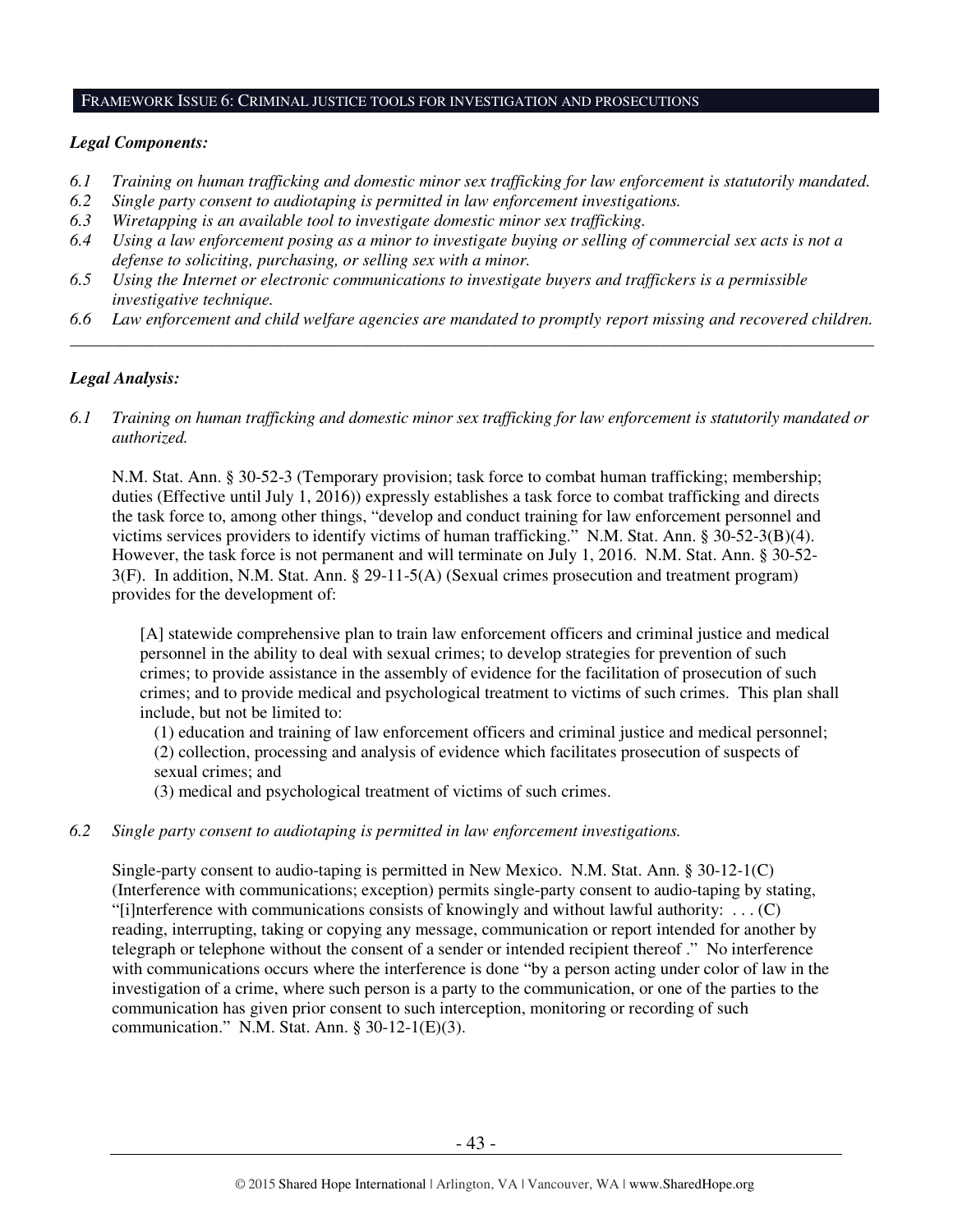## *6.3 Wiretapping is an available tool to investigate domestic minor sex trafficking.*

Under N.M. Stat. Ann. § 30-12-2(A) (Grounds for order of interception), the attorney general and the district attorney have express authority to seek an order for wiretapping in investigations related to N.M. Stat. Ann. § 30-9-11(A) (Criminal sexual penetration). Pursuant to N.M. Stat. Ann. § 30-12-2,

An ex parte order for wiretapping, eavesdropping or the interception of any wire or oral communication may be issued by any judge of a district court upon application of the attorney general or a district attorney, stating that there is probable cause to believe that:

A. evidence may be obtained of the commission of:

(1) the crime of murder, kidnapping, extortion, robbery, trafficking or distribution of controlled substances or bribery of a witness;

(2) the crime of burglary, aggravated burglary, criminal sexual penetration, arson, mayhem, receiving stolen property or commercial gambling, if punishable by imprisonment for more than [1] year; or

. . . .

B. the communication, conversation or discussion is itself an element of any of the above specified crimes.

N.M. Stat. Ann. § 30-12-8(A) (Use of contents as evidence; disclosure; motion to suppress) allows the use of wiretapping and resulting evidence in court only where,

[E]ach party, not less than ten days before the trial, hearing or proceeding has been furnished with a copy of the court order and accompanying application, under which interception was authorized or approved. This ten-day period may be waived by the court if it finds that it was not possible to furnish the party with such information ten days before the trial, hearing or proceeding, and that the party will not be prejudiced by the delay in receiving such information.

- 6.3.1 Recommendation: Amend N.M. Stat. Ann. § 30-12-2(A) (Grounds for order of interception) to permit the use of electronic surveillance in investigations involving human trafficking and CSEC offenses.
- *6.4 Using a law enforcement posing as a minor to investigate buying or selling of commercial sex acts is not a defense to soliciting, purchasing, or selling sex with a minor.*

New Mexico's human trafficking law and CSEC laws do not contain language indicating the availability of decoys as an investigative technique or prohibiting a defense to prosecution based on the person not in fact being a minor. However, N.M. Stat. Ann. § 30-37-3.2 (Child solicitation by electronic communication device) allows law enforcement officers to use a police officer as a decoy. N.M. Stat. Ann. § 30-37-3.2(D) states that "[i]n a prosecution for child solicitation by electronic communication device, it is not a defense that the intended victim of the defendant was a peace officer posing as a child under sixteen years of age." Additionally, N.M. Stat. Ann. § 30-9-3 (Patronizing prostitutes) does state in part that "[p]atronizing prostitutes consists of . . . knowingly hiring or offering to hire a prostitute, or one believed by the offeror to be a prostitute, to engage in a sexual act with the actor or another," implying that if the buyer believes a law enforcement decoy to be a prostitute the buyer would still violate the provision. However, this limits law enforcement to charging this crime even when the person believed to be a prostitute is a minor.

6.4.1 Recommendation: Amend N.M. Stat. Ann. § 30-52-1(A)(2) (Human trafficking), § 30-6A-4 (Sexual exploitation of children by prostitution), § 30-6A-3(C) (Sexual exploitation of